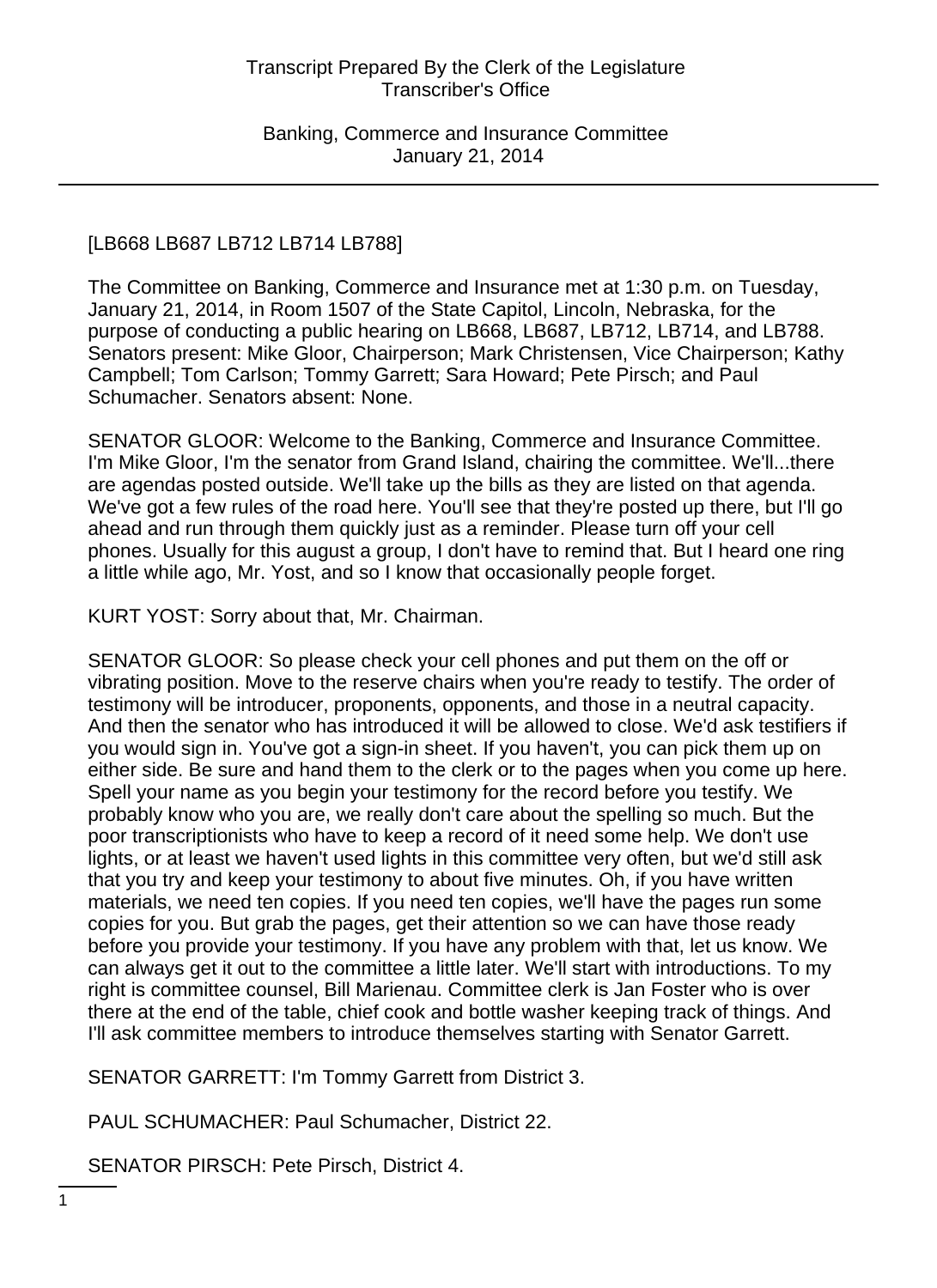SENATOR CAMPBELL: Kathy Campbell, District 25.

SENATOR CHRISTENSEN: Senator Christensen, District 44, Imperial.

SENATOR CARLSON: Tom Carlson, District 38.

SENATOR HOWARD: Sara Howard, District 9.

SENATOR GLOOR: And our pages are Emily Schiltz from Sioux Falls and Steve Schubert who's from here in Lincoln. We're glad to have them for us. We'll take up the bills in order, as I said previously, and we always...it's a tradition in this committee that we start with a bill that's introduced by one of our more august members of the Legislature, and Senator Hadley was picked for that particular...by roll of the dice, I believe, or something along those lines. Senator Hadley, welcome to the Banking, Commerce and Insurance Committee. [LB668]

SENATOR HADLEY: Senator Gloor, members of the committee, my name is Galen Hadley. That's G-a-l-e-n H-a-d-l-e-y. And I'm privileged to represent the 37th District in the Legislature. I just happened to be looking at the name tags up here and I was just going to say, Mr. Marienau, you must have been around a long time because yours looks like it's beginning to fade a little bit there. So you might want to think about getting a new one. [LB668]

SENATOR GLOOR: Thirty-five years. [LB668]

SENATOR HADLEY: Thirty-five years? Well, it looks like it's about that. [LB668]

SENATOR GLOOR: And since we're talking automobiles, one retread I believe, during that period of time. [LB668]

SENATOR HADLEY: Thank you. I bring...I know it's a active phrase that we use a lot that this is a relatively simple bill, and I do believe it truly is. LB668 is the product of discussions among the Nebraska New Car Dealers Association, the Nebraska Department of Motor Vehicles, and the two bankers' associations. Current law provides for a method of dealing with personal property that has been left for repair at a business that fixes or enhances that personal property. In the event the owner of the property fails to come back and pick up the property, the law provides for a method of notifying the owner and any lienholder to either pick up the property or have it sold to satisfy the reasonable cost of repair. LB668 does not change anything about the current process. An issue has arisen regarding any such item of personal property which has a certificate of title and a lien on that title. The bill clarifies that any existing lien on that title is extinguished if the lender has received written notice of the sale and has failed to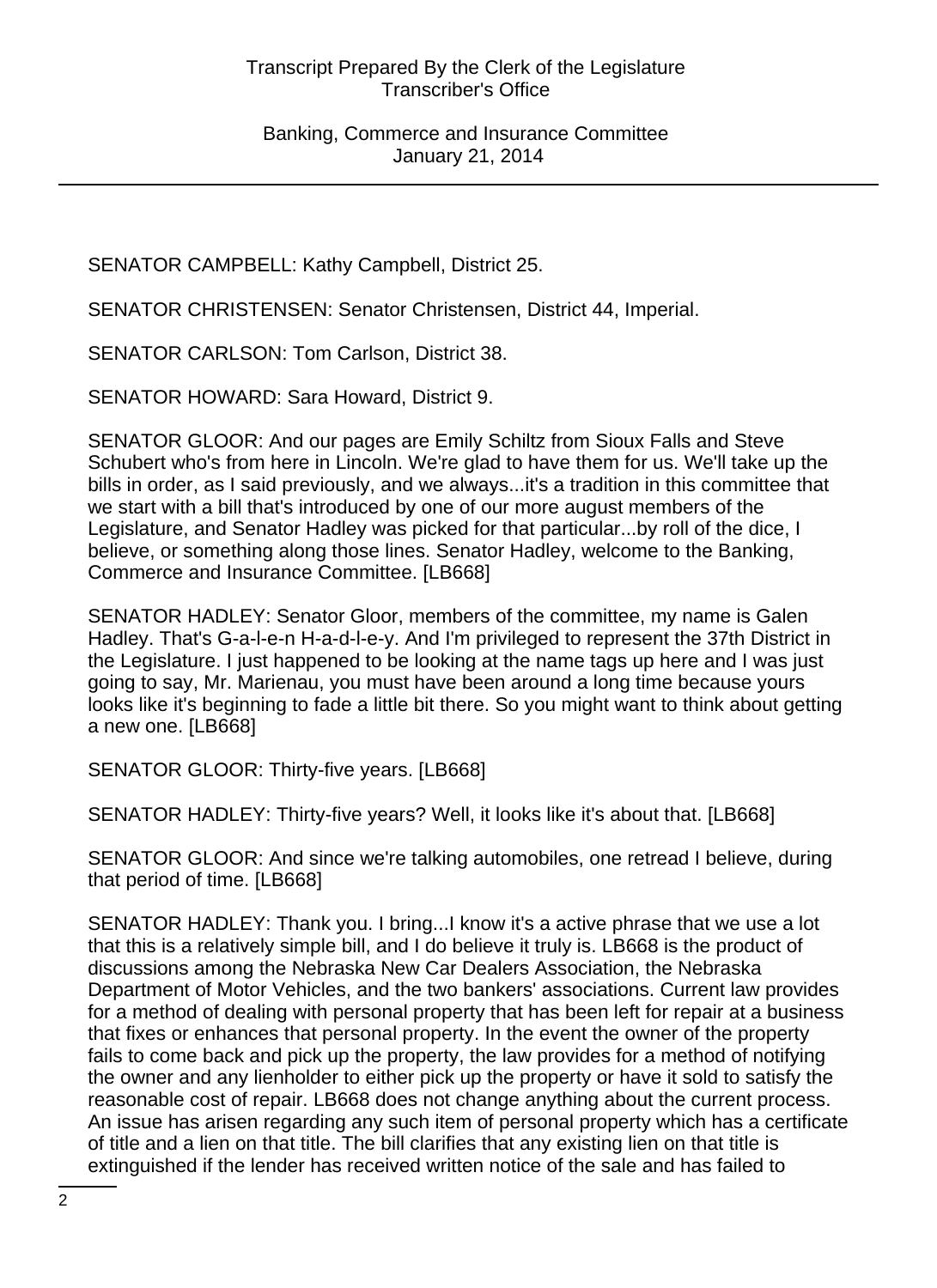Banking, Commerce and Insurance Committee January 21, 2014

exercise the lender's right to redeem the property. The current practice under law is to cancel any such lien. The bill only confirms the current practice. The changes only impact the lender. Basically, the purpose of this bill is to allow the company that is doing the repairs the ability to sell the item that they've done the repairs on without having a lien on it. In essence, if the lien is not extinguished, it would be almost impossible to sell the item because of the lien. This has been the current practice, but there was a question that came up with one banker about extinguishing the lien. So we want to make it clear in the statute that, in essence, the sale of the property for the repair bill does extinguish the lien that the lienholder has on the item. With that, I'd be happy to answer any questions you might have. [LB668]

SENATOR GLOOR: Thank you, Senator Hadley. Are there questions for Senator Hadley? Seeing none, thank you, Senator Hadley. Will you stick around and close? [LB668]

SENATOR HADLEY: I will stick around. [LB668]

SENATOR GLOOR: Okay. We'll now move to proponents. Senator Schumacher, had you come in after we did our introductions or were you here to...okay. [LB668]

SENATOR SCHUMACHER: No, I was here for introductions. [LB668]

LOY TODD: Senator Gloor, members of the committee, my name is Loy Todd, that's L-o-y T-o-d-d. I'm the president and legal counsel for the Nebraska New Car and Truck Dealers Association. I can tell you that Senator Hadley did a terrific job of describing this legislation. It is...this is really just confirming the practice that's been there longer than I've been around. I certainly haven't been around as long as committee counsel, but I'm starting to scare that number. And what happened here is something that happens occasionally. We've all...all of us in the industry have known the law for, you know, 20, 30 years and practiced that way. And then somebody asked a question, which forced us to do something that attorneys generally don't like to do, and that's actually go back and read the law. And it wasn't just drafted as clearly as it should have been back then and it's because the question was, is the lien really extinguished? And the answer has been that it always has been, but we thought we ought to have the law say that. And because we do give a written notice, a registered letter to any lienholder, if we fail to do that, then the lien would not be extinguished. And when you...when one of my dealers takes a vehicle in and does repairs on it, they've enhanced the value and, thus, deserve to be paid. And if the lender is notified, they have a right under current statutes to come in and take the property themselves by paying the bill. So the lienholder has the opportunity to protect themselves, has elected not to do that, and instead stood on the original debt with the owner. And then any...once the vehicle or item of personal property has been sold, then any excess proceeds are turned over to the county treasurer, under current law, and available to the owner. So...and we're not changing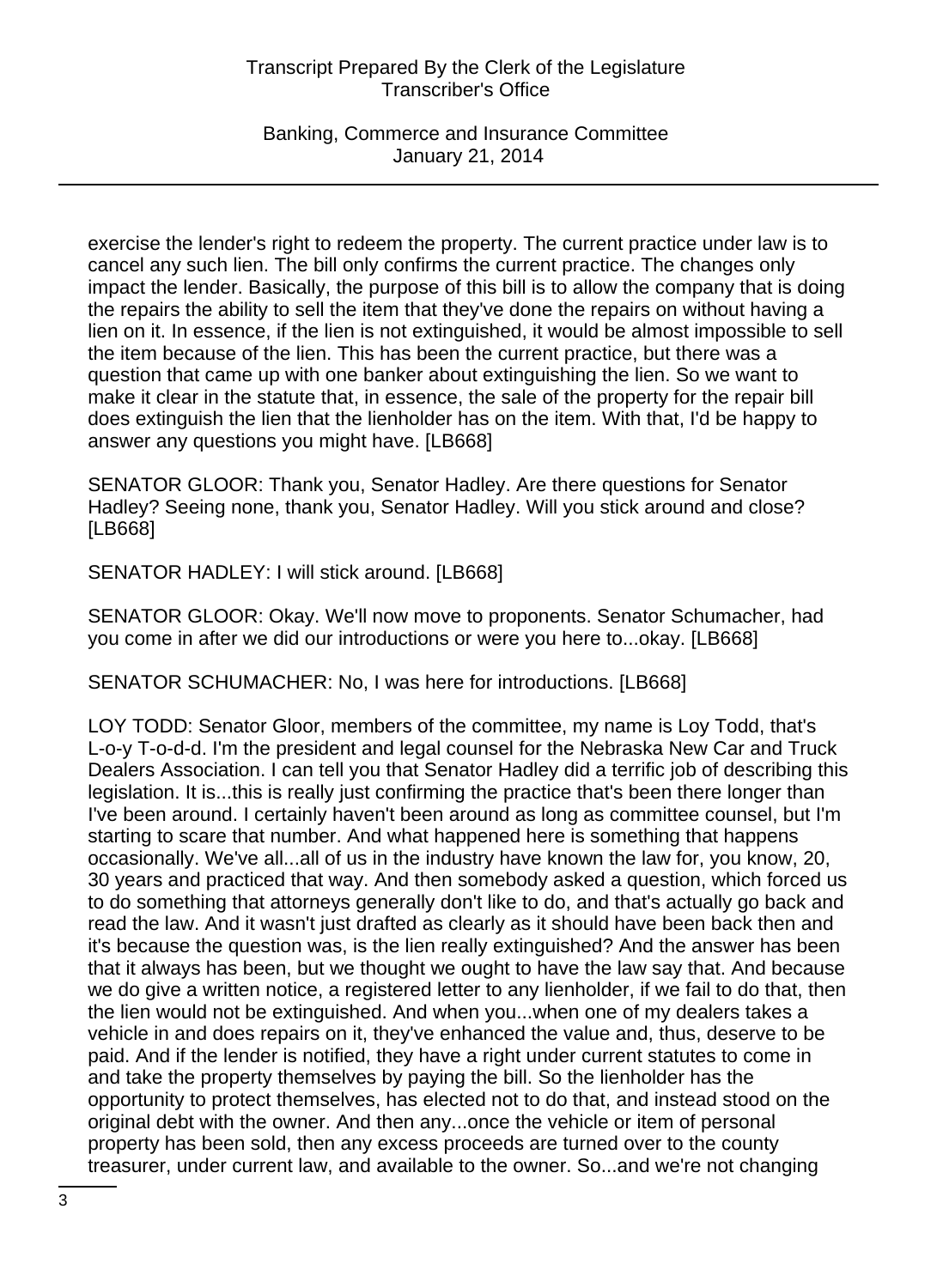any of that. The rights of every party stays exactly how it has been historically and how it's been treated historically. We just wanted to clarify that the lender had the same status as we've always had. I think...I know of no opposition to this. It truly is clarification. If there ever is a consent calendar, I would strongly urge you to promote this in that regard. So thank you. [LB668]

SENATOR GLOOR: Thank you, Mr. Todd. Any questions? Senator Carlson. [LB668]

SENATOR CARLSON: Thank you, Senator Gloor. Mr. Todd, this is a concern of mine, and it may concern several others on the committee as well. I noticed that you put your coat in a close position to where you're sitting. Are you worried about a quick getaway? [LB668]

LOY TODD: Exactly. [LB668]

SENATOR CARLSON: Okay. That eases my mind. [LB668]

SENATOR GLOOR: Senator Schumacher. [LB668]

SENATOR SCHUMACHER: Thank you, Mr. Todd. Thank you, Chairman Gloor. In the event that the person that did the work on the vehicle or whatever puts out an outrageous bill, something that's clearly unreasonable or in the process of this sale procedure, accepts a bid that is not reasonable. What's the remedy of the owner of the property or the creditor under those circumstances? Is...they just lump it or does he...can he complain about the bill? At what point does he complain? And at what point does the lienholder get a chance to say, wait a minute. You didn't sell that property for enough. [LB668]

LOY TODD: Sure. The current statute, which we're not changing, requires that to be a reasonable charge--and it's statutorily stated as a reasonable charge--and in the event there is a disagreement about it, we won't have this abandoned property situation. And either the repair...the artisan or the...and the owner of the property can either litigate those things through anything from replevin to simply breach of contract or the standard remedies in those kinds of cases. This bill does nothing to change those relationships or that practice. And as a further stopgap, the Department of Motor Vehicles in their practices, they won't allow the repair person to actually be a purchaser. It has to be a third party, and they're supposed to--under the code, the Uniform Commercial Code--they're supposed to make commercially reasonable attempts to sell the property. And that can be examined by any court at any time in that regard. There is a 90-day delay between the time that these rights can be exercised under the underlying artisan's lien statute. So what has to happen is the repairs be made, the abandonment begin, and 90 days have to go by without anybody coming to get the property. Under the process, then, the lienholders and the property owner are notified by registered mail. If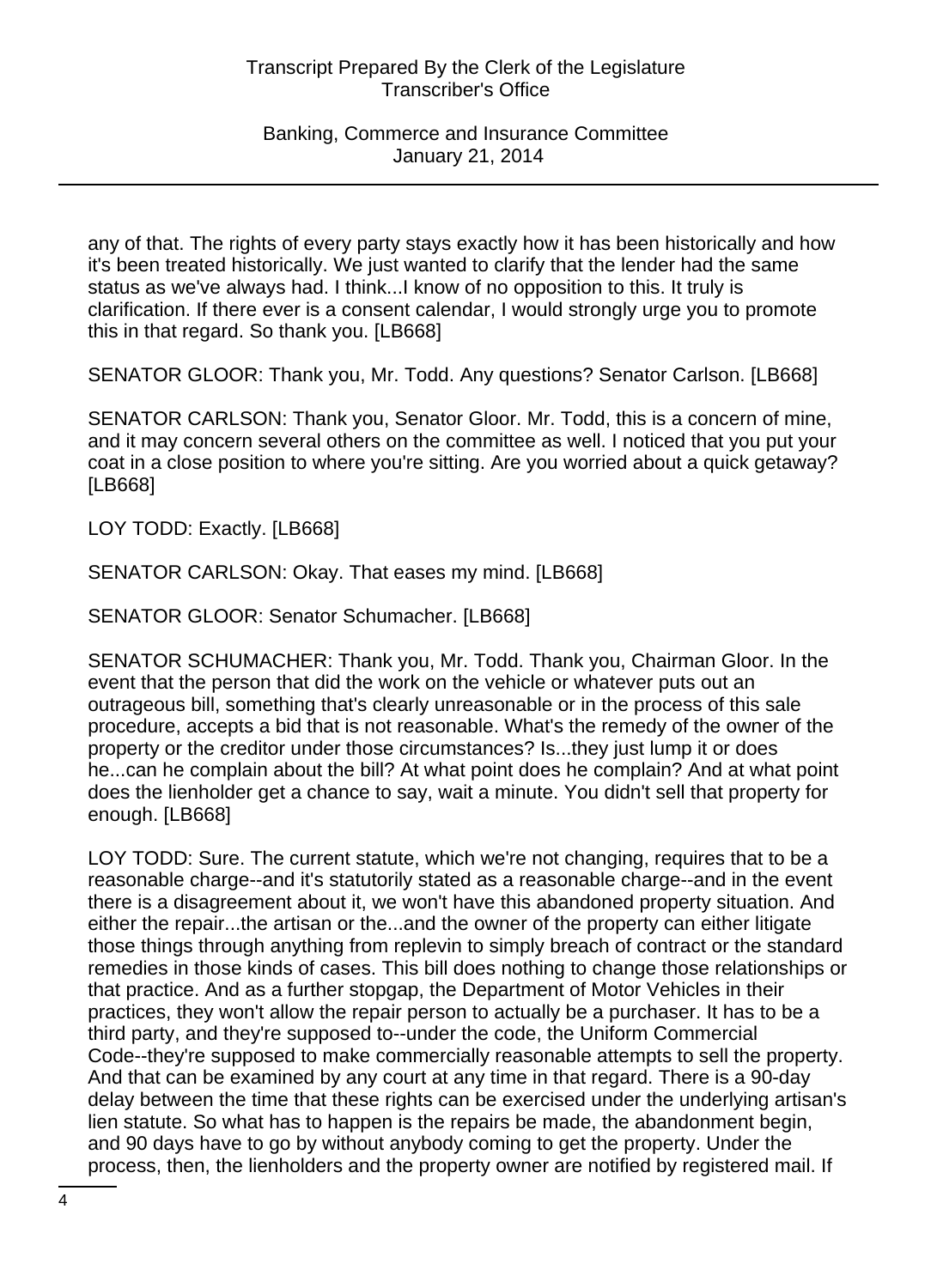Banking, Commerce and Insurance Committee January 21, 2014

that fails to happen, there can be no conveyance and there's no passage of the property. And this isn't just titled vehicles, this is anything from your watch to a piece of farm equipment or whatever. It's an item of personal property that has been repaired and enhanced. And so...I'm sorry, Senator. [LB668]

SENATOR SCHUMACHER: So to protect...I mean, for a lender to protect himself, he'd have to show up at the sale and if he thought it was selling too cheap, he'd bid it in? Is that his protection? [LB668]

LOY TODD: No. His first protection is that he can simply come in and buy it. He can pay the bill and take it. And under the statute, the person doing the repairs can give it to them, give them possession. And then they take it away and deal with their debtor however they might in that regard. So everyone involved in the process has the opportunity to protect themselves. And only in failing to do so or electing...and what normally would happen, if the lender decides that the property isn't worth it, they'll simply ignore it and not participate. Or they can come in and purchase it in any commercially reasonable manner. [LB668]

SENATOR SCHUMACHER: Thank you. [LB668]

SENATOR GLOOR: Other questions? [LB668]

SENATOR GARRETT: How is the property normally sold? [LB668]

LOY TODD: There's a variety...I can only really speak to my car dealers. Normally, they try to sell it on the lot just like they would sell anything else. They...and what I advise them--because once in a while they'll ask--when this...it's fairly rare, but when it happens, I always tell them, sell it like you'd sell your own inventory. And then if there are excess proceeds...but you have to understand that in 99 percent of these cases, it's marginal. It's...there just isn't that kind of value in there. If something's worth--and I'm going to make up some numbers--but let's say it's a \$3,000 repair bill on a \$10,000 vehicle, somebody's going to show up or the lienholder is going to be there or, you know, there is value. That's pretty rare. When people elect not to come back, it's one where it's a close call or they've lost interest in it or...this is--I don't want to use the term abandoned because that's a whole different set of laws, and so I want to be cautious about that, but it truly is a property owner and a lienholder when that happens who just don't see the value. There aren't many circumstances where money is turned into the treasurer and they go to chase somebody down. [LB668]

SENATOR GLOOR: Any other questions? Thank you, Mr. Todd. [LB668]

LOY TODD: Thank you. [LB668]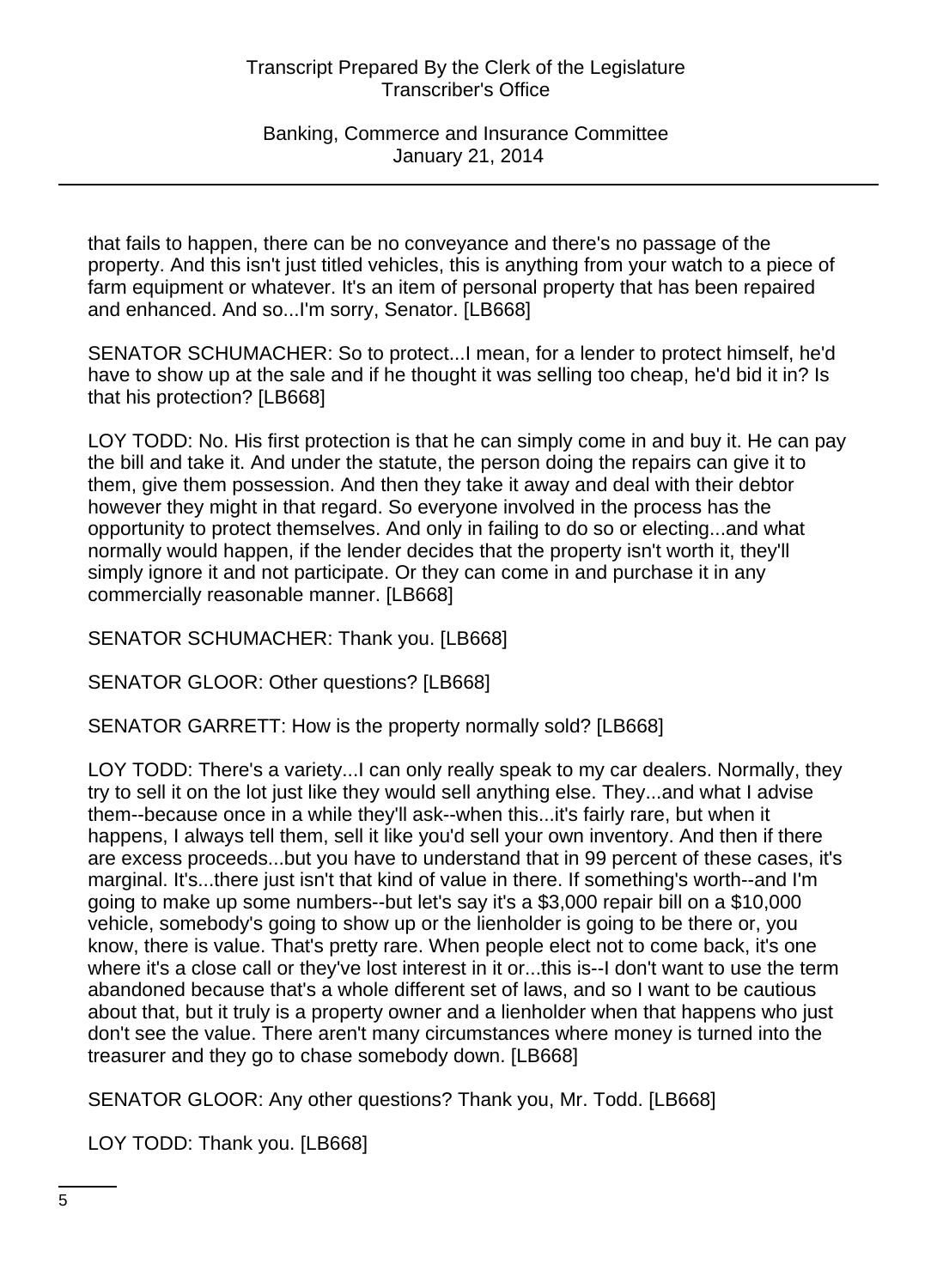# SENATOR GLOOR: Other proponents? [LB668]

ROBERT HALLSTROM: Chairman Gloor and members of the committee, my name is Robert J. Hallstrom. I appear before you today as registered lobbyist for the Nebraska Bankers Association in support of LB668. The spelling on my last name is H-a-l-l-s-t-r-o-m. Mr. Todd had approached the Nebraska Bankers Association earlier last year with this perspective in terms of the sale of these automobiles that had been repaired and had indicated that there were...there was at least one situation where the lienholder, for whatever reason, did not release their lien which, as Senator Hadley suggested, makes it quite hard to sell the vehicle if you're not going to have clear title. The treatment that is provided under the amendments to (section) 52-603 are much like any other foreclosure proceeding. If you've had notice and an opportunity to participate in the proceeding and to protect your interest by bidding at the ultimate sale, then your liens are extinguished and released. We have no objections to those. We did make one request, which is a change in section 2 of the bill. Mr. Todd testified that the proceeds ultimately go to the county treasurer. We simply inserted that when the automobile or the personal property is sold, if there is more after the repairs are paid for that would otherwise go to the lienholder, to pay the lienholder directly up front rather than making us chase our tail to go to the county treasurer to find the proceeds. And with that, we would support the bill and be happy to answer any questions that the committee might have. [LB668]

SENATOR GLOOR: Thank you. Any questions for Mr. Hallstrom? Senator Pirsch. [LB668]

SENATOR PIRSCH: Just to clarify, so the proceeds would go to the lienholder to the extent that it is an amount up to the lien, correct? [LB668]

ROBERT HALLSTROM: Yes, and any balance goes to the county treasurer as it always has. [LB668]

SENATOR PIRSCH: Yep. Thank you. [LB668]

SENATOR GLOOR: Seeing none, thank you. [LB668]

ROBERT HALLSTROM: Thank you. [LB668]

SENATOR GLOOR: Other proponents? Seeing none, we'll move to those in opposition to the bill. Anyone in a neutral capacity? Senator Hadley, you're recognized to close. [LB668]

SENATOR HADLEY: I will just take a minute. I do believe it is a simple bill. I would appreciate moving it out and if we do have a consent agenda this year, I will certainly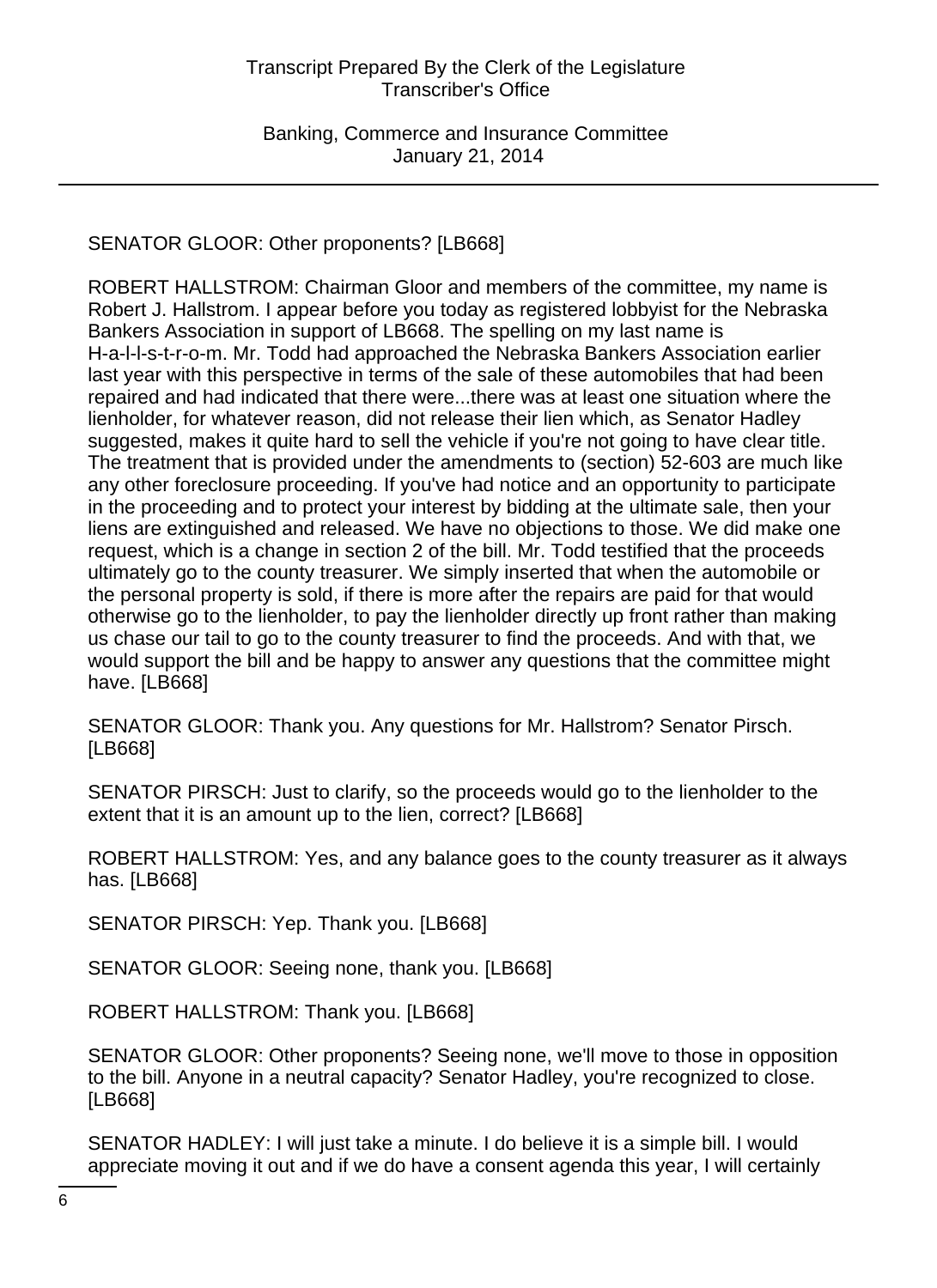Banking, Commerce and Insurance Committee January 21, 2014

make sure that is on there. Or if you have any type of committee bills that it could be tacked onto, I think it is worthwhile. Thank you. [LB668]

SENATOR GLOOR: Okay. Any final questions for Senator Hadley? Thank you, Senator Hadley. [LB668]

SENATOR HADLEY: Thank you. It's always a pleasure to be in front of this august committee. [LB668]

SENATOR GLOOR: And with that, we'll close the hearing on LB668 and move to LB687. Senator Christensen. [LB687]

SENATOR CHRISTENSEN: Thank you, Chairman Gloor and members of the Banking, Commerce and Insurance Committee. I'm Senator Mark Christensen, C-h-r-i-s-t-e-n-s-e-n, I represent the 44th Legislative District. I'm here to introduce LB687. LB687 was brought to me by the Real Estate Commission. LB687 would primarily change the sequence of steps required to obtain a real estate salesperson or broker license. The bill would require the submission of an application for a licensee to precede the fingerprint-based criminal background check. This step was necessitated by the FBI's new emphasis that applicants receive a written notice of rights pertaining to background checks and the State Patrol's changed process with regard to the custody of cards and the collection of their fee. With that, I'd be glad to answer any questions, but also following me will be Teresa Hoffman, Deputy Director of the Real Estate Commission, can also answer them questions. [LB687]

SENATOR GLOOR: Thank you, Senator Christensen. Any questions for Senator Christensen? Senator Campbell. [LB687]

SENATOR CAMPBELL: Thank you, Senator Gloor. Senator Christensen, they're changing their procedures for everybody, aren't they? [LB687]

SENATOR CHRISTENSEN: Yes. [LB687]

SENATOR CAMPBELL: Okay. And when...did it go into effect already, do you know? [LB687]

SENATOR CHRISTENSEN: No. It's just they want to rearrange this... [LB687]

SENATOR CAMPBELL: Okay. [LB687]

SENATOR CHRISTENSEN: ...for...because the FBI doesn't want them fingerprint cards hanging out there before they've had an application and notification of the background check. [LB687]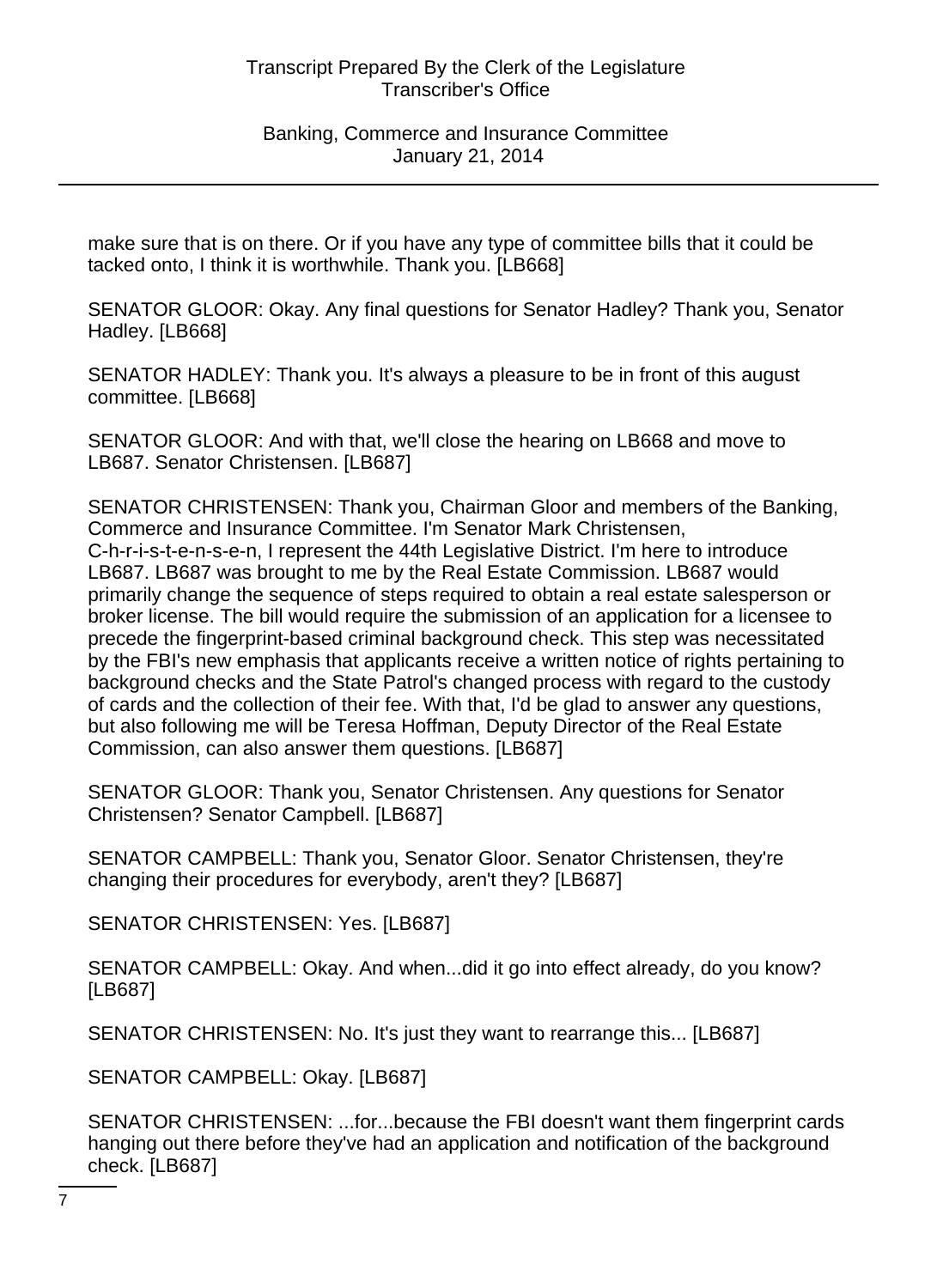SENATOR CAMPBELL: Thanks a lot. Thank you. [LB687]

SENATOR GLOOR: Other questions? Thank you, Senator Christensen. Proponents to the bill? [LB687]

TERESA HOFFMAN: Good afternoon. [LB687]

SENATOR GLOOR: Good afternoon. [LB687]

TERESA HOFFMAN: (Exhibit 1) Mr. Chairman, members of the committee, my name is Teresa Hoffman, that's T-e-r-e-s-a H-o-f-f-m-a-n. And I am the deputy director for education and licensing with the Real Estate Commission. I am here to represent the commission in speaking in favor of this bill, which was introduced by Senator Christensen at the request of the commission and has its full support. LB687 is primarily about timing. As Senator Christensen said, the fingerprint-based criminal background reports that are mandatory for all applicants seeking a real estate salesperson or broker's license. Those reports must be completed prior to the application for licensing at the current time. However, the recent audits by the FBI and the State Patrol of our procedures in this regard have revealed that these entities have changed their emphasis and requirements so that our procedures for both resident and nonresident must change. LB687 would allow us to take that application for license prior to the applicant pursuing that criminal background report process. And this, in turn, would allow us to incorporate the applicant's notice of rights with regard to the criminal background report right into the application procedure, thereby making certain that every applicant had received that notice and satisfying the FBI's concern. Additionally, we could collect the fee the State Patrol charges for the background reports as a part of the application process, remitting it on to the State Patrol as an interagency transfer of funds with proper billing documentation from the Patrol; that is a pass-through of funds. The remaining two changes in the bill simply codify some of the timing aspects of the licensing process. It doesn't change what's been in practice for 20 to 25 years, but it does put them into statute. The bill has been reviewed in open public meetings of the commission, has been reviewed by the Nebraska Realtors Association. We are unaware of any and do not expect any opposition to the bill. And I would like to thank Senator Christensen for introducing this legislation on the commission's behalf and would be glad to answer any questions that any of you may have. [LB687]

SENATOR GLOOR: Thank you, Ms. Hoffman. Just curious, I guess. Did the State Patrol change their procedures because of the FBI? I mean, this is really driven by the FBI, is it not? [LB687]

TERESA HOFFMAN: It is my understanding that that is true. The FBI does an audit of agencies so they came to see us for the second time since we've been doing this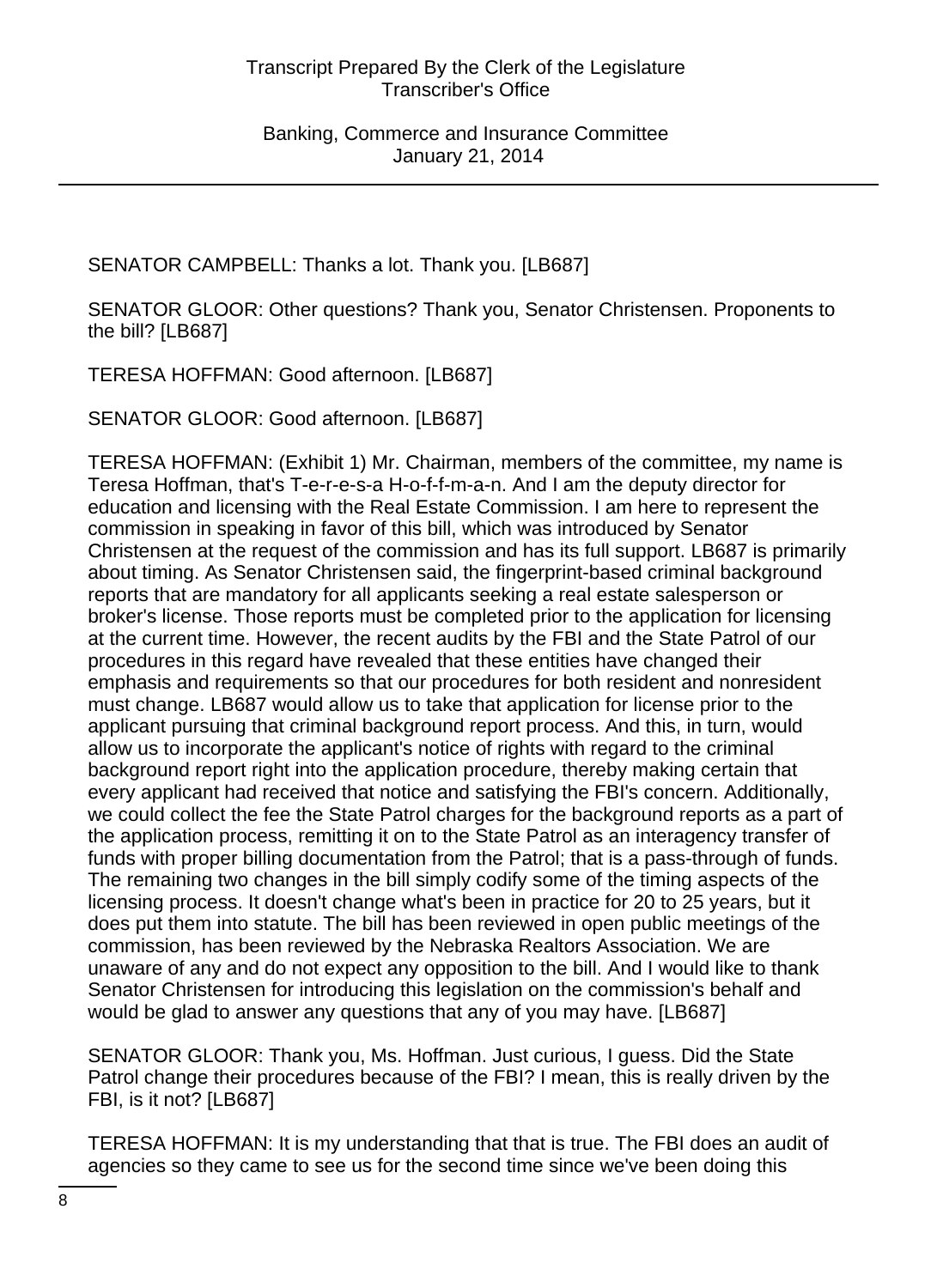procedure. And they also sat down with the State Patrol. So it is my understanding that that is what precipitated it. [LB687]

SENATOR GLOOR: Okay. Thank you. Other questions? Seeing none, thank you for your testimony. [LB687]

TERESA HOFFMAN: Well, I was ready for you. Thank you. [LB687]

SENATOR GLOOR: Be careful. You might get what you ask for in this committee sometimes. Other proponents? [LB687]

KORBY GILBERTSON: Good afternoon, Chairman Gloor, members of the committee. For the record, my name is Korby Gilbertson, it's spelled K-o-r-b-y G-i-l-b-e-r-t-s-o-n. I'm appearing today as a registered lobbyist on behalf of the Nebraska Realtors Association, and we do support the bill. The Realtors Association reviewed it and think that it makes common sense to have an application on file, so. I'd be happy to try to answer any questions. [LB687]

SENATOR GLOOR: Thank you. Any questions for Ms. Gilbertson? Seeing none, thank you. [LB687]

KORBY GILBERTSON: Great. Thank you. [LB687]

SENATOR GLOOR: Other proponents? Any opponents to the bill? Anyone who wishes to speak in a neutral capacity? Senator Christensen waives closing, and we will close the hearing on LB687. And I will now turn the gavel over to Senator Christensen as Vice Chair. [LB687]

SENATOR CHRISTENSEN: Go ahead. [LB712]

SENATOR GLOOR: Thank you, Senator Christensen. Good afternoon, committee members. I'm Senator Mike Gloor, M-i-k-e G-l-o-o-r. I'm presenting to you LB712. LB712 is a repeat of a similar bill called wild-card bill that we present every year. It's been brought to us by the Director of Banking and Finance. The Department of Banking is the chartering authority for our state-chartered financial institutions. When it comes to our most commonly recognized depository financial institutions we have what is called the dual chartering system. That means having both state and federal banks, savings and loan associations, as well as credit unions. The Legislature along with the Department of Banking and Finance have long done what they can to preserve the strong and vibrant legal and regulatory environment for our state-chartered financial institutions. Our public policy has included the principle that our state-chartered financial institutions should not find themselves in a disadvantageous position in relation to their federal counterparts. Accordingly, the Legislature annually passes the so-called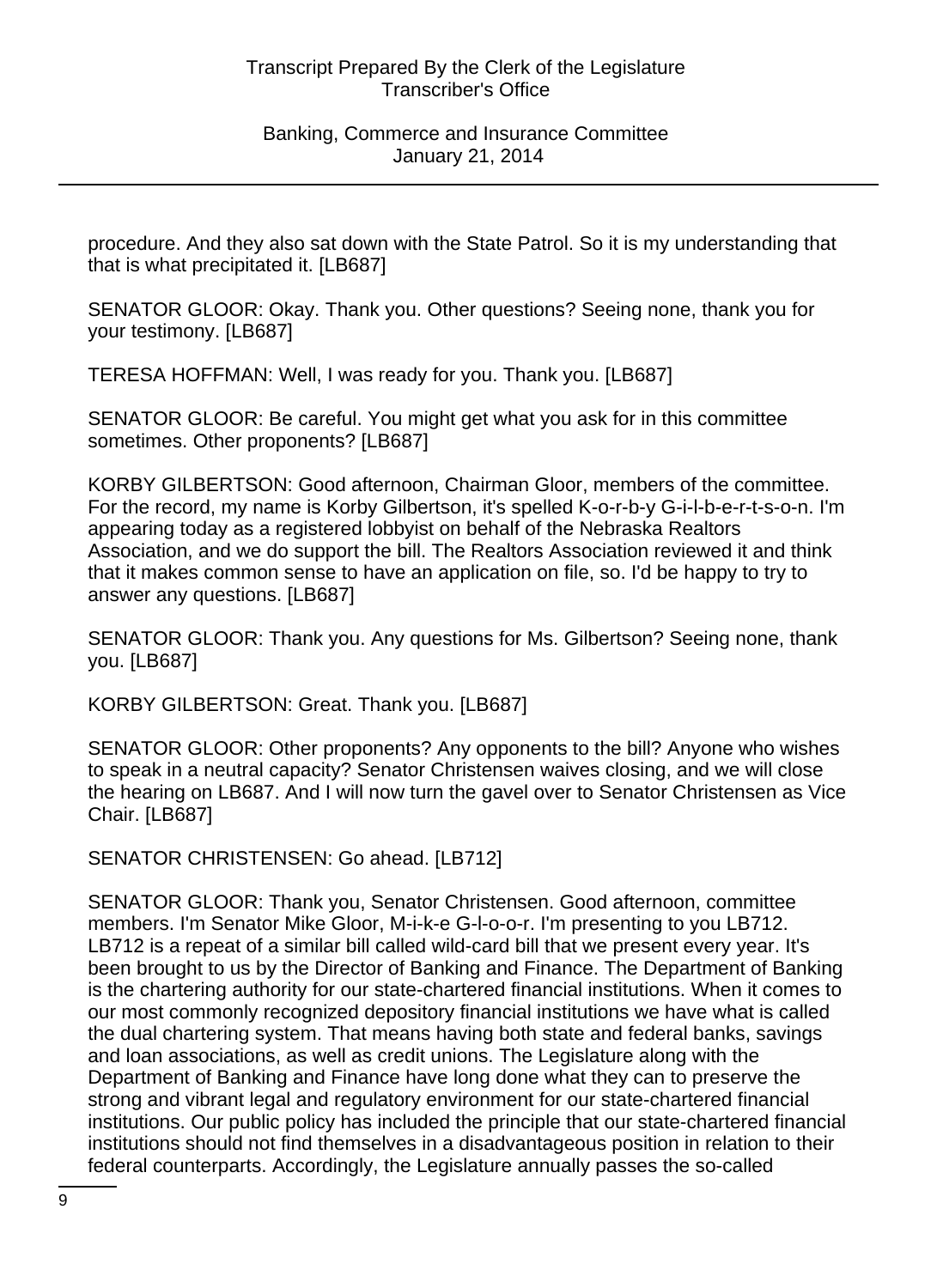Banking, Commerce and Insurance Committee January 21, 2014

wild-card bills at the urging of the department. These bills, by explanation, provide state-chartered institutions shall have all the rights, powers, privileges, benefits, and immunities, which may be exercised by their federal counterparts doing business in Nebraska as of January 1 of the current year. Why do we do this every year? That's necessitated by our state constitution. The separation of powers clause of our constitution provides that the powers of our government be divided into three branches, legislative, executive, and judicial. The courts say that the clause prohibits one branch from encroaching on the duties and prerogatives of the other branches or from improperly delegating away its own duties and prerogatives. The courts further say that the power of the Legislature to make laws requires judgment and discretion which cannot be delegated to the executive branch or to outside authorities such as the United States Congress. The Nebraska Legislature may lawfully adopt a reference or, excuse me, may adopt by reference an existing law or regulation of another jurisdiction, including the United States. But the adoption by reference can only be of an existing federal law or regulation, not a federal law or regulation now existing or to be adopted in the future. That's why the date is put on in the wild-card laws and why that date is changed every year. It is as if the Legislature takes a snapshot of relevant federal financial institution laws as of the most recent January 1, then incorporates that federal law by reference within state law for purposes of the regulation of our state-chartered financial institutions. The bill has three sections, one for banks, savings and loan associations, and credit unions. The savings and loan association wild-card has been around since 1971, the credit union wild-card has been around since 1977, and the bank wild-card since 1999. The passage of LB712 will help keep our state-chartered financial institutions competitive with their federal counterparts. And with that, I would ask for you to move along LB712. Thank you. [LB712]

SENATOR CHRISTENSEN: Thank you, Senator Gloor. Is there any questions for Senator Gloor? Senator Carlson. [LB712]

SENATOR CARLSON: Thank you, Senator Christensen. Senator Gloor, this is almost like an annual sunset date, isn't it? It kind of functions that way. We have to renew it every year. [LB712]

SENATOR GLOOR: Well, we wouldn't have to. I would say, from what I understand and Mr. Munn is from the Department of Banking is here, but if there were no federal changes, we wouldn't be required to have a wild-card, but that seems highly unlikely. So I'd also say the difference is were we not to adopt this, it would only be those small portions of the federal regulations that we wouldn't be updating. It isn't as if we'd be throwing out all of our statutes as relates to our financial institutions. [LB712]

SENATOR CARLSON: So this really addresses any federal changes that were made in 2013? [LB712]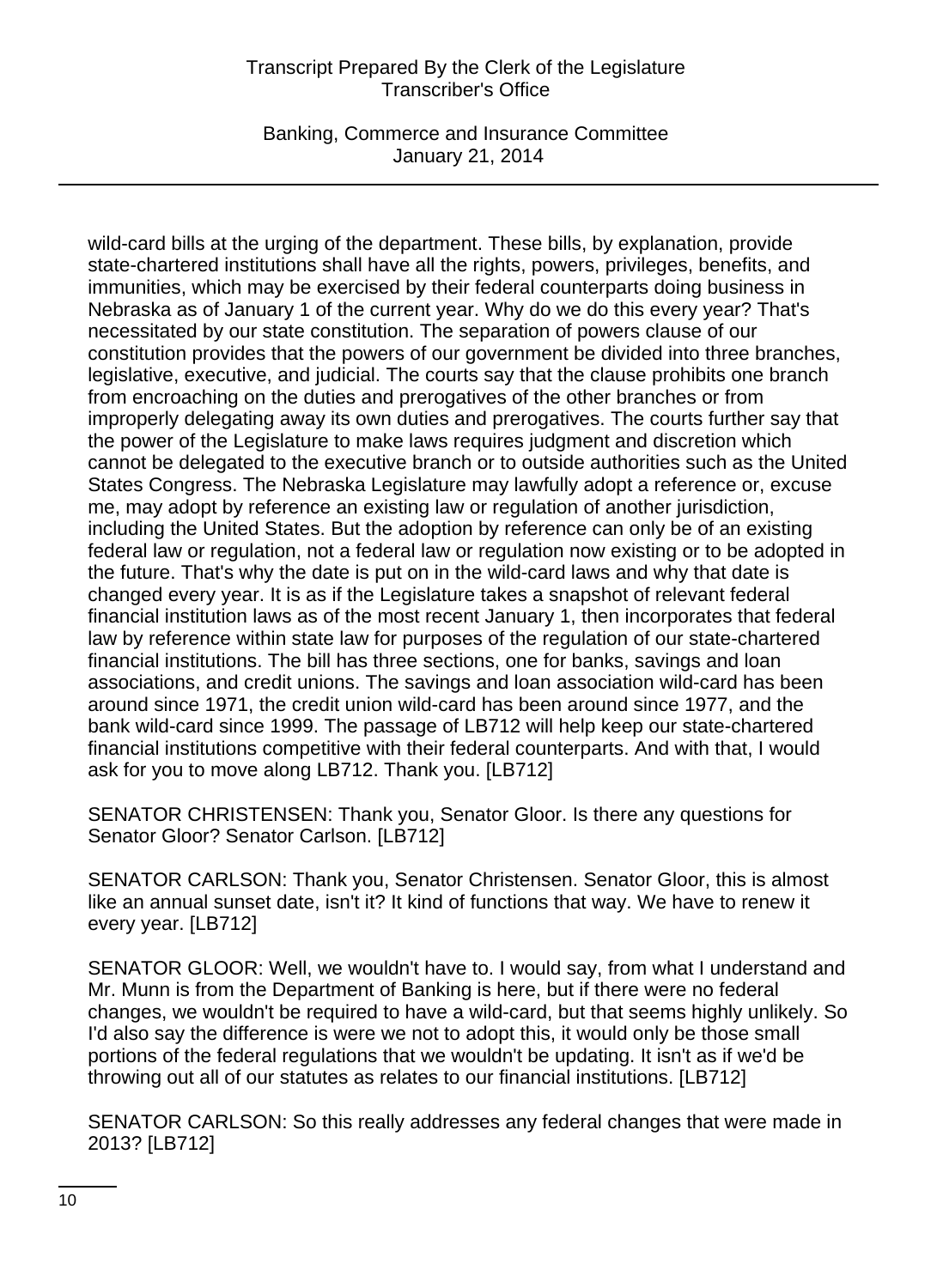SENATOR GLOOR: Yes. [LB712]

SENATOR CARLSON: Okay. [LB712]

SENATOR GLOOR: That's how I would characterize it. If that's incorrect, I'm sure someone will correct us. [LB712]

SENATOR CARLSON: Okay, thank you. [LB712]

SENATOR CHRISTENSEN: Are there any other questions? Seeing none, thank you. [LB712]

SENATOR GLOOR: Thank you. [LB712]

SENATOR CHRISTENSEN: And we'll take the first proponent. Go ahead. [LB712]

JOHN MUNN: (Exhibit 1) Vice Chairman Christensen, members of the Banking, Commerce and Insurance Committee, my name is John Munn, last name spelled M-u-n-n. I'm director of the Nebraska Department of Banking and Finance. I'm appearing today in support of LB712, which was introduced at the request of the department. LB712 contains the annual equal rights updates for Nebraska's state-chartered depository financial institutions, all of which are under the jurisdiction of the department. Traditionally known as the wild-card laws, this legislation essentially provides the same rights, powers, and privileges to state-chartered financial institutions as those enjoyed by like federally chartered financial institutions doing business in Nebraska. Due to state constitutional restrictions on delegation of legislative authority, the statutes need to be amended annually to provide a current reference date. The reference date provided in LB712 is January 1, 2014. Within the bill, section 1 provides equal rights between our 175 state-chartered banks and the national banks chartered by the Office of the Comptroller of the Currency. Section 2 provides for equality between the one state-chartered savings and loan association and those chartered by the Office of the Comptroller of the Currency and formerly by the Office of Thrift Supervision. And section 3 provides the same rights for Nebraska's 17 state-chartered credit unions as those held by federal credit unions chartered by the National Credit Union Administration. LB712 carries the emergency clause. As I and previous department directors have testified through the years, wild-card legislation is sensible legislation in that it provides parity for our state-chartered financial institutions with their federal counterparts without the need to enact state legislation for each specific power or privilege. The savings and loan wild-card has been in effect since 1971, while the credit union statute was first enacted in 1977. The bank wild-card was adopted in 1999. The annual enactment forestalls any constitutional challenges. Under each of these sections, there is no exemption from the payment of any taxes imposed by the state. I want to thank Senator Gloor for introducing this legislation. I'll be happy to answer any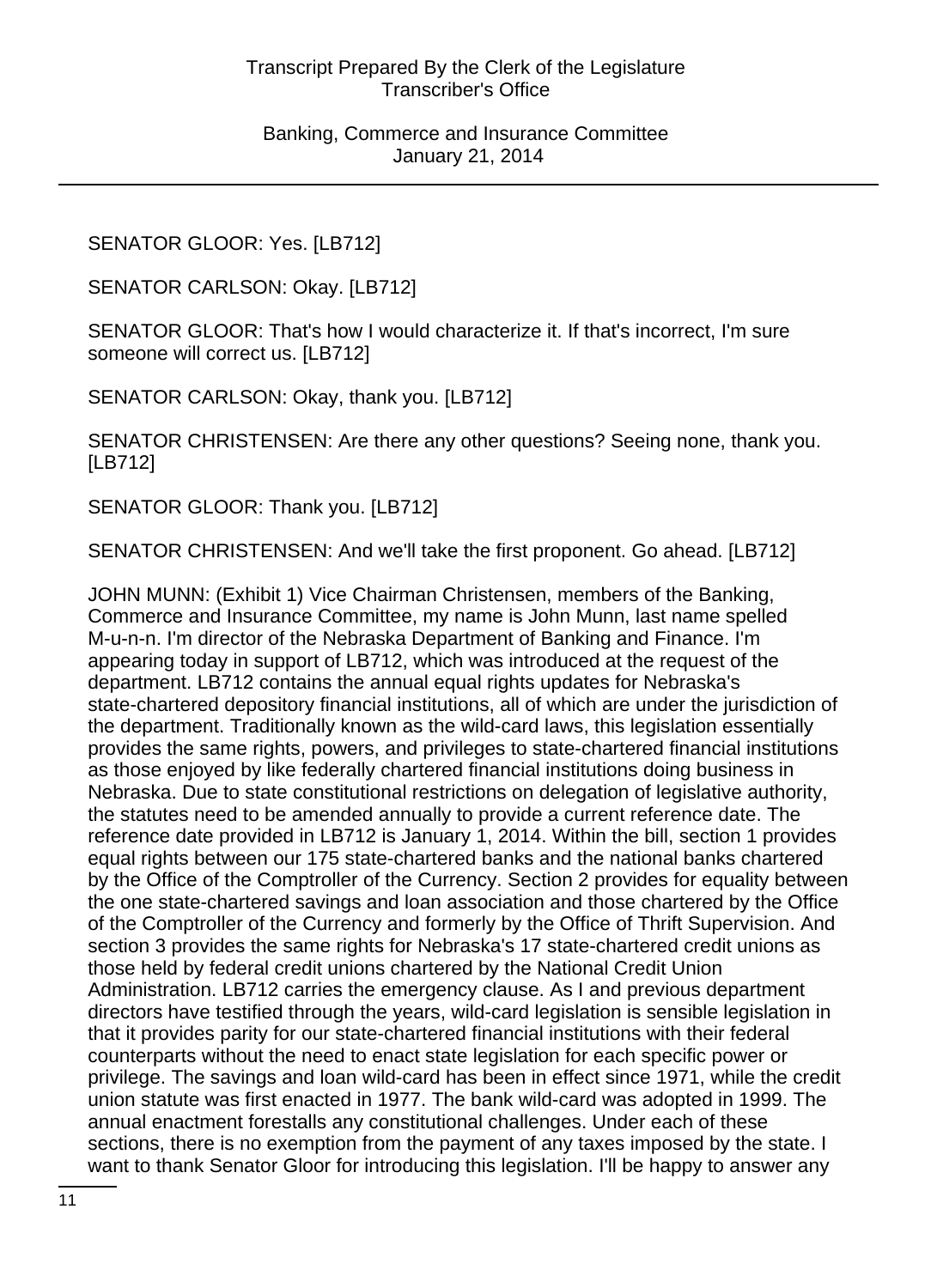questions. [LB712]

SENATOR CHRISTENSEN: Thank you, Director Munn. Is there any questions? I have one. So what changes have occurred that...what are we, in this blanket approval, allowed to change from last year? [LB712]

JOHN MUNN: I'm personally aware of none since January 1, 2013. But anything within the realm of how a bank, a state-chartered bank figures its lending limit, what investments are permissible for depository financial institutions, our purview over economic development pursuits that a state-charted bank would undertake that may be to its advantage to do something in a manner a federally chartered institution would do. Those are the types of things that may be buried deep in federal legislation, but this pulls them into our statute. [LB712]

SENATOR CHRISTENSEN: So you're not aware of any changes, we're just updating this according to statute. [LB712]

JOHN MUNN: Right. Right. [LB712]

SENATOR CHRISTENSEN: Okay. Yes, Senator Schumacher. [LB712]

SENATOR SCHUMACHER: Thank you, Senator Christensen. Can it work the other way, too, that if the feds have withdrawn some authority, that by doing this we're restricting our banks in some way to be consistent with the feds? Or is this... [LB712]

JOHN MUNN: Yes. Yes. If...for instance, on the lending limit statute. The federal approach is preferable if the bank tends to have a sizeable amount of undivided profits, where our lending limit statute in Nebraska focuses on capital and surplus. If the federal government changed that at all to make it less permissive, then we might turn around and introduce that kind of legislation in this body. [LB712]

SENATOR SCHUMACHER: And is that...would that kind of thing be included in the type of updating we're doing here? [LB712]

JOHN MUNN: Yes. Yes, you couldn't wild-card to a federal statute that was no longer in effect. [LB712]

SENATOR SCHUMACHER: Thank you. [LB712]

JOHN MUNN: Uh-huh. [LB712]

SENATOR CHRISTENSEN: Are there any other questions? Thank you, Director. [LB712]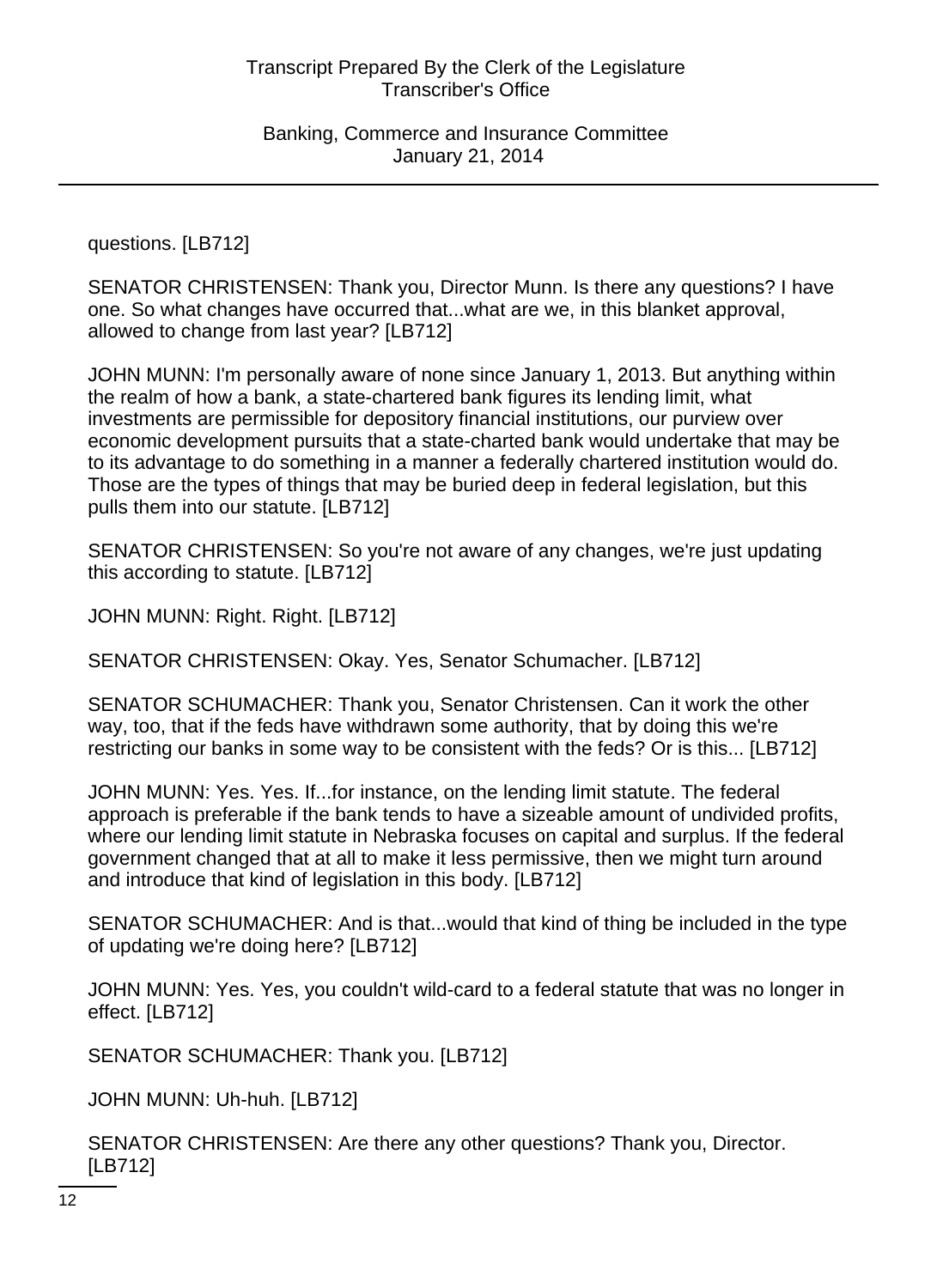JOHN MUNN: May I respond to Senator Carlson? I think this is more of a sunrise rather than a sunset statute. [LB712]

SENATOR CARLSON: Okay, during January. [LB712]

ROBERT HALLSTROM: Vice Chairman Christensen, members of the committee, my name is Robert J. Hallstrom, H-a-l-l-s-t-r-o-m. I appear before you, again, as registered lobbyist for the Nebraska Bankers Association in support of LB712. The NBA traditionally comes in and supports the annual wild-card update bill, and we do so again this year. Senator Carlson, I would suggest with the gridlock that Congress is facing currently, it very well could be that there will be years on end when no changes are made that need to be substantively updated through the wild card. But we appreciate the fact that state-chartered banks can automatically bootstrap onto the benefits and privileges that national banks are granted by Congress. I'd be happy to address any questions. [LB712]

SENATOR CHRISTENSEN: Thank you, Mr. Hallstrom. Is there any questions? I have one. [LB712]

ROBERT HALLSTROM: Yes. [LB712]

SENATOR CHRISTENSEN: How do you know what changes have occurred so that you don't want to make sure that we don't adopt something we shouldn't? So when changes occur federally, how do you find out about them if they're buried deep in other legislation so we don't approve something here we don't want to? [LB712]

ROBERT HALLSTROM: Well, we track federal legislation just as we do state legislation and, hopefully, are on top of any changes that may be made by Congress that affect national banks that would benefit state-chartered banks. We have, from time to time, gone in--and I think Director Munn referenced the alternative lending limit issue that we have--we came in and changed the state law specifically to allow state-chartered banks to take advantage of which either one benefited them the most in terms of their lending limit capacity. So we have done some things to tweak or make nuances in the bill when that was in the best interest of state-chartered banks and other banks operating in the state of Nebraska. But we, hopefully, are aware of those changes that are made. And I think in response to Senator Schumacher's question, if there was something that was adverse that we felt state-chartered banks ought to have some different rule of law apply than what Congress has provided to national banks, that we may come in and have state law perhaps approach that in a different manner unless federal law preempts state law action in that particular area. [LB712]

SENATOR CHRISTENSEN: Okay, thank you. Are there any other questions? Thank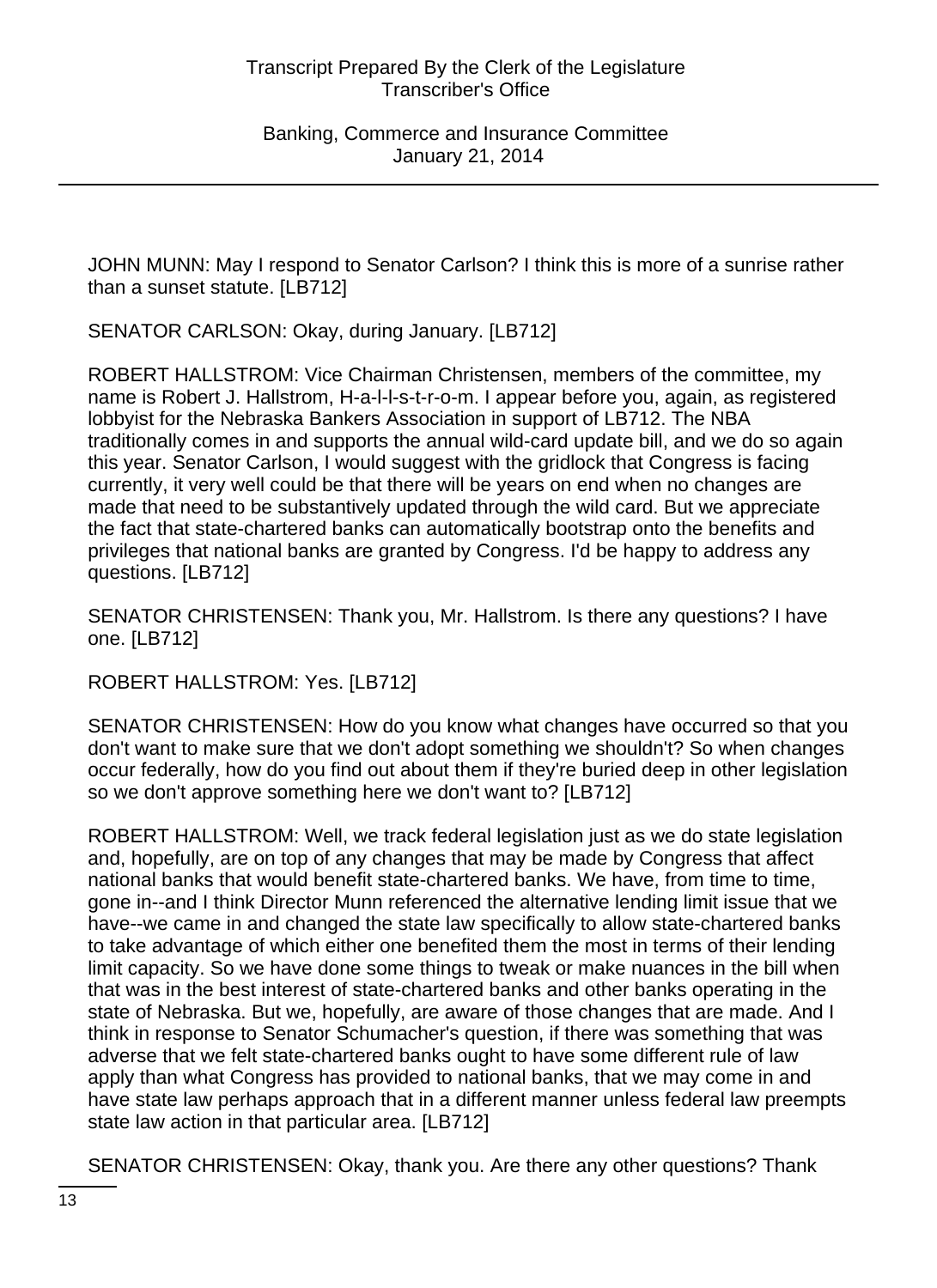you, Mr. Hallstrom. [LB712]

ROBERT HALLSTROM: Thank you. [LB712]

BRANDON LUETKENHAUS: Mr. Chairman, members of the Banking, Commerce and Insurance Committee, my name is Brandon Luetkenhaus, L-u-e-t-k-e-n-h-a-u-s. I'm here on behalf of the Nebraska Credit Union League. Our trade association represents Nebraska's 69 credit unions statewide and their 440,000 members. We are in support of LB712. We want to thank Director Munn as well as Senator Gloor for the introduction of this bill. We, too, are in support of our state-chartered credit unions having parity with the federally chartered institutions. So with that, we are in support of LB712, and I would answer any questions you might have. [LB712]

SENATOR CHRISTENSEN: Thank you, Brandon. Is there any questions? Seeing none, thank you. [LB712]

BRANDON LUETKENHAUS: Thank you. [LB712]

SENATOR CHRISTENSEN: Are there any other proponents? Any opponents? Anybody like to speak in the neutral? And Senator Gloor waives, so that will end the hearing on LB712. And we'll open the hearing on LB714. Senator Gloor. [LB712]

SENATOR GLOOR: Thank you, Senator Christensen. Committee members, I'm Mike Gloor, G-l-o-o-r. LB714 would provide for outright repeal of Nebraska Revenue statutes, sections 8-155 and 8-156. These sections of law establish a statute of limitations and notice requirements relating to forged, altered, or raised checks. However, similar provisions relating to the statute of limitations for forged and altered checks exists within the Uniform Commercial Code. The statutes being repealed under LB714 predate adoption of the Uniform Commercial Code in Nebraska. Section 8-155 establishes a statute of limitations. Section 8-156 contains notice requirements relating to forged, altered, or raised checks that a bank has paid and charged to the account it's deposited. Section 8-155 requires the depositor to notify the bank of any forged, altered, or raised check that the bank has paid within one year after notice to the depositor that the "vouchers representing payments charged to the account of depositor" are ready for delivery or if no such notice has been given by the bank within one year after the return to the depositor of the said voucher representing such payments. The phrase "vouchers representing payments charged to the account" is not a term of art currently used in the banking industry and raises uncertainty regarding its meaning under the statute. On the other hand, under the Uniform Commercial Code, without regard to care or lack of care of either the customer or the bank, a customer who does not within one year after the statement or checks are made available to the customer discover and report the customer's unauthorized signature on or any alteration of the check is precluded from asserting against the bank an unauthorized signature or alteration. This one-year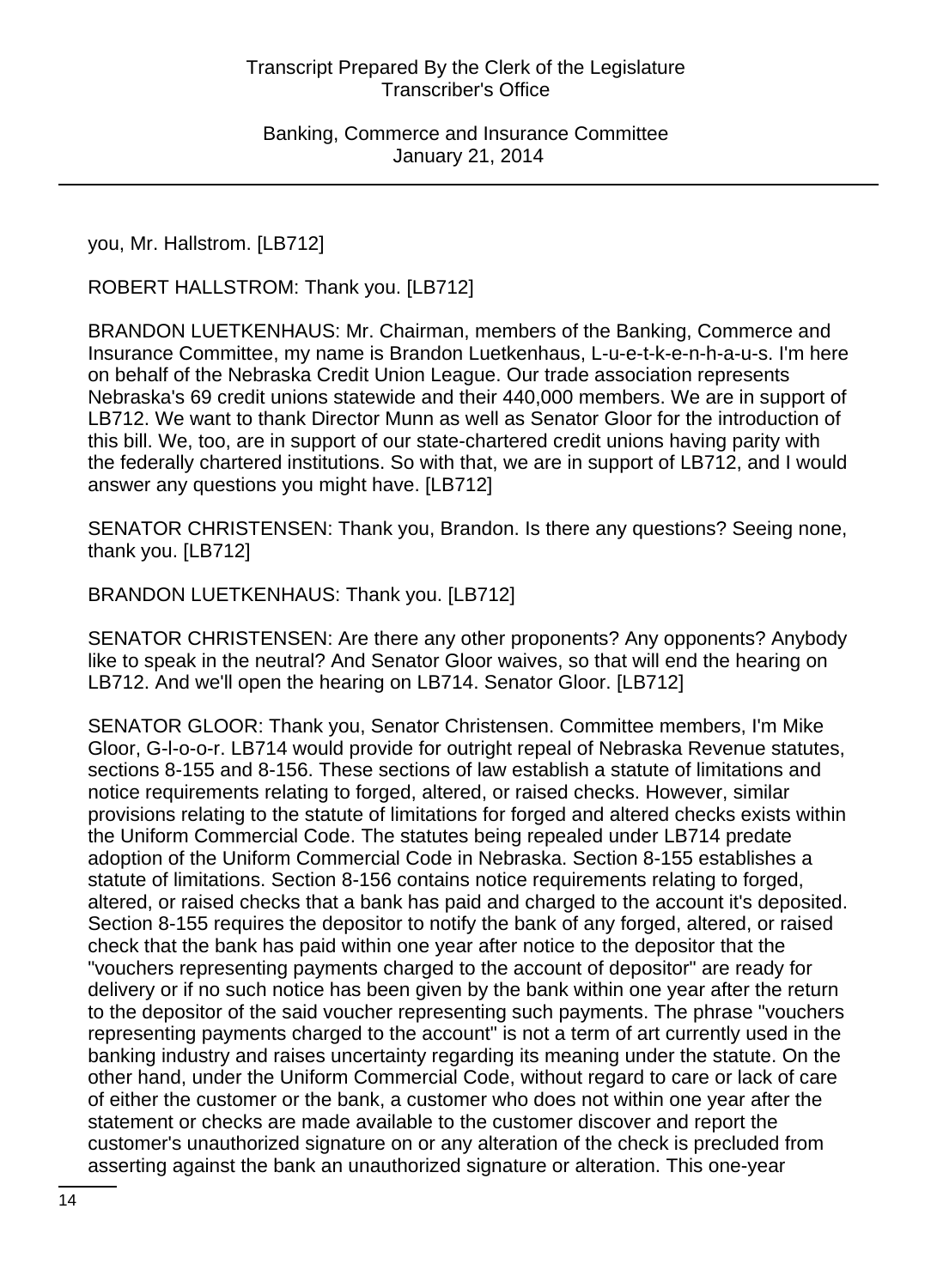Banking, Commerce and Insurance Committee January 21, 2014

statute of limitation under the Uniform Commercial Code is identical to that provided under section 8-155. The Uniform Commercial Code has been adopted in all 50 states. The statute of limitations provided under the Uniform Commercial Code are widely recognized as the prevailing rule of law. The Uniform Commercial Code provides balanced protections to banks and their customers with respect to each party's responsibility and liabilities when a forged or altered check is involved and the provisions of sections 8-155 and 8-156 may be repealed without causing harm to either banks or, more importantly, to their customers. And with that, I would ask for the approval and option of LB714. Thank you. [LB714]

SENATOR CHRISTENSEN: Thank you, Senator Gloor. Are there any questions for the senator? Seeing none, thank you. [LB714]

SENATOR GLOOR: Thank you. [LB714]

SENATOR CHRISTENSEN: Are there any proponents? [LB714]

ROBERT HALLSTROM: (Exhibit 1) Vice Chairman Christensen, members of the committee, my name is Robert J. Hallstrom, H-a-l-l-s-t-r-o-m. I appear before you today as registered lobbyist for the Nebraska Bankers Association in support of LB714. There's only one way to tell this story, and Senator Gloor has pretty much covered the field. So I don't have too much more to add with regard to the substance. I will note that this came to our attention by a practicing attorney who had contacted the NBA and brought the statute to our attention. It's much like the issues buried deep in federal law. This is one that's buried deep in state law, nobody has paid much attention to it. It has language, as Senator Gloor alluded to, and I've got the statute 8-155 attached to my testimony making reference to the term "vouchers representing payments charged to the account of a depositor." We rather imagine in today's parlance, that's the account statement or the information regarding checks that are written on an account. But it doesn't necessarily mean that, and it comes from a day long since past when this statute was adopted, I think initially, in 1919. My hunch is that when the UCC was adopted in Nebraska and subsequently amended, nobody gave a second thought to repealing these statutes which have virtually identical statute of limitations provisions as those contained under Uniform Commercial Code 4-406(f), which is also attached to my testimony. I would note that the Uniform Commercial Code, in addition to the absolute one-year statute of limitations, does have provisions that allocate rights and responsibilities between the bank and its customer in terms of the banks being responsible for checks, for example, that are unauthorized, not properly payable, a forgery has occurred. The customer's countervailing obligation to look at their account statement or the truncated information that they get within 30 days and timely report that there has been a forgery or some type of alteration. And there can be a statute of limitations that may run in less time than one year under those provisions of the Uniform Commercial Code. But, again, the one year statute of limitations clearly is addressed in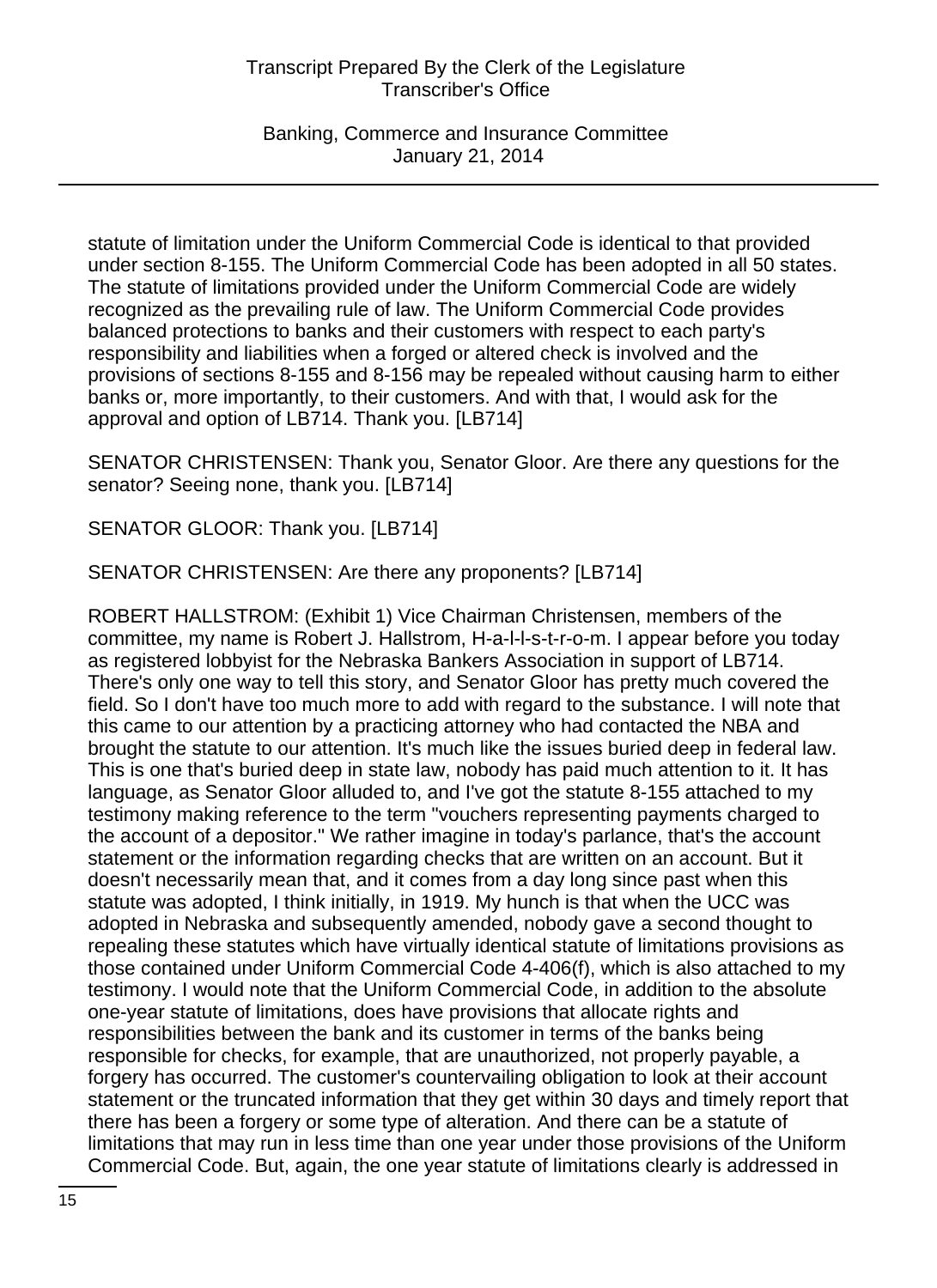Banking, Commerce and Insurance Committee January 21, 2014

the Uniform Commercial Code. All 50 states have adopted the Uniform Commercial Code, and presumably these statute of limitations provisions. And with that, we would believe that 8-155 and 8-156 no longer serve a purpose and can be safely and comfortably outright repealed as proposed under the bill. [LB714]

SENATOR CHRISTENSEN: Thank you, Mr. Hallstrom? Are there any questions for Mr. Hallstrom? Mr. Hallstrom, I'll ask one. Did I hear you right, where we used to have one year to find fraudulent spending out of our account, it's now 30 days? [LB714]

ROBERT HALLSTROM: The Uniform Commercial Code since its adoption of those provisions under article 3 and 4 do have a provision that basically states that the bank has an obligation to provide its account statements or truncated information therefrom to the bank customer. And the customer under the code has 30 days to report information in order to avoid responsibility for subsequent forgeries. The initial forgery absent, negligence on behalf of the bank or the customer may be the bank's responsibility. But for subsequent forgeries, if the customer--the way the UCC handles that in all 50 states--is if the customer has the account information and the ability to be able to recognize I've had forged checks and timely, within that 30-day period after receipt, notifies the bank, then the customer can avoid responsibility for those subsequent forgeries as well. [LB714]

SENATOR CHRISTENSEN: Okay. Thank you, that helped me understand it better. Are there any other questions? Senator Schumacher. [LB714]

SENATOR SCHUMACHER: Thank you, Senator Christensen. Mr. Hallstrom, we're dealing in a changed world. And now when you get your canceled checks back, you don't get the--in most cases--the original canceled check where you can take a good look at it. You get something that's been reduced to the size of a postage stamp and you might need a magnifying glass to notice whether it's your signature or even your check blank for that matter. As a practical matter, is the time limit under the UCC enough for an ordinary customer to catch that there's a problem? [LB714]

ROBERT HALLSTROM: I certainly believe so, Senator. At 30 days from the time, if there is a question of someone with my eyesight requiring something more, they can certainly get that quickly from the bank to check and verify other information and get the actual account statement, perhaps, if necessary. But the UCC tells the basic information that needs to be on there, plus a copy of the check also needs to be provided. [LB714]

SENATOR SCHUMACHER: And do the bankers, if you would make a request would you get a visible-size copy of the check in order to examine it? [LB714]

ROBERT HALLSTROM: I would certainly hope so. [LB714]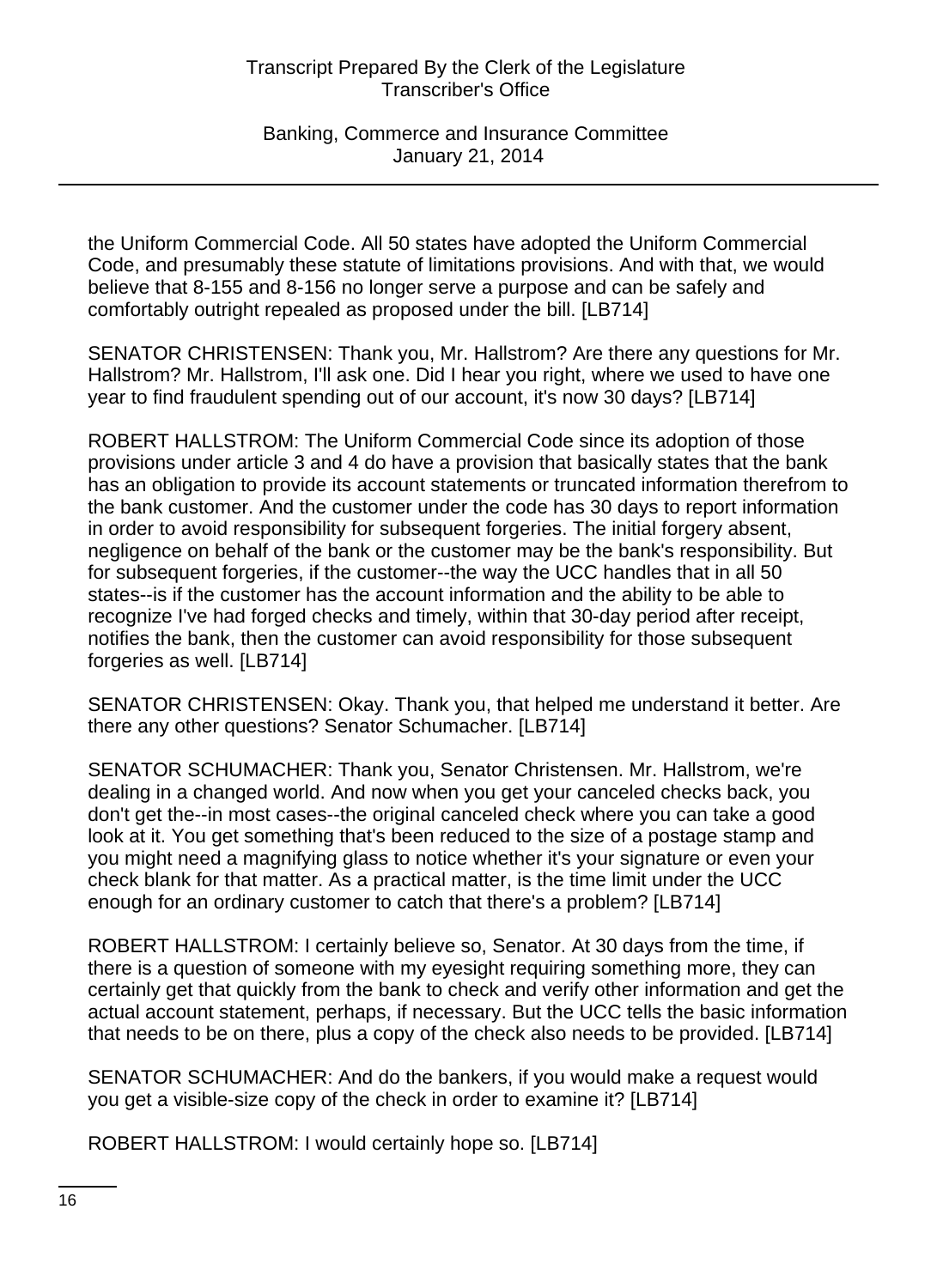SENATOR SCHUMACHER: Thank you, Mr. Hallstrom. [LB714]

SENATOR CHRISTENSEN: Thank you, Senator Schumacher. Are there any other questions? Senator Carlson. [LB714]

SENATOR CARLSON: Thank you, Senator Christensen. Senator Schumacher's question brings that up to me because I recall when we would get the actual canceled checks back. Then it went to pictures of the checks and, at least in my experience, they're big enough that I can read them. But then I've got one that I get nothing other than the amount of the check. So did we change that law in Nebraska? [LB714]

ROBERT HALLSTROM: Not that I'm aware of, Senator. The Uniform Commercial Code says that you have to have certain basic information, and I think it's the number of the check, the designated payee, and the amount of the check, and the date of the check is the... [LB714]

SENATOR CARLSON: But not necessarily a copy of the check? [LB714]

ROBERT HALLSTROM: I don't recall that the...whether the Uniform Commercial Code requires that. As far as I know, most banks' practice is...all of my bank account statements I get copies of the actual items. [LB714]

SENATOR CARLSON: Okay. Thank you. [LB714]

SENATOR CHRISTENSEN: Thank you, Senator Carlson. Are there any other questions? Thank you, Mr. Hallstrom. [LB714]

ROBERT HALLSTROM: Thank you. [LB714]

SENATOR CHRISTENSEN: Are there any other proponents? Are there any opponents? Anybody wish to speak in the neutral? Would Senator Gloor like to close? He waives. Thank you, that will close the hearing on LB714, and I'll turn it back over to the Chairman. [LB714]

SENATOR GLOOR: Thank you, Senator Christensen. We'll now move to LB788. Senator Schumacher. [LB788]

SENATOR SCHUMACHER: Thank you, Senator Gloor. Members of the committee, I am Paul Schumacher, S-c-h-u-m-a-c-h-e-r, representing District 22 in the Legislature. And I am here today to present LB788 to the committee. LB788 started out what we thought was going to be a fairly uncontroversial, straightforward proposition. And that was that bondholders of our political subdivisions get priority when it comes to paying them. Our political subdivisions are allowed, unlike the state, to run up debt in the form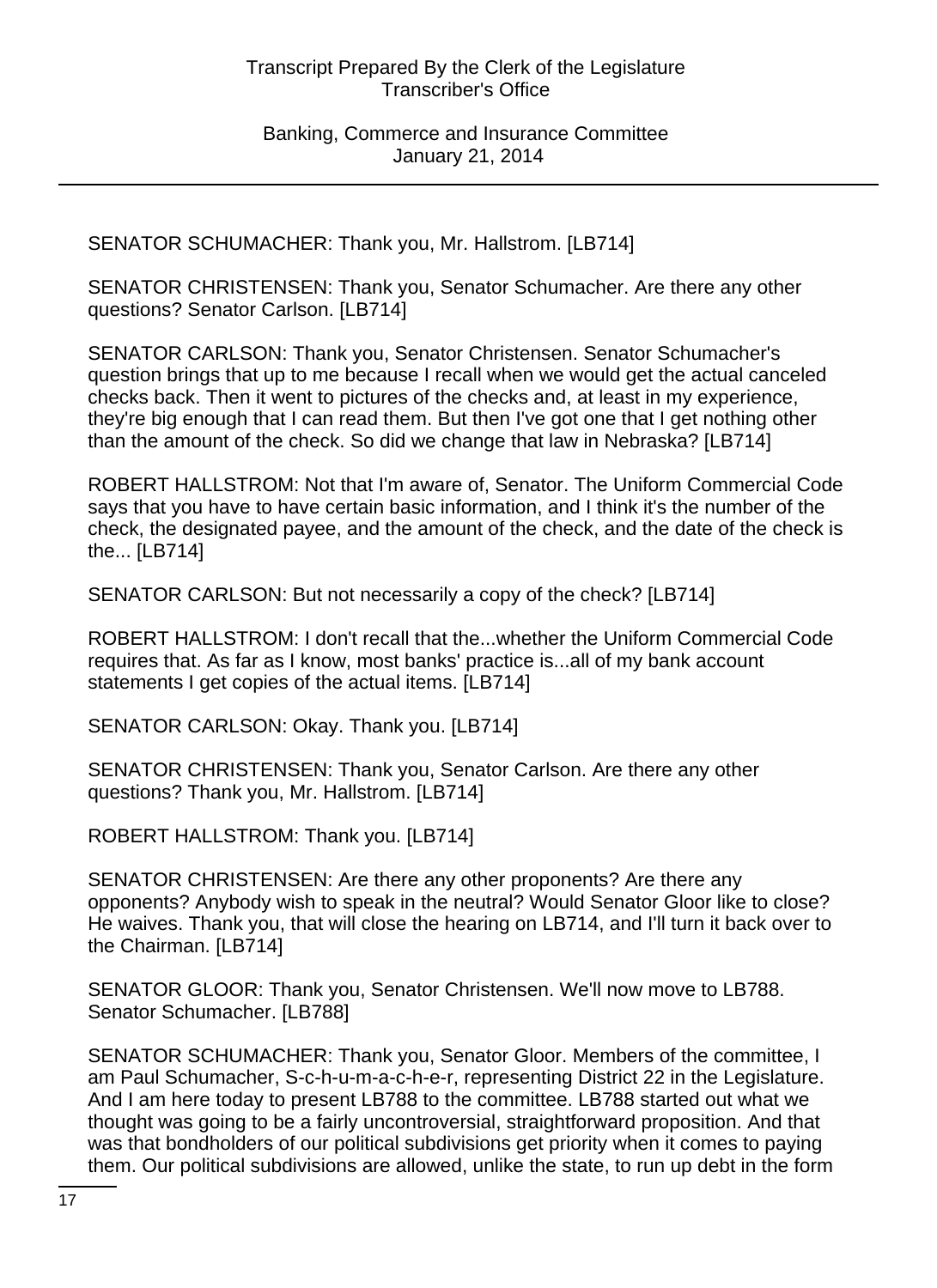Banking, Commerce and Insurance Committee January 21, 2014

of bonds. And they use those bonds for all kinds of things, basically public improvements, to use a financing vehicle for construction projects, and all kinds of good things. It's to their benefit to have a low rate of interest on those bonds. Generally, the financial markets award low rates of interest to bonds that are really, really secure, and are going to be paid and punish uncertainty with a higher rate of interest. In our system, normally operating, the bondholders get paid. The bondholders are not necessarily banks. They are private pension funds, private investors, IRAs, 401(k)s, all kinds of things end up holding those bonds. And the people purchase those bonds with an expectation that they are first in line, they're going to get paid. That expectation may not, however, be the case in the event the subdivision declares bankruptcy. And what began to raise this issue was the recent events in such cities as Detroit. And questions come up, are the rules the same once you jump into bankruptcy court? Are the priorities of payment the same? Are bondholders still number one? Well, one says, why even worry about this? And here in Nebraska, we know, certainly, that Omaha and Lincoln would never be concerned about defaulting on their bonds because they're 100 percent certain they're not going to declare bankruptcy. And the only people that would terribly concerned about that would be folks who thought in the back of their mind, it might be a possibility someday. So this appeared to be a fairly easy proposition of the probability of any Nebraska municipality or subdivision declaring bankruptcy is, hopefully, next to impossible. And there would be no controversy with regard to this measure. That does not appear to be the case. And I think further our first negative testimony will be in regard to this bill for this year before this committee. What happens now, if the law is not crystal clear, and the subdivision runs into the bankruptcy court, and all the hands come out saying pay me, pay me, pay me, and there isn't enough money, is the bankruptcy judge says, well, what's the state law on this? Right now it is kind of believed--but certainly far less than a certainty because we have an argument today. If we were changing nothing, there would be no argument today--that the bondholders will get paid and get preference from their streams of revenue, whether it's revenue from a sewer project or a water project or from the full faith and credit of the municipality that they will be paid first. But it's no longer a certainty because we do not have a clear law making it a certainty and telling that bankruptcy judge, listen, you pay these bondholders the priority they would have had were there no bankruptcy. In that case, if there is no law, the bankruptcy judge says, well, what would the court say? What's kind of the existing mood in the state in the law? And there have been a few cases, one named Hollstein, in which suggested that the bondholders probably would win in that catfight, but certainly not certain. This piece of legislation calls upon the Legislature to deal with the problem of being honest with our bondholders, the people who have given their savings, their sweat and blood to finance the operations of our subdivisions. And it says, declare as a clear matter of law that the bondholders come first. And when you do that, you resolve the issue as the bondholders have always expected and, quite frankly, as I think we all expect. If we do not choose to resolve the issue clearly by making a clear statement that the bondholders come first, then I believe under our securities law, we have an obligation to the purchaser of the bonds to make it very clear and to disclose, so that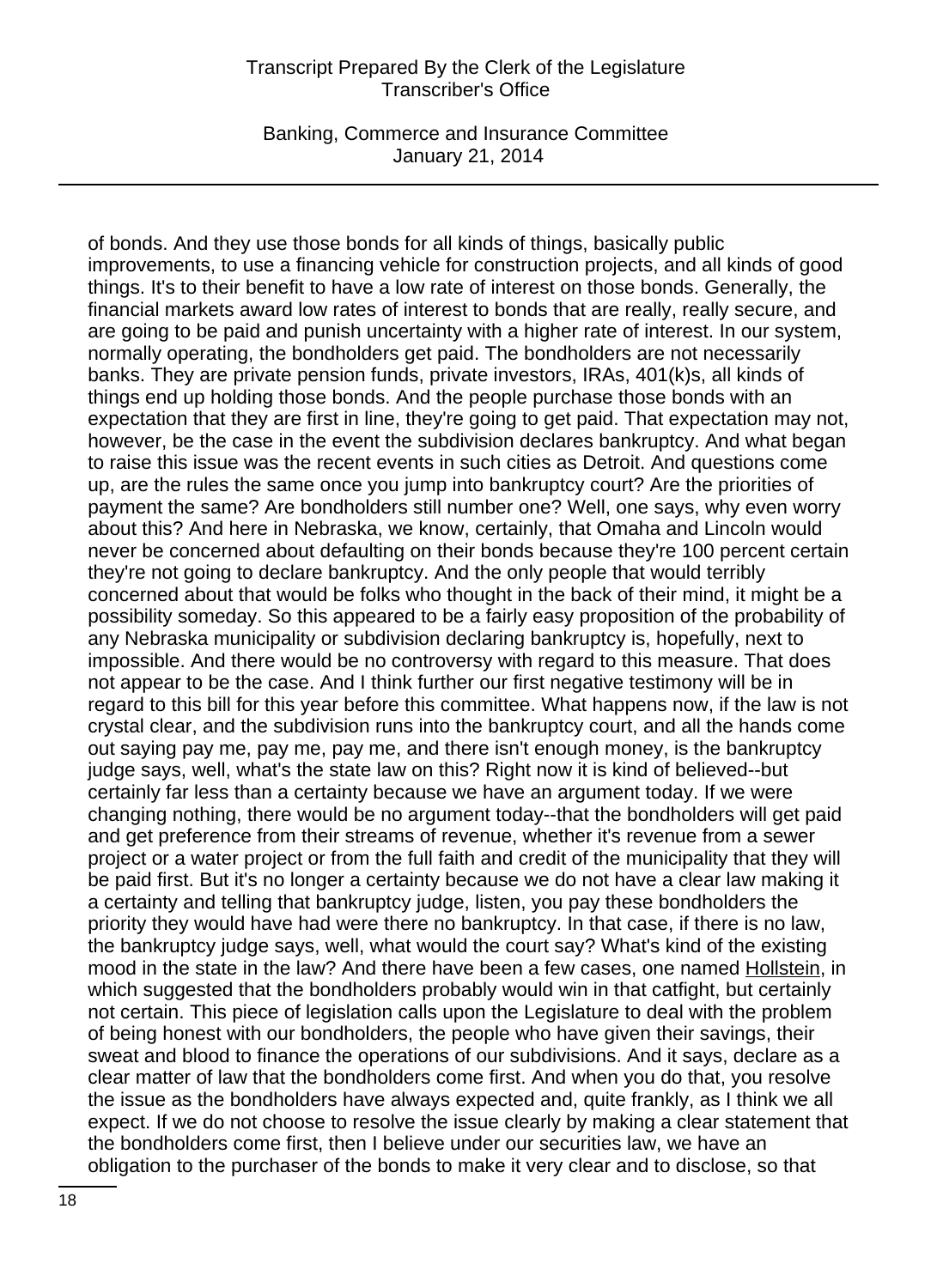Banking, Commerce and Insurance Committee January 21, 2014

there's no questions and no omissions, that in the event of a bankruptcy, they may not come first. That's only what honest people would do rather than lead them to believe that somehow they're going to have a preference when, in fact, they do not. However, if we take that route of honesty with the bondholders and make that declaration be part of the bond prospectus to also protect the officers and directors and councilmen of the issuing institutions, then we can expect to pay a higher rate of interest because we are pointing out to people, what in fact is the case, that maybe they're going to come in number two. Maybe they will share in a pot rather than getting preference on the pot. So the decision that this puts squarely before is, do we want the bondholders to have priority in the payment in the remote, remote, remote situation of one of our municipalities going under? And if we don't want them to have priority, are we prepared to pay in the financial markets the little increase in interest rates that bondholders will require in order to compensate them for their increased risk? And that's our decision and that's what this bill brings to a head. We can clarify it, we can give that bankruptcy judge instructions as to how we want it handled, and he will honor...he or she will honor it. Or we can say to the bondholders, you know, it's anybody's guess. But in that event, we should require that the bondholders be made aware that we are not willing to guarantee their position. I'd take any questions. [LB788]

SENATOR GLOOR: Thank you, Senator Schumacher. Just a quick question. I would agree that the rate may go up to address the risk, added risk, but do we have any experience--and maybe you don't know this, but a testifier behind you might--of what that's translated to in some states? I mean has anybody actuarially said you could be talking about anywhere from a blank percent to blank percent range of increase? [LB788]

SENATOR SCHUMACHER: I don't know. I would guess that the rating industry and the underwriters who come forward, they would be the folks to ask that question to, but certainly, to the degree there is any risk at all...and there's obviously some, because otherwise there would be no opposition to this. If it didn't make any difference, it wouldn't make any difference. There is obviously some, and that would be factored into the interest rate. [LB788]

SENATOR GLOOR: Okay. Senator Campbell. [LB788]

SENATOR CAMPBELL: Thank you, Senator Gloor. When you talk about...this is really any political subdivision or just municipalities? [LB788]

SENATOR SCHUMACHER: Anyone that issues bonds, is my understanding. Not SIDs, I don't think SIDs are included in this one. [LB788]

SENATOR CAMPBELL: You're way ahead of me there... [LB788]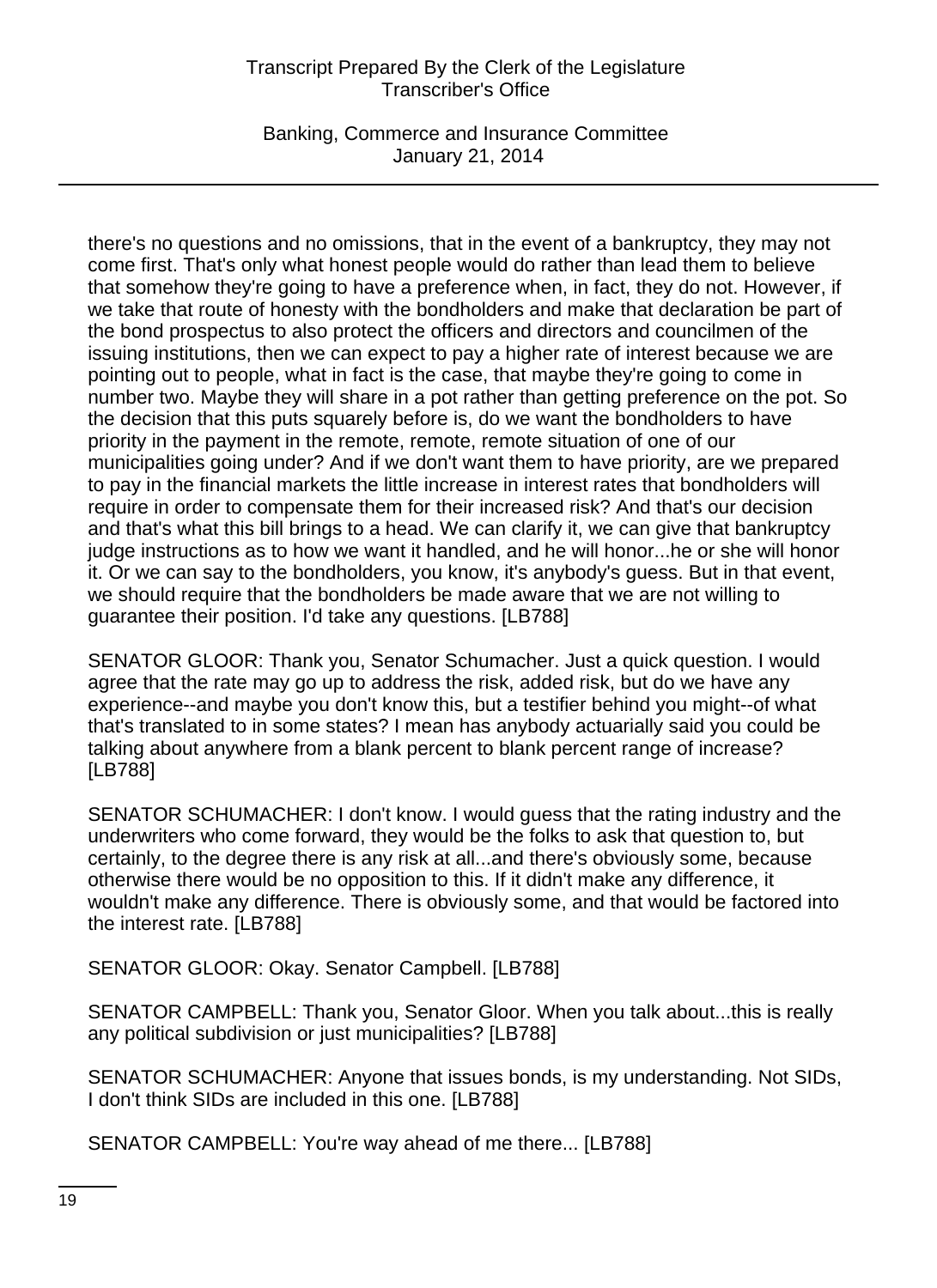## SENATOR SCHUMACHER: Okay. [LB788]

SENATOR CAMPBELL: ...because that was going to be my next question. So it's the most--what would we say--major political subdivisions? [LB788]

SENATOR SCHUMACHER: The big ones are cities. [LB788]

SENATOR CAMPBELL: Counties? [LB788]

SENATOR SCHUMACHER: I think county bonds are included in this. I'd have to check, and perhaps one of... [LB788]

SENATOR CAMPBELL: I would assume that they are from the experts that I've had. But you're...but it's not SIDs? [LB788]

SENATOR SCHUMACHER: SIDs, I believe, are excluded from this. [LB788]

SENATOR CAMPBELL: Okay. [LB788]

SENATOR SCHUMACHER: I think they're covered in another section. [LB788]

SENATOR CAMPBELL: Yes, they certainly have declared bankruptcy. Thank you, Senator. [LB788]

SENATOR SCHUMACHER: Yeah. [LB788]

SENATOR GLOOR: Other questions? Senator Howard and then we'll go to Senator Carlson. [LB788]

SENATOR HOWARD: Thank you, Chairman Gloor. Senator Schumacher, you'll have to forgive me, it's been a while since law school. [LB788]

SENATOR SCHUMACHER: It's been longer for me. [LB788]

SENATOR HOWARD: Could you help me remember the lienholder priority listing for a bankruptcy for a political subdivision? Who goes first? [LB788]

SENATOR SCHUMACHER: I think the bondholders go first. Now there may be some labor things that maybe has preference. [LB788]

SENATOR HOWARD: Uh-huh. [LB788]

SENATOR SCHUMACHER: Outstanding wages or something like that, but bondholders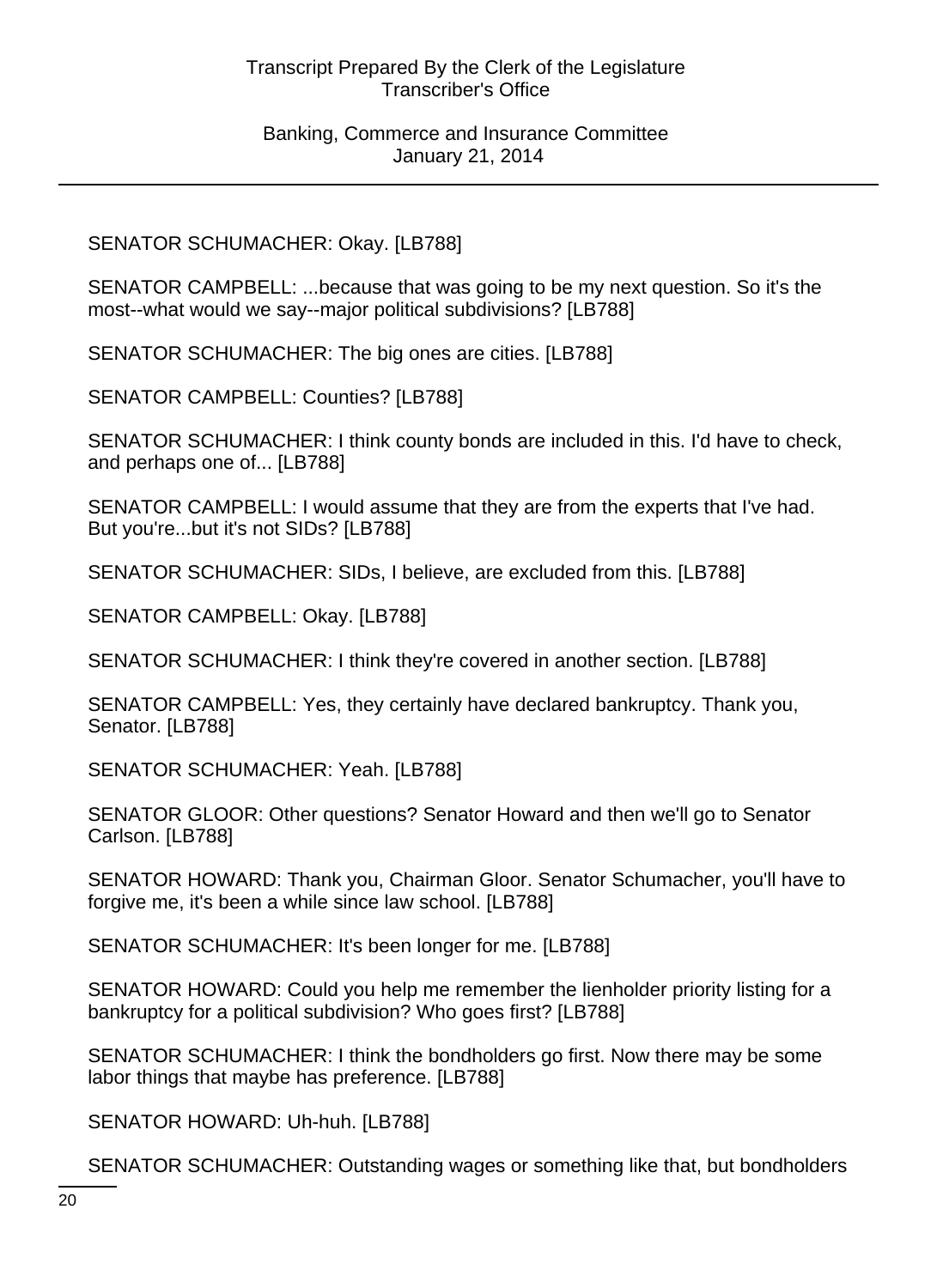are right up there near the top. [LB788]

SENATOR HOWARD: Okay. That's what I was checking out. So they're already at the top? [LB788]

SENATOR SCHUMACHER: Or very near the top. I don't know about wages. [LB788]

SENATOR HOWARD: Okay. [LB788]

SENATOR SCHUMACHER: But there's...in the priority list--and it's been a long time for me, too, and maybe one of the testifiers behind me will know exactly the rating--bondholders are very near the top. And I think they are the top for certain streams of revenue on revenue bonds and also when you get into above the levy limit--and that's kind of a complicated wrinkle that I believe one of the testifiers are going to go into--but bondholders are in a pretty good spot. [LB788]

SENATOR HOWARD: Okay, thank you. [LB788]

SENATOR GLOOR: Senator Carlson. [LB788]

SENATOR CARLSON: Yeah, thank you, Senator Gloor. Now, Senator Schumacher, does LB788, if adopted, put the bondholder at the top of the list in terms of security? [LB788]

SENATOR SCHUMACHER: It puts it at...it keeps it basically as it was prebankruptcy. It keeps it at the top of the list, out of the dedicated revenues and, I think, out of the revenues that are allowed above the levy limit for bonds. [LB788]

SENATOR CARLSON: Now it appears there is certainly a difference between a AAA bond and a junk bond. But they...regardless, they'd both hold the same position in LB788? [LB788]

SENATOR SCHUMACHER: A...that's just a rating. You can have a AAA bond turn into a junk bond if all of a sudden it looks like the city is going to go...doesn't have the revenue or going to have difficulty. I don't think the rating on the bond has anything to do with its priority. The bankruptcy court doesn't ask was this a AAA rated bond. That's just a private rating that's assigned to it. The... [LB788]

SENATOR CARLSON: Okay, but the rating on the bond determines the degree of confidence the person has that buys the bond. [LB788]

SENATOR SCHUMACHER: Right. [LB788]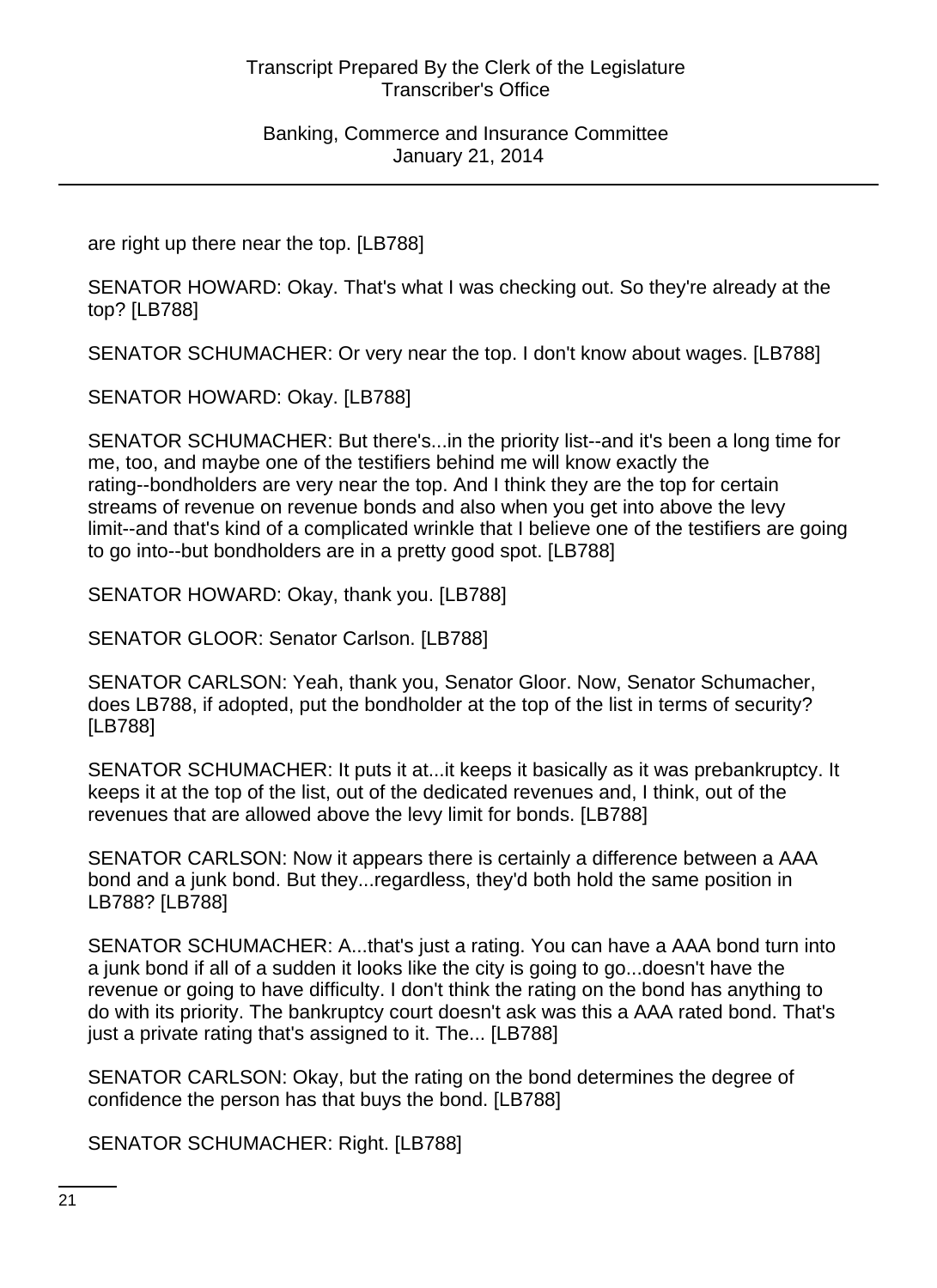SENATOR CARLSON: But there's no differentiation made in this bill for that? [LB788]

SENATOR SCHUMACHER: No. [LB788]

SENATOR CARLSON: Okay. [LB788]

SENATOR SCHUMACHER: No, because that's a private thing that's assigned. This might make a bond go from AAA rated to, you know, AA+ or something. But that's just a grade that some private rating agency throws on it. The rankings on any bonds are determined by, I think, what they call a bond indenture and that puts it...I mean, if you've had a series of bonds that you've put ahead of the revenue and then a second series on second spot, I suppose that would determine which...how you were paid as between bondholders... [LB788]

SENATOR CARLSON: Okay. [LB788]

SENATOR SCHUMACHER: ...just like a person's second mortgage on your house. [LB788]

SENATOR CARLSON: Okay, thank you. [LB788]

SENATOR GLOOR: Other questions for Senator Schumacher? Seeing none, thank you, Senator Schumacher. [LB788]

SENATOR SCHUMACHER: Thank you. [LB788]

SENATOR GLOOR: We'll now move to testimony; proponents first. [LB788]

ROBERT HALLSTROM: (Exhibit 1) Chairman Gloor, members of the committee, my name is Robert J. Hallstrom, H-a-l-l-s-t-r-o-m. And I appear before you today as registered lobbyist for the Nebraska Bankers Association in support of LB788. LB788 is designed to enhance access to capital markets for governmental units by providing that general obligations bonds, notes, and other financing obligations of governmental units have a lien on bond-pledged revenue sources, as defined in the legislation. Following me today in my testimony will be Mr. Sam Moyer from the Heritage Bank in Aurora. This issue arose on our radar screen when Mr. Moyer and others brought to our attention their concerns with respect to what is the state of the law with regard to protections that bondholders, whether they're banks, individual investors, or others have in the event that a local political subdivision were to file bankruptcy. We've seen many instances, unfortunately, in recent years: Detroit, Michigan; Harrisburg, Pennsylvania; Central Falls, Rhode Island; Jefferson County, Alabama, that have given rise to these types of questions--legitimate questions--to be asked and answered. And in the course of looking into the chapter 9 bankruptcy law--which, by the matter, we've got a copy of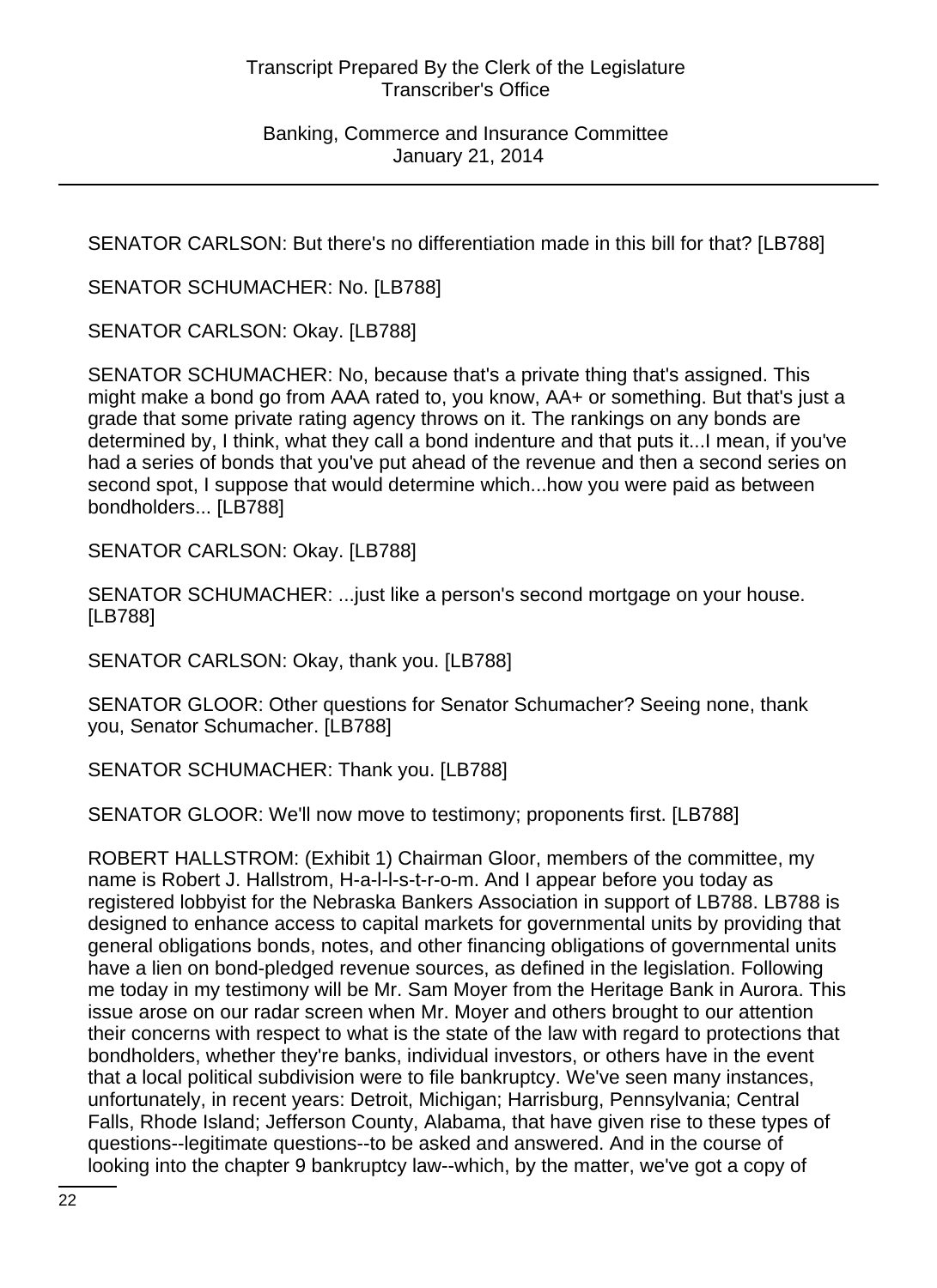Banking, Commerce and Insurance Committee January 21, 2014

(section)13-402 attached to my testimony--which authorizes Nebraska political subdivisions to file for chapter 9 bankruptcy protection. Nebraska is 1 of, I believe, 29 states that has some express or implied authority for political subdivisions to file bankruptcy. And what we found in the course of our research was that, as Senator Schumacher suggested, prior to the filing of a bankruptcy petition under chapter 9, the bondholders have the protections of the full faith and credit taxing authority--inherently unlimited taxing authority, if you will--to provide protection to ensure the payment of those bonds. However, it's less certain once the bankruptcy is filed where the bondholders end up. And every indication is that they can be treated as general, unsecured creditors, a vast and significant difference from where they were immediately before the filing of the petition. And there is an exception to that rule, and that is...the exception is that if there is a statutory lien authorized under state law, that then the bondholders will maintain that preference or priority and ensure the payment. As we look at the statutory lien, my testimony indicates that 28 states appear to recognize some form of statutory lien, so those protections are evident. Most recently, the state of Rhode Island within the last two or three years, on the cusp of the Central Falls, Rhode Island, bankruptcy had passed legislation that is very similar to what is being proposed here in Nebraska under LB788. And my testimony at page 5, I believe, has a chart that goes through everything I've just talked about in terms of the treatment of general obligation bondholders, the need for the statutory lien to provide that absolute protection or preference with respect to payments. Also in my testimony, I've gone through some information that's entitled "Nebraska Precedent for Bondholder Protection." And, Senator Campbell, you were starting to ask questions about the sanitary and improvement districts. The reason that they are...the primary reason they are excluded from LB788 is that we already have a court decision, the Hollstein decision that is attached to my testimony, that essentially was a certified question of law from the Eighth Circuit Court of Appeals to the Nebraska Supreme Court. And the question that was certified was, in the event of an SID bankruptcy, would the warrants or the bondholders have preference or priority? The court in that case looked at the statutory framework, decided that there wasn't an express statutory lien, if you will, but that they interpreted the statutes to essentially say there was a limitation, a general limitation, on how much taxing authority could be exercised by the SID for purposes of paying warrants, but seemingly unlimited taxing authority to pay the bondholders. And based on that distinction, they determined in essence that the preference would lie with the bondholders rather than the warrants. LB788 is designed to essentially provide that same type of statutory lien protection under Nebraska law. I believe that a strong argument could be made, although we want to make it crystal clear under the provisions of LB788, that similar to the ruling in Hollstein in comparing the statutes, that if you look at the tax levy limit statutes in Nebraska, they provide a 50-cent taxing authority for the general obligations--not general obligation bonds, but general obligations--of the political subdivision, whereas the payments or the tax levy that's authorized for bonds are excluded from that limitation. So, again, the argument, if pressed, would be we have once again seemingly given unlimited authority for the payment of bonds and only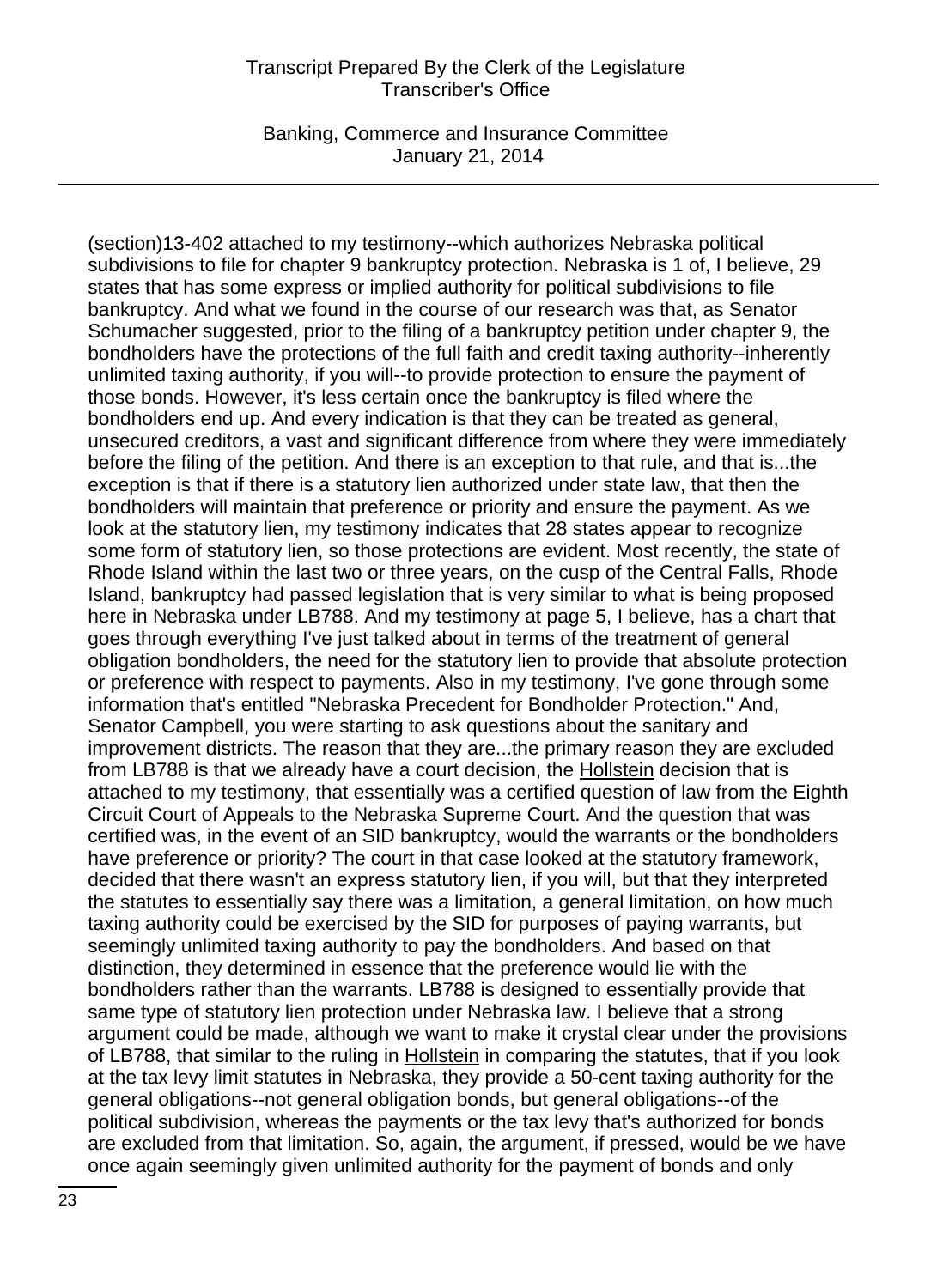Banking, Commerce and Insurance Committee January 21, 2014

limited, definite taxing authority ceiling for other obligations of the municipality. I've got to suggest that a funny thing happened on the way to the forum. We certainly have been involved with discussions with the League of Municipalities. We felt, clearly, that they ought to have a vested interest in this, and we'd hoped it would be a positive interest, but I think you're going to probably hear something different with the witnesses that follow me today. And that's all good and fair and I did encourage you to hear them out and listen to their stories, but from talking to some of the representatives, some indications have been that this really isn't a problem. We don't expect any bankruptcies in Nebraska. We haven't seen any adverse impact on our bond ratings, although there's been a couple of issues up in Omaha that I'd draw your attention to with regard to downgraded bond ratings that probably should be taken into consideration. And I think if that's the case, then take them at their word. If they don't think there's going to be any bankruptcies on the horizon or any time soon, then the passage of LB788 from the municipalities' perspective should not cause one iota of difference, but I think that's a little bit shortsighted. I think what's more apt to happen in today's marketplace is that investor confidence is going to be impacted in general obligation bonds with the growing knowledge of what's happening in other communities and counties across the state with respect to the bankruptcies. And it will ultimately have an adverse impact on the bond ratings, the rates of interest that must be paid to purchase those bonds with a lessening investor confidence. And at the end of the day, more interest means more taxpayer funding required to pay off those bonds. So we think that this is a good, prudent approach to ensure that municipalities will have access to capital markets at reasonable rates into the future. And it's a good thing for Nebraska to make that clarification in the law. I would also note that Richard "Dick" Pedersen from the Baird Holm law firm is here today. He assisted in the drafting of the technical niceties of the legislation to ensure that, to the best of our ability, we had things in good working order. And he will be here to testify in a neutral capacity and can address any technical questions that the court may have regarding the impact of lienholder priorities and so forth, and the impact and the application of the law as drafted. I'd be happy to address any questions of the committee. [LB788]

SENATOR GLOOR: Thank you, Mr. Hallstrom. Senator Campbell. [LB788]

SENATOR CAMPBELL: Thank you, Senator Gloor. Mr. Hallstrom, I just wanted to kind of be very specific about your testimony. To date, the bond agencies or the rating agencies haven't issued any statement with regard to this, they've just sort of indicated that it may affect? [LB788]

ROBERT HALLSTROM: I think that's a fair statement, Senator. I have seen...and it may not be right on point because there may have been other issues involved. But one thing that comes to mind, there's a bond insuring company in Alabama--in light of the Jefferson County, Alabama, bankruptcy--that has indicated that they are strongly considering not insuring bonds based on what's transpired in the state of the law with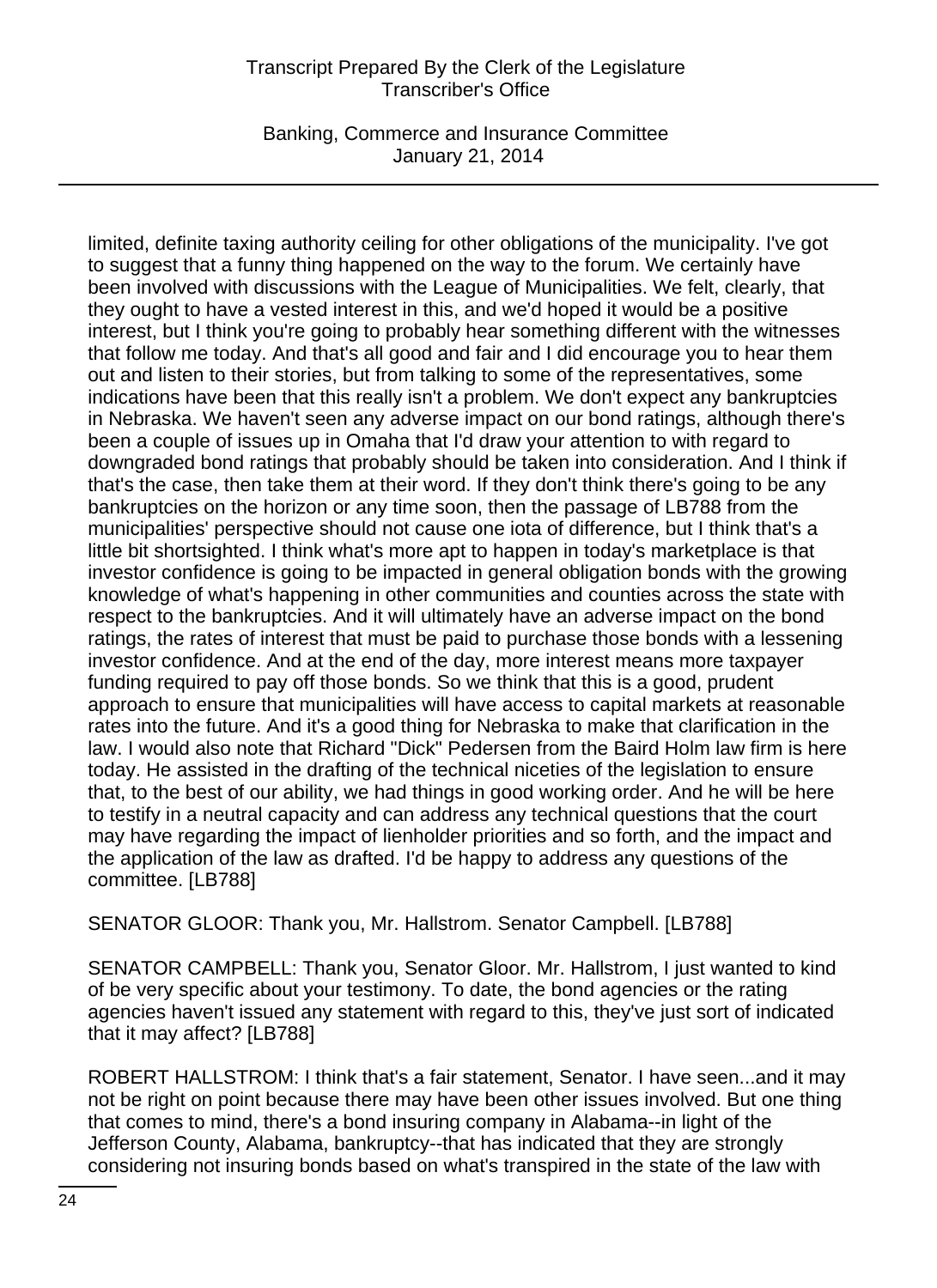Banking, Commerce and Insurance Committee January 21, 2014

regard to bankruptcy policies and practices and procedures under state law in Alabama. It may be apples and oranges, but at least there's those types of statements. I think any...and Mr. Moyer may be able to provide his own reference and information with regard to what he's reading out in the national publications about what they expect to be the impact of these bankruptcies, not just in the communities or in the states where they occur, but some type of trickle-down effect that may impact bond ratings and the rate of interest required on bonds. [LB788]

SENATOR CAMPBELL: Because at some point, you wonder whether they would say, well, the state has legislation protecting this, then we will take that into consideration on the bond rating? [LB788]

ROBERT HALLSTROM: I would certainly think that's a possibility, you know, and in light of what's happened in Rhode Island where Rhode Island took this step and, at least for the moment--even though I think the ruling may be on appeal--the initial ruling has upheld the design and objective of the Rhode Island legislation that very well you could see bond rating agencies coming out and saying, if you've got that magical language in your statute, it is going to be on the plus side of where you end up in terms of bond ratings and ultimately the pricing for those bonds. [LB788]

SENATOR CAMPBELL: Thank you. [LB788]

SENATOR GLOOR: Other questions? Seeing none, thank you. [LB788]

ROBERT HALLSTROM: Thank you. [LB788]

SENATOR GLOOR: Other proponents? Good afternoon. Good to see you. [LB788]

SAM MOYER: Senator Gloor, good afternoon. Members of the committee, my name is Sam Moyer, M-o-y-e-r. I am president of Heritage Bank with our main offices in Aurora, Nebraska. I'm here today to support LB788. As Mr. Hallstrom indicated earlier, I became aware of this issue several years ago and brought this matter to the attention of the NBA. I'd like to thank Senator Schumacher for proposing the bill or sponsoring the bill. And I'm also amazed at the knowledge he has of the effects of this bill, and I think I can make him a banker if he retired someday. Senator Schumacher and Mr. Hallstrom both gave you a very good understanding of our position on the bill and support of the bill. I would just add a couple different points. I think it's been the historical presumption of buyers of GO bonds in Nebraska for the last 25 years that the bondholder did have a priority. The...there is such a thing as a revenue bond, and in a revenue bond the...there is a pledge to a trustee of a set of revenues. With a GO bond, there isn't that pledge. Historically, the GO bond has found to be a safer instrument because the full faith and credit of the political subdivision has been pledged to pay for the bond. The revenue bond is supported by the revenues of a particular facility, whether it be a sewer and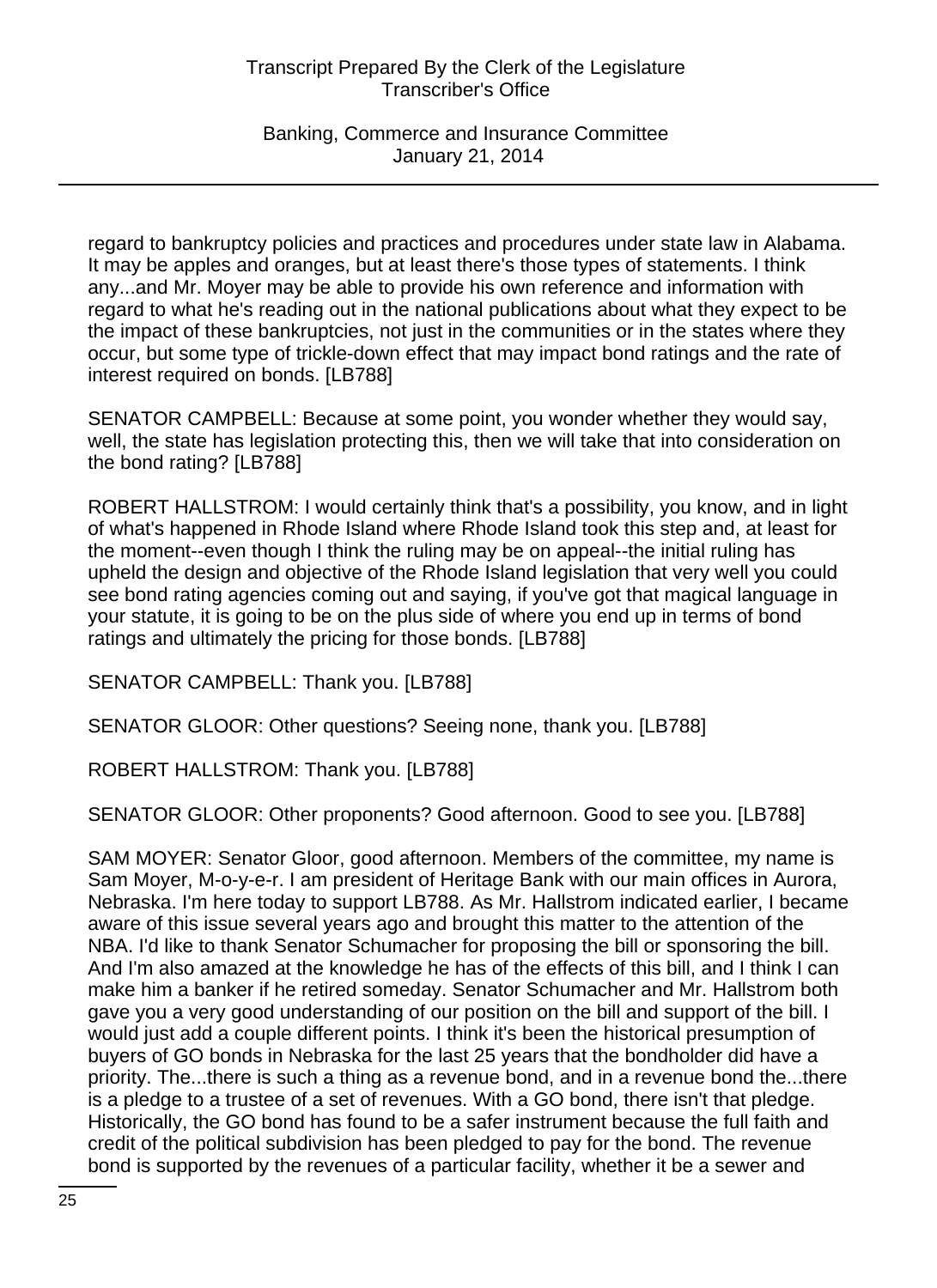Banking, Commerce and Insurance Committee January 21, 2014

water facility or whatever is happening. Based on that historic priority for GO bonds, they've had a lower interest rate than a revenue bond. Today a case can be made that a revenue bond actually has better security than a general obligation bond because the revenue bond actually has a pledge of revenues to a third-party trustee, where a GO bond doesn't have a pledge of revenue. And that's what this statute is attempting to alleviate or correct. The statute provides a statutory lien giving preference to the bondholders in a chapter 9 proceeding. Not only is it an issue of enhancing the access to the capital markets and reasonable rates, I think probably the biggest issue is keeping this decision out of the bankruptcy courts' hands and certainly out of a bankruptcy judge's hand. Bankruptcy judges are given tremendous latitude, tremendous latitude. And if you follow what's been going on in some of the national cases, it's been extremely interesting. But I think this is an issue for the Legislature. I think it's an issue for an elected body of people. I don't think it's an issue for an unelected judge who doesn't report at all to the Nebraska people. So I'm asking you not to leave this issue to a bankruptcy court or a bankruptcy judge or a bankruptcy judge interpreting cases from other states. I think this ought to be a Nebraska issue. I think the priority ought to...I think LB788 ought to be passed and supported and give that priority. With that, I think this issue...I think all we're doing here today is clarifying how it's going to be handled in Nebraska. And I'd appreciate the Legislature doing that instead of allowing bankruptcy court to. I'd be happy to answer any questions. [LB788]

SENATOR GLOOR: Thank you, Mr. Moyer. Questions for Mr. Moyer? Seeing none, thank you. [LB788]

SAM MOYER: Thank you. [LB788]

SENATOR GLOOR: I appreciate your coming, Sam. Other proponents? We'll then move to opponents of the bill. Good afternoon. [LB788]

PAUL KRATZ: (Exhibits 2 and 3) Thank you. My name is Paul Kratz, K-r-a-t-z. I'm the city attorney for the city of Omaha. What's being handed out to you are two letters, one from the city of Lincoln, the other from the League of Nebraska Municipalities, opposing this bill. They, along with the city of Omaha, also oppose this bill. Let me suggest that this bill is doing something very unique that I don't think we've ever seen in this state before. And it's essentially putting a lien on taxes, on taxes that people pay. The bankers will now have a lien on those taxes. Prior to this bill, as is mentioned earlier, bonds are backed by the full faith...GO bonds are backed by the full faith and credit of a city or municipality. A revenue bond is backed by the particular revenue that's produced from that particular entity. Now we are switching that to the taxes, your taxes, my taxes, will essentially have a lien on. Why this is important is, as was mentioned also in bankruptcy, this will create a priority. It'll be a secured lien in bankruptcy, which means the bondholders in all likelihood will get paid 100 percent on their dollars. That's certainly good for the bankers, but look at the other people involved. At least up in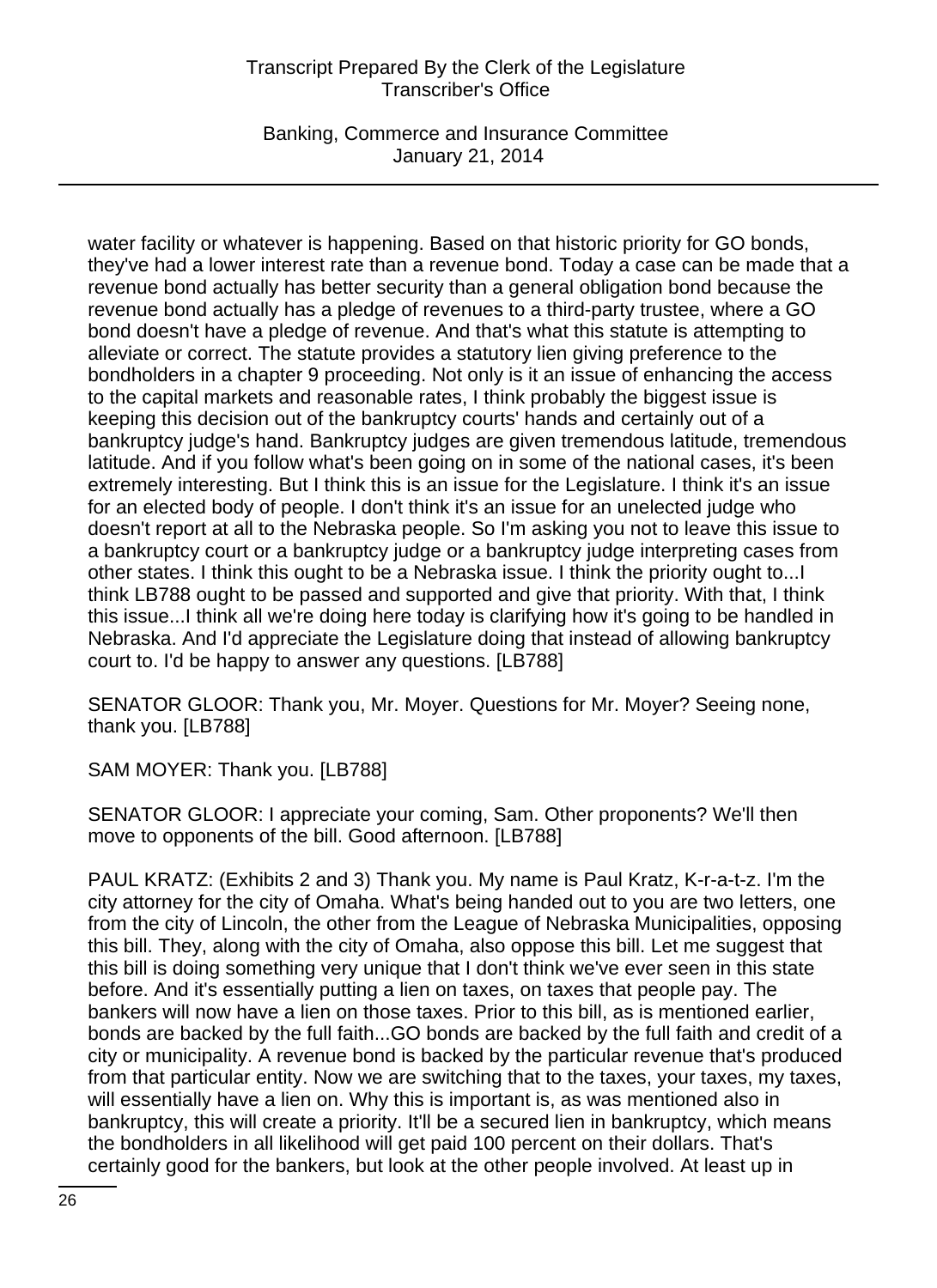Banking, Commerce and Insurance Committee January 21, 2014

Omaha and in other places, you have pensions, retirees who are counting on their pensions to live out to the rest of their lives. And bankruptcy, if this bill goes through, it's more likely that the pensioners will be crammed down much more than anybody else. If this bill...if the law stays the way it is now, then that's correct as been testified. The bankruptcy court could cram down the bondholders and also cram down the pensioners, but at least it would be a more even split as opposed to all the money going to the bondholders. Up in Omaha, we issue anywhere from \$25 million to \$100 million of bonds a year. I...my finance people and I go before two rating agencies each year, Moody's and Standard and Poor's. We discuss very thoroughly the finances of our city, the issues of our city, what they would like to see for protection. Never has anybody...any of those agencies mentioned that we should have...the state should allow a secured interest for bondholders on tax revenues. That's never even been mentioned. Again, (inaudible)...people that buy our bonds have never mentioned that issue. I suggest if it does become an issue, that's the time for the municipalities to come to this committee and suggest a change, not at this point in time. Again, I would urge that this committee not pass forward LB788. Thank you. [LB788]

SENATOR GLOOR: Questions from any committee members? Senator Christensen. [LB788]

SENATOR CHRISTENSEN: Thank you. Explain to me, doesn't this benefit you from the standpoint of making sure bond rates are cheaper? [LB788]

PAUL KRATZ: I don't think it does, no. We've...again, it's never been mentioned. Our rates are pretty low the way they are now. It's never been suggested that if we had this type of authority in the state that the rates would go lower. And I think as Senator Gloor mentioned earlier and asked for is some empirical study to that effect. I've never seen any. And from a practical experience, it's never been requested. So I don't think it will affect the rates at all. [LB788]

SENATOR CHRISTENSEN: Is there anything that limits how much money a city can borrow, how many bonds they can put up? [LB788]

PAUL KRATZ: There are some limitations. I can't tell you what they are right offhand. [LB788]

SENATOR CHRISTENSEN: I guess my concern is, I have a whole different view of the U.S. economy than a lot of people. I expect a major dip, and I speak major. I wouldn't be shocked to see 5,000, 7,500 on the Dow. [LB788]

PAUL KRATZ: Uh-Huh. [LB788]

SENATOR CHRISTENSEN: And is that not going to throw a huge amount of cities into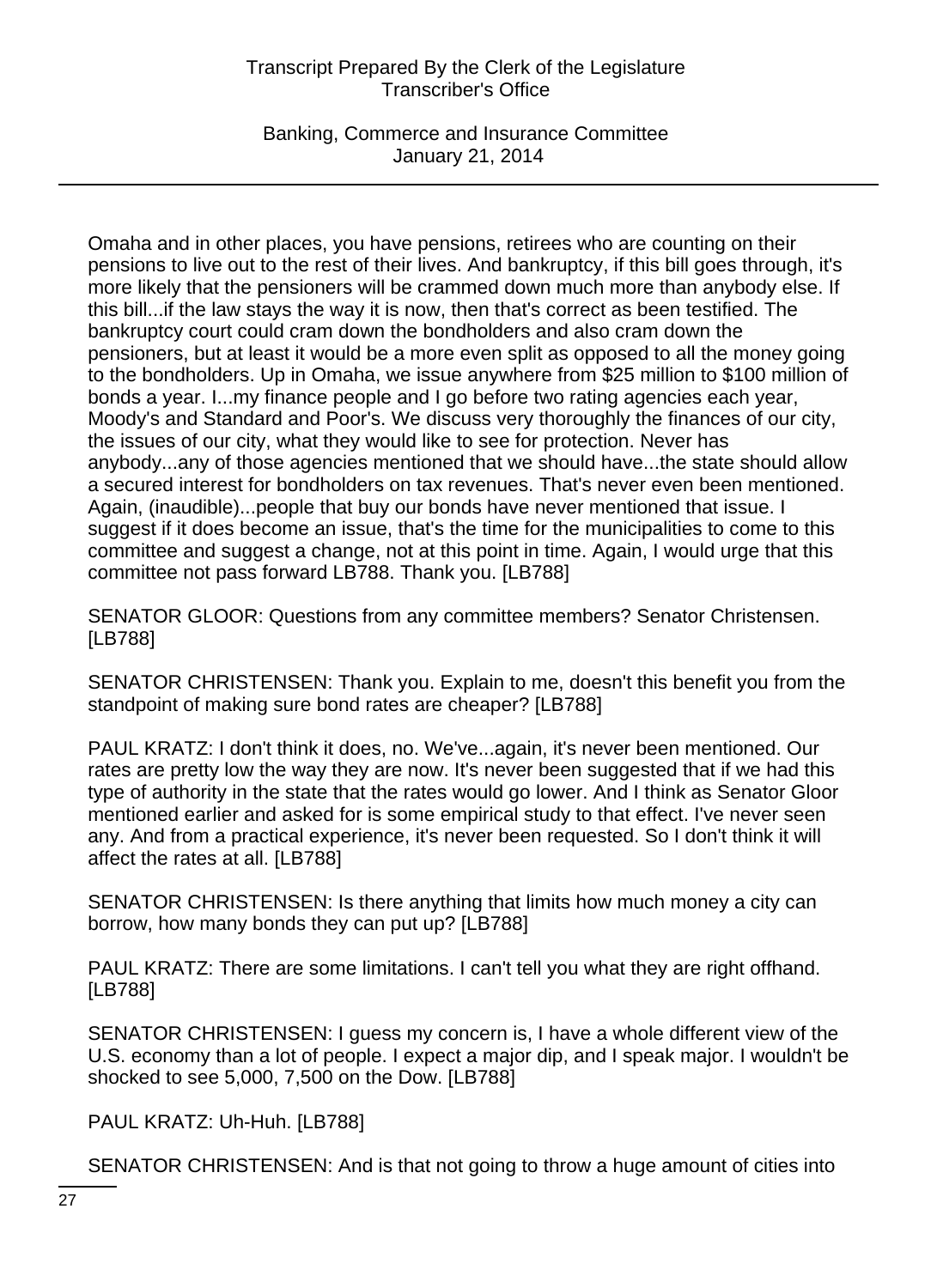### bankruptcy? [LB788]

PAUL KRATZ: I mean, I can't speak for the other cities. I think Omaha feels pretty comfortable the way we manage our lending, our borrowing, excuse me, with the tax dollars that are coming in. And certainly, as in the past--assuming 2008, for example--and subsequently, our taxes...tax rates went down. We collected less taxes, but we were able to adjust our operation to meet those obligations. So yeah, I agree, there may be a dip in the future. There probably will be a dip in the future, and it will be up to the city to manage to that. [LB788]

SENATOR CHRISTENSEN: I guess I just get concerned because there's been zero accountability on the federal end of things, the debt... [LB788]

PAUL KRATZ: That's true. [LB788]

SENATOR CHRISTENSEN: ...the last 10, 20 years has just gotten out of control. I don't care which party is there, but it's been out of control. And I just watch...give you a little background on what I do. I watch, having been a commodity trader, but U.S. dollars not being used as a trade in currency anymore. [LB788]

PAUL KRATZ: That's correct, yep. [LB788]

SENATOR CHRISTENSEN: And when we lose that--you go back to Great Britain--when they lost it, we took a 25 percent dip immediately in the economy or inflation hit 25 percent, just boom. And I'm not saying this bill is good or bad. All I'm saying, I'm very concerned. And so I don't know what the right approach is, but that's why I'm throwing questions at you as well as considering what the bankers have said because I just hope Nebraskans are smarter than the other cities and the federal government. Thank you. [LB788]

PAUL KRATZ: I suspect we are. Let me respond just briefly. I understand the overall concept of the economy. I'm not sure how this bill plays into that or not, except it'll give the bondholders, the large financial institutions that buy bonds, priority over everybody else. [LB788]

SENATOR CHRISTENSEN: I understand what you're saying there. My point was, if the economy drops drastically, people lose jobs, there won't be the funding to get for the cities, which could put them in trouble. That's why I was asking about the limits on the amount of bonds and debt that a city could take. Is Nebraska any smarter than the other...Nebraska cities any smarter? Do we have limitations or can we be as reckless as Detroit, state of California, U.S. government? That's why I was asking about the limits and my concern to the economy. [LB788]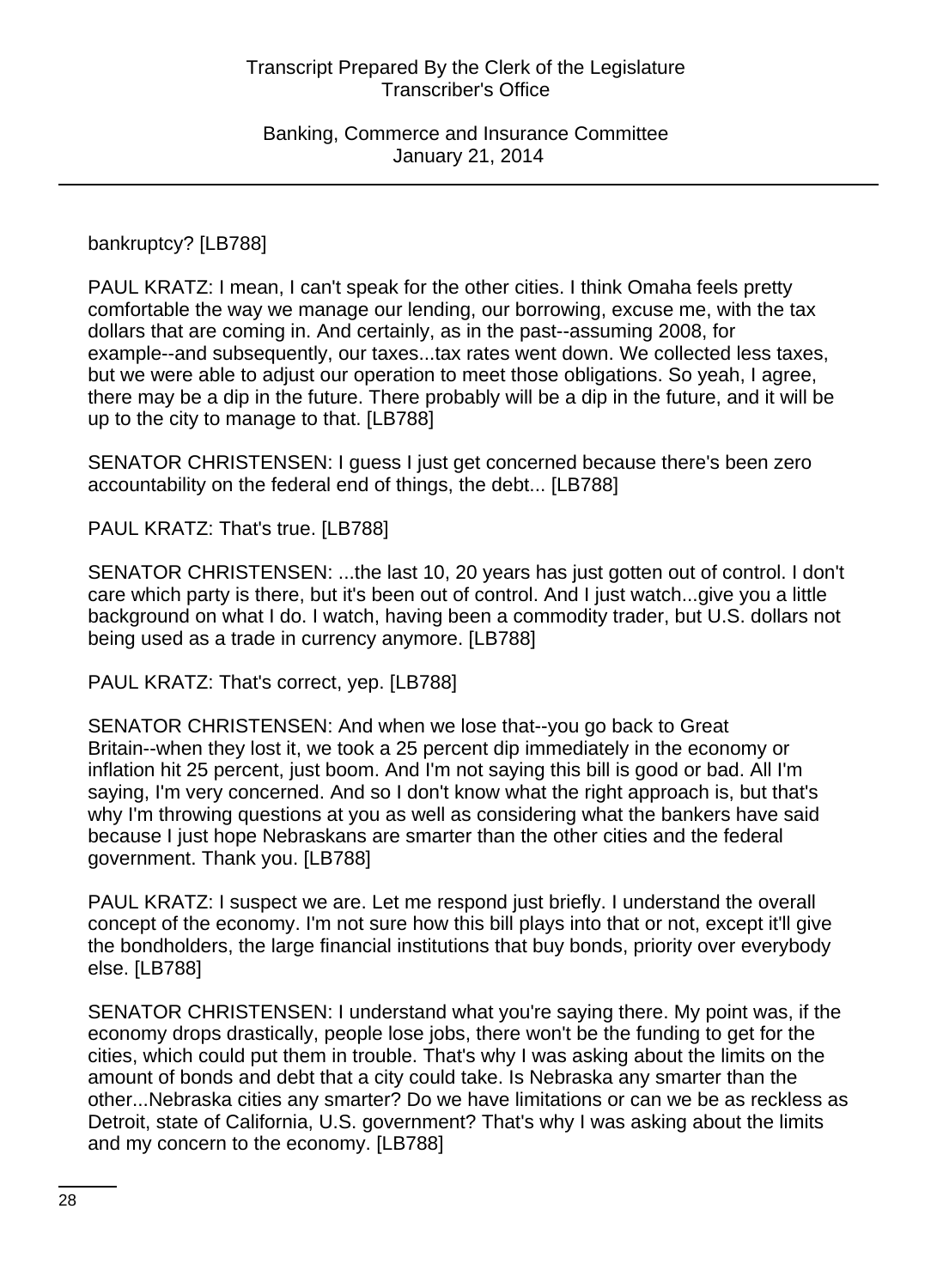PAUL KRATZ: I think, at least from the standpoint of Omaha, we're aware of those type of issues. We try to manage our debt, we do manage our debt, and without increasing property taxes. If there is an issue, that is, if the economy does go down, we will manage it. We have the flexibility now to, obviously, to layoff people, to shrink our operations. And we've done that in the past, and we're prepared to do that in the future. [LB788]

SENATOR CHRISTENSEN: Good. Thank you. [LB788]

PAUL KRATZ: Uh-huh. [LB788]

SENATOR GLOOR: Thank you, Senator Christensen, Mr. Kratz. Senator Pirsch. [LB788]

SENATOR PIRSCH: Yes. Thanks for your testimony here today. [LB788]

PAUL KRATZ: You bet. [LB788]

SENATOR PIRSCH: I just have a question, maybe get your opinion on it with respect to the Hollstein case was put forward within the specific context involving an SID, but put forward as an analogy to say that within that context, the SID then was...that it was a clear question of law that, at least within the SID context, that those bondholders did have priority. And with...do you agree that there is a similar analogy then with respect to--it's not expressed here--that bondholders would have priority even without the specific? Or is it a cloudy, unknown outcome should that matter be litigated? [LB788]

PAUL KRATZ: First of all, I'm not familiar with the Hollstein case. I'm sorry, I just haven't read it. [LB788]

SENATOR PIRSCH: Well, that's okay. [LB788]

PAUL KRATZ: Secondly, SIDs are, to me, a different animal than cities and they're, frankly, much more risky. And in Omaha you've seen a fair amount of bankruptcies with SIDs, not with the cities or towns or municipalities. As far as what would happen in a bankruptcy, I'm not a bankruptcy expert. I'd leave that to the court. I have seen in Detroit and some other places where they...let me...in Detroit, they've crammed down the bondholders. A couple of the California cities, they did not cram down the bondholders. So it's probably up to the court. [LB788]

SENATOR PIRSCH: Yeah. And you said in some cities with similar setups the bondholders did not take... [LB788]

PAUL KRATZ: As I recall, I think in two California cities they did not get crammed down.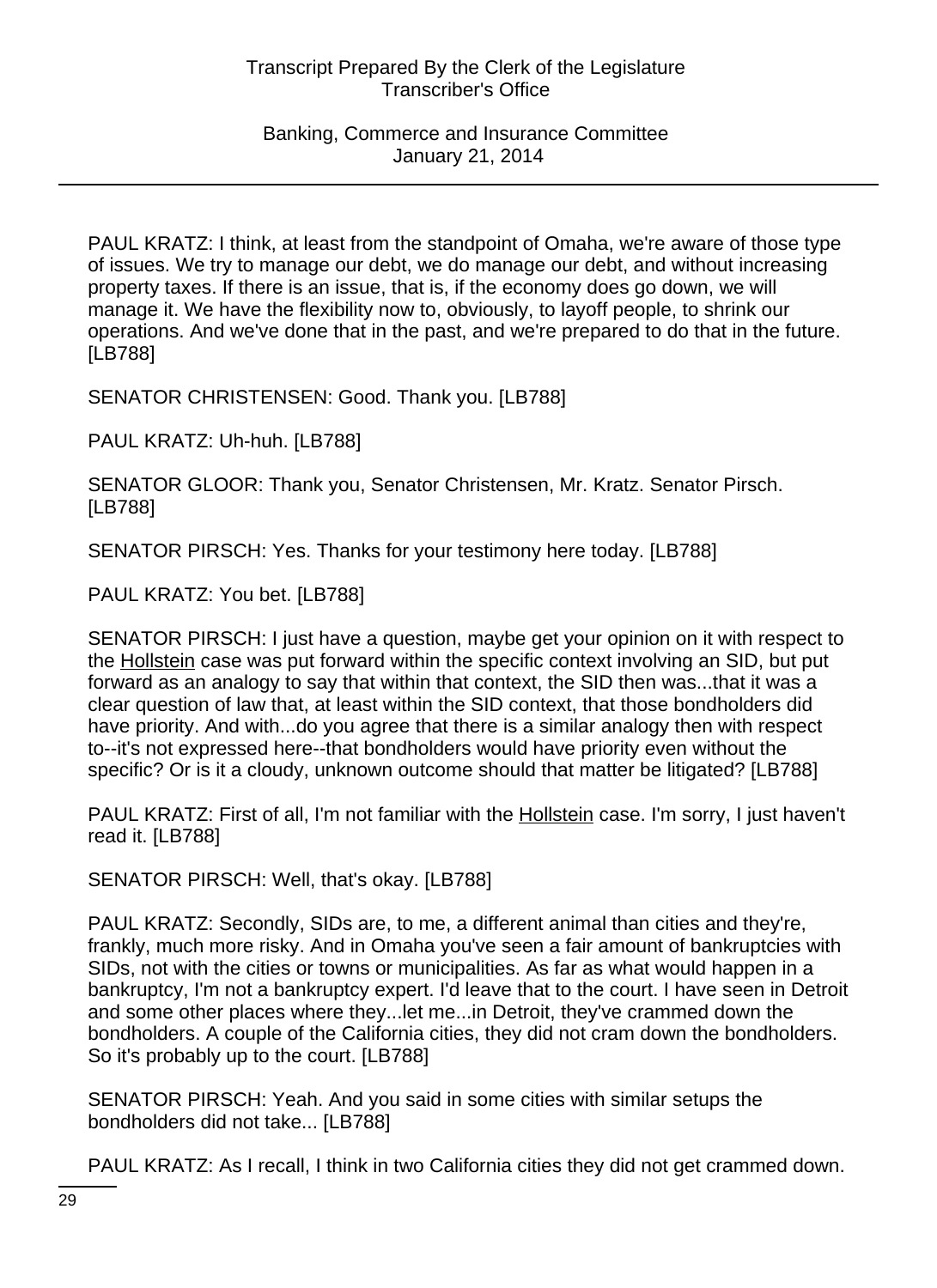In Detroit, I think they are. [LB788]

SENATOR PIRSCH: Okay. [LB788]

SENATOR GLOOR: Senator Carlson. [LB788]

SENATOR CARLSON: Thank you, Senator Gloor. Mr. Kratz, right? [LB788]

PAUL KRATZ: Yes. Yes, sir. [LB788]

SENATOR CARLSON: You said something to Senator Christensen, I think, that I just want to ask you about. I think you said in Omaha, you're prepared to shrink your operation. Did you say that, if necessary? [LB788]

PAUL KRATZ: I said that, and we have done that in the past. In the mid-2000s, we reduced the number of civilian employees and reduced a little bit the fire and police employees, but not to the same extent. [LB788]

SENATOR CARLSON: And why did you do that? [LB788]

PAUL KRATZ: Because tax revenues decreased. I shouldn't say decreased, they did not increase to the extent that we thought; that's because of the economy. So as a result, revenue was less so we adjusted our operations to meet the revenue. [LB788]

SENATOR CARLSON: Okay. And that makes sense. Now when things turned the other way, then, was it necessary to expand again, because it sounds like that's what happened. You shrunk and then when you could, you expanded because you said... [LB788]

PAUL KRATZ: No. Frankly, we haven't expanded. [LB788]

SENATOR CARLSON: Okay. All right. But you said we're prepared to shrink if we need to. And so... [LB788]

PAUL KRATZ: Yeah. I guess maybe the question is how much further can we shrink? [LB788]

SENATOR CARLSON: Okay. [LB788]

PAUL KRATZ: But we have not expanded to the same level we were in the mid-2000s. [LB788]

SENATOR CARLSON: Okay. Thank you. [LB788]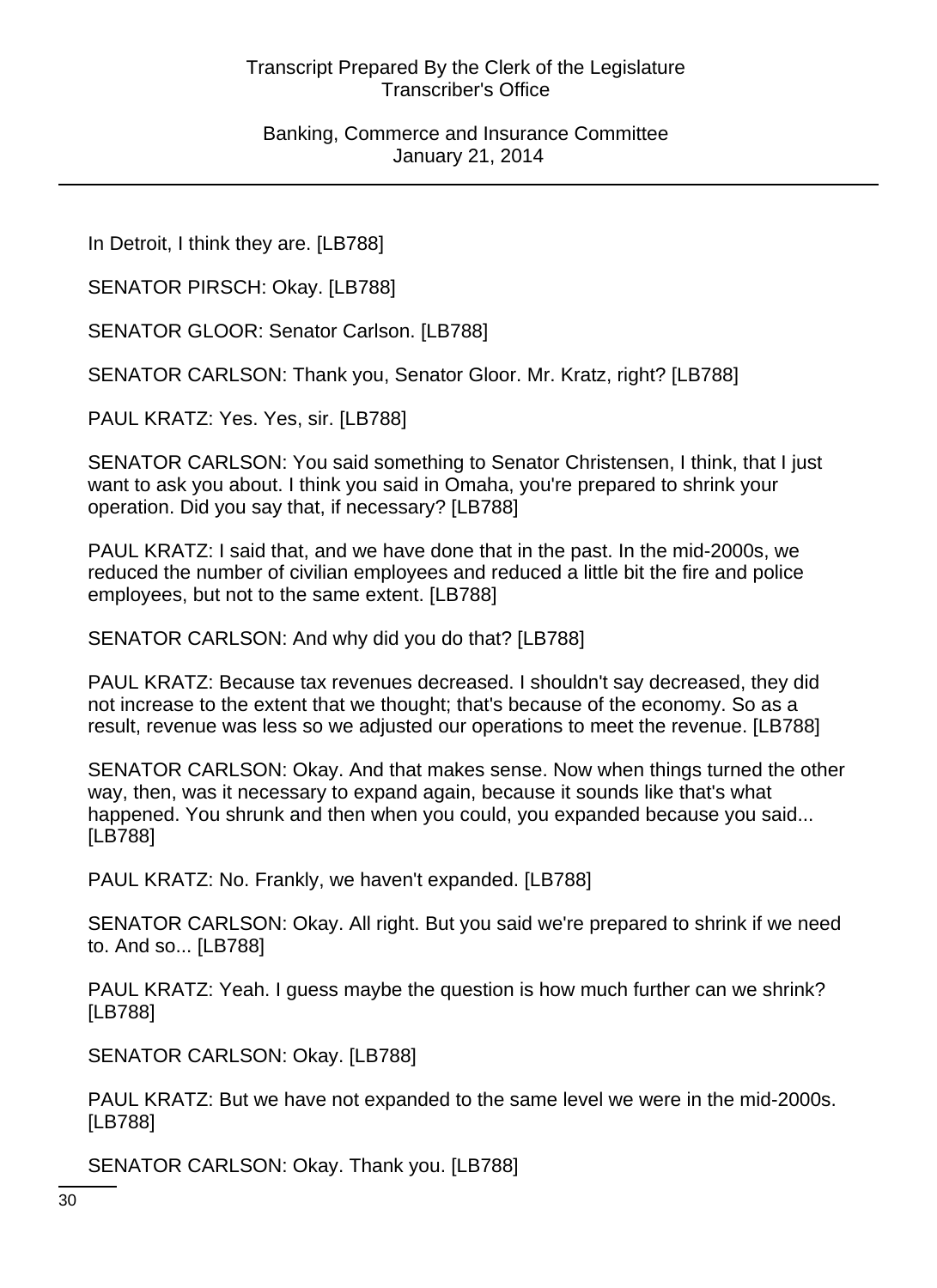PAUL KRATZ: Uh-huh. [LB788]

SENATOR GLOOR: Senator Christensen. [LB788]

SENATOR CHRISTENSEN: Thank you, Chairman. Why are sanitary improvement districts under different rules, and why are they riskier? Are the ratings on them just quite a little higher then? Because in this one letter from Steve Hubka it says, "I also note with the exception of Sanitary Improvement Districts, municipal bankruptcies have not been a problem in Nebraska." So is that saying sanitary improvement districts have been a problem? [LB788]

PAUL KRATZ: There...I shouldn't say...I don't know the numbers, but there have been a fair amount of bankruptcies with the SIDs. I can't tell you how many. The differences, you know, are several. One, obviously, their interest rates are higher because they're not backed by the full faith and credit of a city. They're backed by the SID, they're backed by the developer and the land, the value of the land whatever that may be. Now they do have the taxing authority, and they can impose taxes on their SID. But on the other hand, if the SID is not built out and the value isn't there, that's where you end up with problems. It essentially happens when a developer goes in, creates an SID, and it doesn't develop out quickly enough. [LB788]

SENATOR CHRISTENSEN: So it's not a city...sanitary improvement districts aren't city led, they're contractor led? [LB788]

PAUL KRATZ: Developer led, yes, sir. [LB788]

SENATOR CHRISTENSEN: Developer led? Okay. That helps me. Thank you. [LB788]

PAUL KRATZ: Okay. [LB788]

SENATOR GLOOR: Other questions? Thank you, Mr. Kratz. [LB788]

PAUL KRATZ: Thank you. [LB788]

SENATOR GLOOR: Good afternoon. [LB788]

JOHN CORRIGAN: Good afternoon. Good afternoon, Mr. Chairman, members of the committee. My name is John Corrigan, C-o-r-r-i-g-a-n, and I'm an attorney in Omaha with the firm of Dowd, Howard and Corrigan. I'm here on behalf of the Nebraska AFL-CIO as well as the Nebraska Professional Fire Fighters in opposition to LB788. There's been, obviously, very good discussion among the testifiers today as to the relative strengths and weaknesses of this concept. But I would...you know, first, I want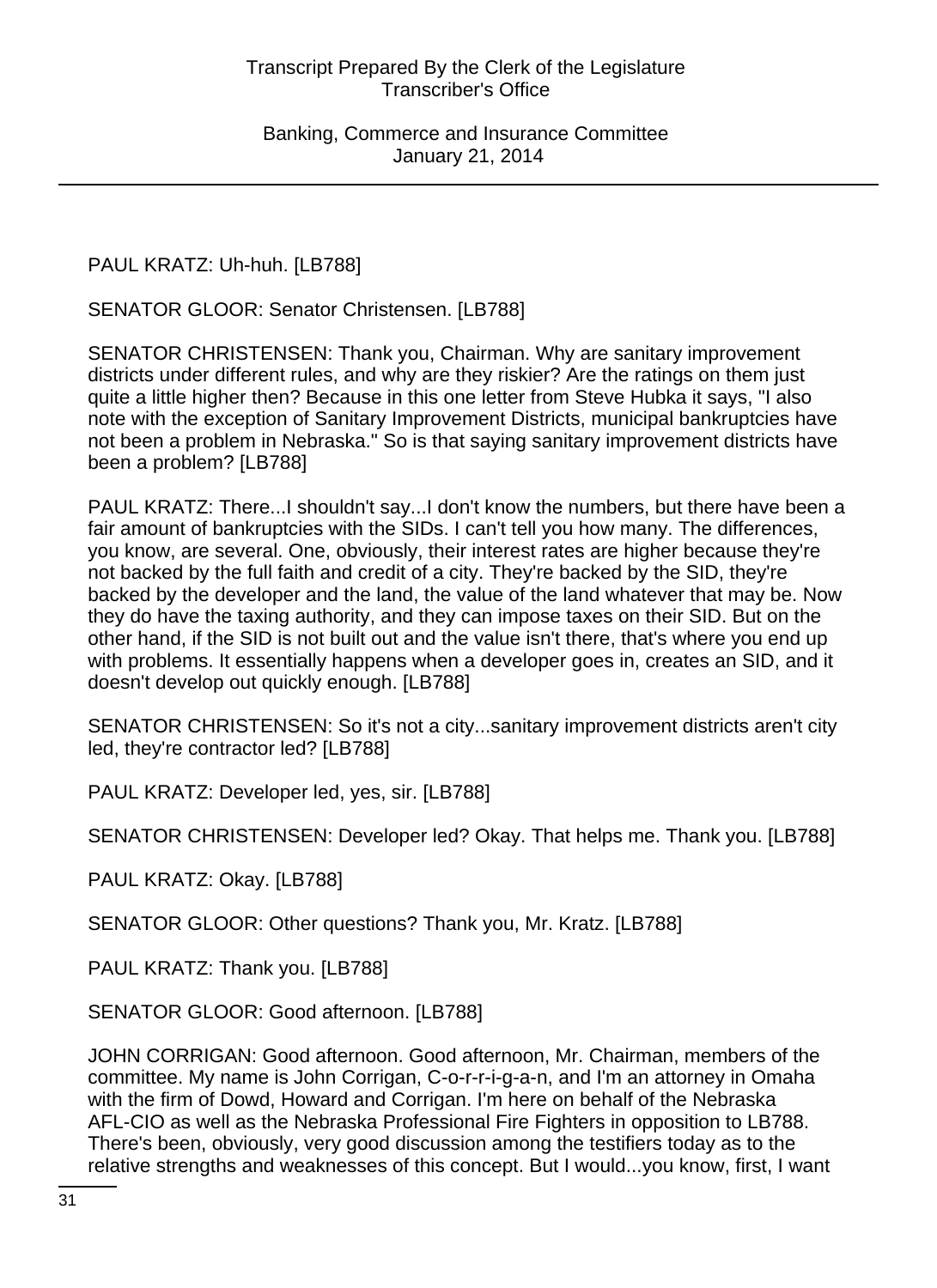Banking, Commerce and Insurance Committee January 21, 2014

to give you some figures on who actually holds these bonds. I looked it up the other day. The Federal Reserve says 44 percent of all municipal bonds are held by individual investors; 25 percent are held by mutual funds; and roughly, 31 percent held by banks and insurance companies. Why would you want to hold, as an individual investor, a municipal bond? Tax-exempt status. So the lower interest rates that they might pay out as opposed to a corporate bond, are more advantageous because of the tax-exempt status. Now, obviously, there are great risks for individuals who hold those type of investments if there is a bankruptcy. And nobody is here to testify that we want to see those people lose because their money is very important to make sure our communities are vibrant and strong. Just today, the Lincoln Journal Star issued an editorial saying that the voters should vote for \$153 million in bond issues to improve the school system. The problem is that in order to provide services, the government that we expect, that cannot be done without people. And those people should not be placed in a second class...as second-class people when it comes to determining who gets in line and who gets paid if there is a bankruptcy. In effect, this legislation is placing a value judgment. We value money and those who risked dollars over those who risked the best years of their lives, and risked life and limb in the service of their citizens. I'm talking about public safety, I'm talking about teachers, I'm talking about nurses. Anybody who is employed by a public agency is now asked to get in line and maybe you'll get paid, and maybe you won't. But they certainly are going to pay those who risk their dollars. Now their dollars are important, but that is for the court to decide. And I think it's important that the court has...the bankruptcy court has the ability to decide that if there is the unlikely event of a bankruptcy in the municipal setting, that everybody takes a haircut, not just the people who had the unfortunate life circumstances to have been only able to risk their bodies and the years of their lives as employees in order to have the status of a creditor of a particular city or county or other municipality. Part of the problem, I feel, in this legislation is that it is separating or creating these two classes of people. And I believe that to be unconstitutional under article I, section 16 of the Nebraska Constitution, which provides that, "no...law impairing the obligation of contracts, or making any irrevocable grant of special privileges or immunities shall be passed." If you're not...one, you're impairing the obligation of contract because those people who agreed to work for 30 years and get a pension from the employer...that's a contract, and it's enforceable, and it is a vested right. And that contract is now, according to the Nebraska Legislature, voidable. Whereas, a contract that that same employer had with the bondholder is not voidable, they can't get out of it. Now I also believe that you clearly are creating a special privilege and an immunity for those bondholders that doesn't exist and you have not created on behalf of the individuals who find themselves in a place of being second in line after giving the best part of their lives in order to earn the benefits that are incumbent upon their service. So with that, I'd be happy to answer any questions and ask that you please oppose LB788 on those grounds. Thank you. [LB788]

SENATOR GLOOR: Thank you, Mr. Corrigan. Are there questions? Senator Carlson. [LB788]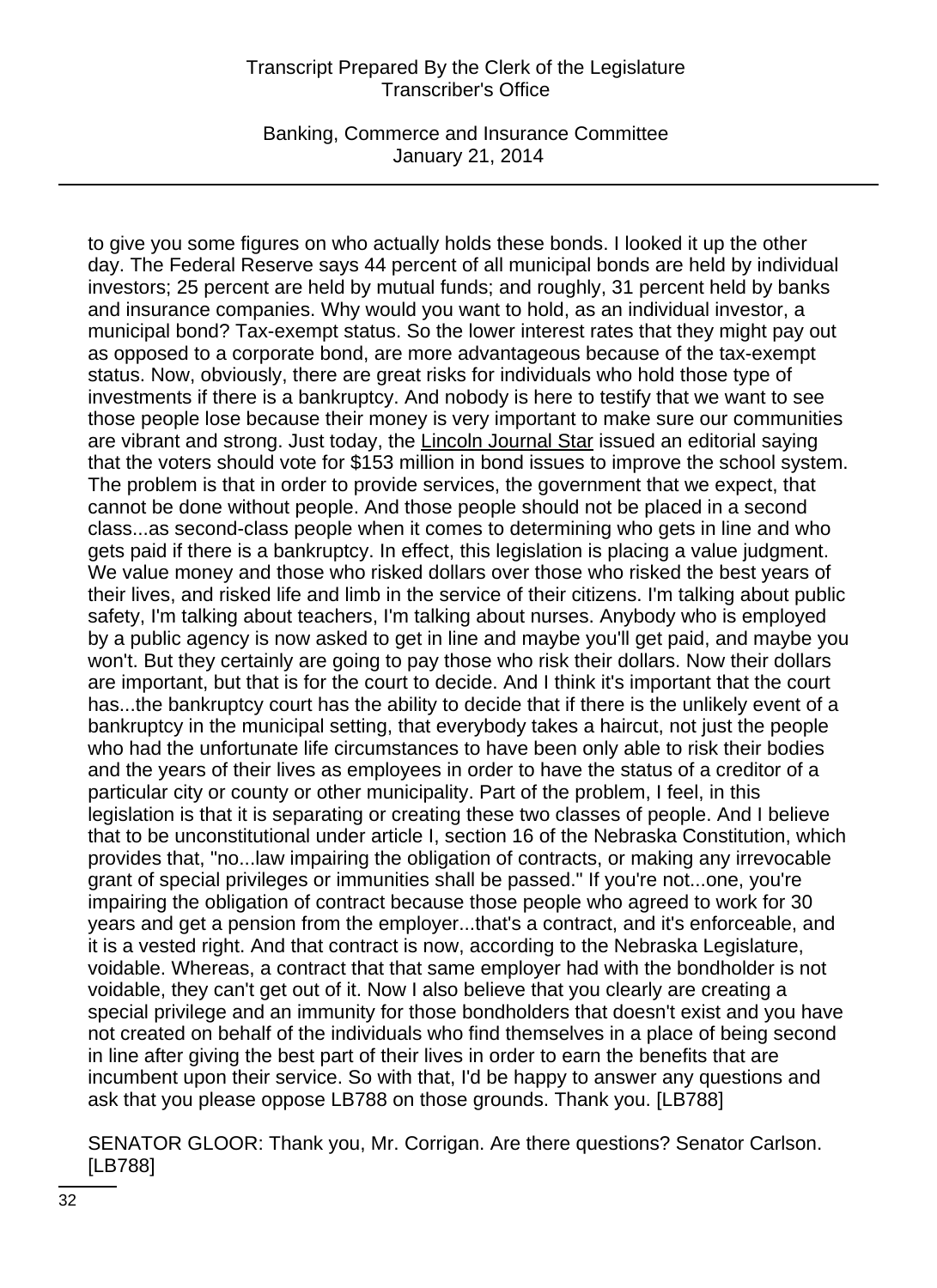Banking, Commerce and Insurance Committee January 21, 2014

SENATOR CARLSON: Thank you, Senator Gloor. Since we're not...in this question, I'm not talking about Omaha, but I would ask you, in the case of Detroit and the pension plan and the money is not there now to carry out the specifics of that pension plan, who's supposed to honor it? [LB788]

JOHN CORRIGAN: Well, my understanding of the Detroit pension plan is that they're about 90 percent funded. There is money there to honor it. The money is going to be shared among the bondholders, so the pension holders are not getting the amounts that are in the pension fund. Those are assets of the city that's going to be distributed among all the creditors. Which, obviously, that's not ideal, but in the bankruptcy context, if everybody is going to...if somebody is going to take a hit, everybody is going to take a hit. And, ultimately, that is the obligation of the citizens of the entity either through taxing or through selling off assets or reorganizing their debts. And that's exactly what they did. And whether they needed to is also, you know, a large question. The labor...my side of the table says that was a bankruptcy of choice, but whether that's true or not, I guess that's a matter that's being litigated. But who's ultimately responsible to pay those benefits or those pension obligations? The city is. And the city, the only way that they can escape that payment is to take those...all of their creditors to bankruptcy. And, in fact, what this legislation is doing is saying, you know what? We're going to encourage bankruptcy, because now you can tell your bondholders, don't worry. You won't have to take a haircut, we can make sure that all of our other creditors will be the ones that have to take a loss. And I just don't think that's...that's not a way to be operating business. As, you know, we talk about Nebraska values, we're all in this together, and, in effect, what this bill is saying is, we're not in this together. In fact, if you were fortunate enough to have money to risk, you have no risk. [LB788]

SENATOR CARLSON: So you're saying that if this happened in Omaha, the bondholders should have no more protection than the employees who are depending on that pension plan, and that everybody should take their share of the hurt. [LB788]

JOHN CORRIGAN: If that happened, yes. I think that that is...and I, again, I think I'm not familiar exactly with the Hollstein case, but I would expect Mr. Hallstrom to be. As I understand the holding in that case as it was elicited today, they're simply saying there is a limit on your ability to tax for purposes of general obligation, but no limit on your ability to tax in order to pay off existing debts or to pay the bondholders. The problem from our perspective is--and I'm sure you all are familiar with it is--you read the bond prospectus and the employer will send it out and say, hey, these bonds are backed by the full faith and credit of the city of Lincoln or the public schools or the city of Omaha and the taxing authority. And look, here's our levy limit, and here's where we're at in relation to that levy limit so, if we need to, we can raise taxes. But they never do, they never want to, nobody will vote for anybody who did. And so there's this always constant pressure as to where that money is going to come from. And as the city or, you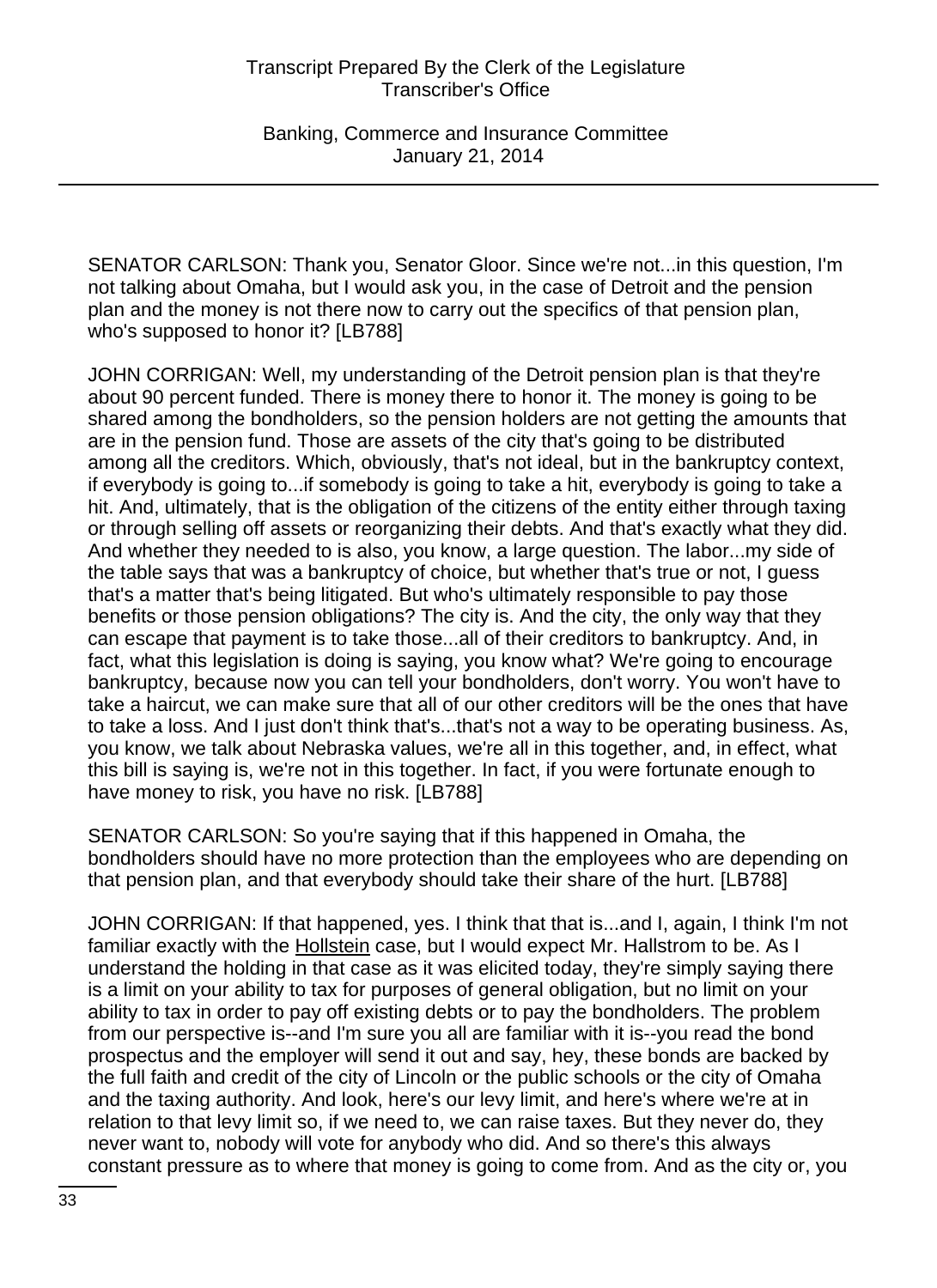Banking, Commerce and Insurance Committee January 21, 2014

know, the employer in good times, yeah, they go ahead and pay down their debts. In bad times, they might extend their debts. But to say that that case somehow acknowledges to the situation, I disagree because right now they do have that authority to raise taxes to pay off debts or to right their ship with regard to unfunded liabilities. But nobody wants to exercise that authority. And the people obviously don't want them to because they don't elect somebody that tries to do that. That person usually gets unelected. [LB788]

SENATOR CARLSON: Okay. Thank you. [LB788]

JOHN CORRIGAN: You're welcome. [LB788]

SENATOR GLOOR: Other questions? Senator Campbell. [LB788]

SENATOR CAMPBELL: No. [LB788]

SENATOR GLOOR: Senator Howard. [LB788]

SENATOR HOWARD: Thank you, Chairman. Mr. Corrigan, can you help me sort of parse through this? My mother was a social worker for 34 years for the state, and she has a pension. And during those 34 years, she paid into that pension. And so under this legislation, in your view, if she had paid into her pension, but the state of Nebraska, for whatever reason, went bankrupt the bondholders would be able to have a taker's right before my mother's 34-year-old pension? [LB788]

JOHN CORRIGAN: Well, I don't think that the state situation is quite apt. But let's say that your mom worked for Douglas County... [LB788]

SENATOR HOWARD: Okay. [LB788]

JOHN CORRIGAN: ...and Douglas County decided to go bankrupt. And she had 34 years, paid into the system 9 percent, 10 percent, 12 percent of her pay going into that system every year. And then the benefit that she earned is supposed to be paid out. Under this proposal, any bondholders of debt that had been issued by Douglas County would have, one, priority over payment of those benefits, and they might have a lien against existing authority of Douglas County to tax its citizens in order to pay those debts. As I understand it, that's...they have the right to the first dollar. So not only payment of existing wages or, you know, keeping the lights on at the county hospital. But, certainly, those pensioners would be exposed to reduced benefits to the point of zero, if need be, in order to make sure that those individual investors, those mutual funds, and those banks and insurance companies who hold that debt get paid. [LB788]

SENATOR HOWARD: Thank you, Mr. Corrigan. Thank you. [LB788]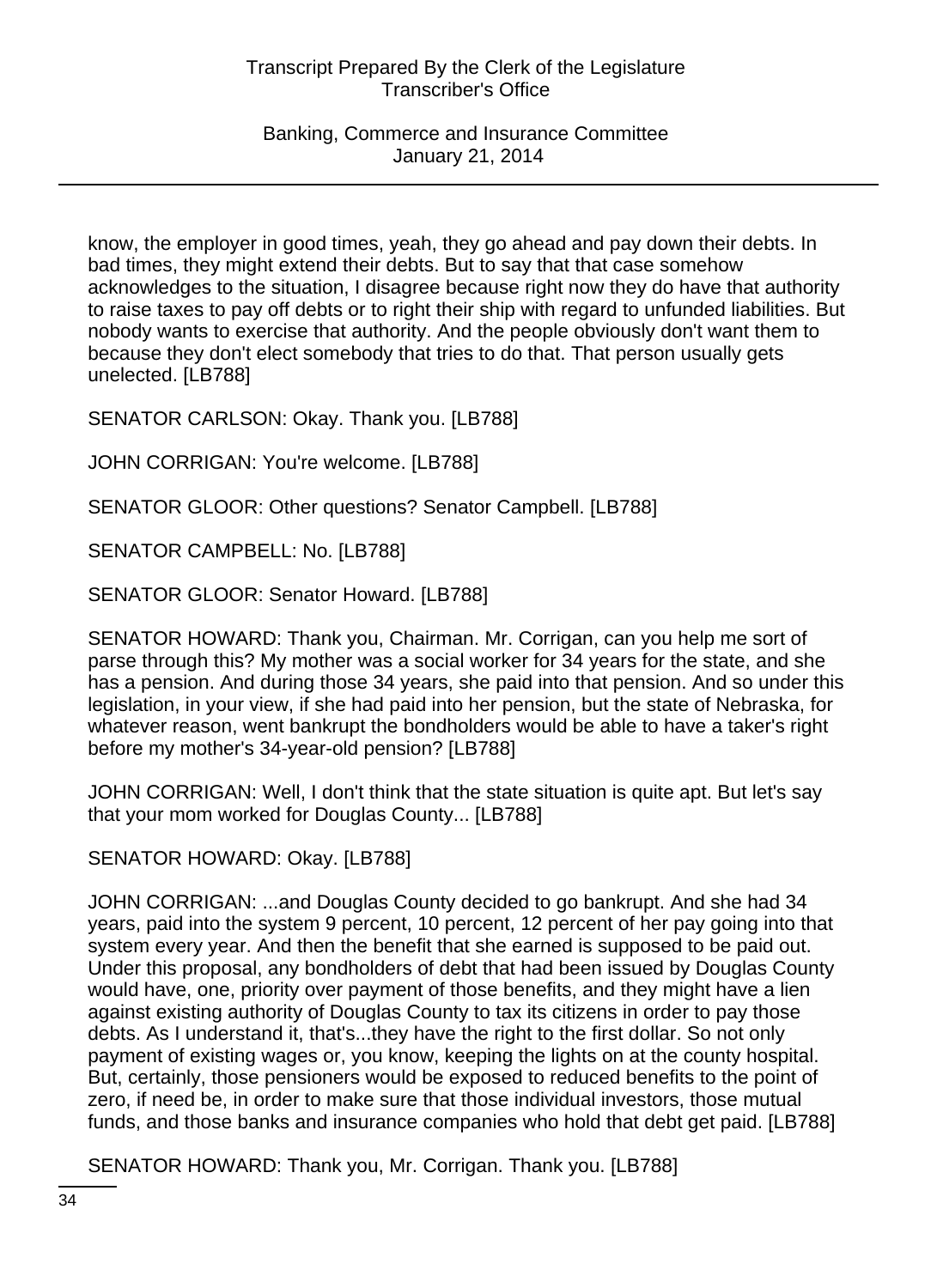JOHN CORRIGAN: Okay. [LB788]

SENATOR GLOOR: Senator Pirsch. [LB788]

SENATOR PIRSCH: Do you have a feeling of the state of the law right now? Is it absent, you know, this legislation, is the state of the law, in your opinion...or do you have one, that the Hollstein analogy probably applies, and that these bondholders would probably take already? Or is it cloudy and there's no way to tell or is it...or do you think that it probably would go the opposite and that that's a clear result? Do you have a feeling about what the state of the law is? [LB788]

JOHN CORRIGAN: I don't. I have...you know, we followed the bankruptcy cases out in California. And I think that Mr. Kratz's recitation is correct, that even though there were adjustments to existing contracts in California, the bondholders did not lose out and neither did the pensioners in those cases. Detroit is probably the...in some of the Rhode Island cases as well, the best examples of, you know, in Rhode Island where pensioners settled their cases, came out with an agreed-upon resolution. Many of them did, in any event, and bondholders also agreed to take less. I just think that based on what was said about the Hollstein case, I don't think that that solves the issue by any stretch of the imagination because it is an SID and it was so different, one. And two, if they said...the bankruptcy court said what I'm understanding the Nebraska Supreme Court to have said in the Hollstein case, it wouldn't mean, necessarily, that the bondholders had a lien, what would take first priority. It would just mean that the cities or for the, you know, the city in that example, has an unlimited taxing authority to pay off those debts, not limited by levy limits. And if that's the case, do you really think they're going to exercise that authority? I don't know. But, you know, the bondholders are people with a lot of savvy and experience. And they're able to read those prospectuses, they're able to read the Moody's and Standard and Poor's resolutions to determine whether there's a good bet or not, but they're making a bet. When our members go to work for an employer for 30 or 40 years, they're not making a bet. They can't just go out and find another game to play. This is the game. And so we think that to say the bondholders should be placed in a separate and better class is a value judgment that Nebraska shouldn't make. [LB788]

SENATOR GLOOR: Other questions? Seeing none, thank you, Mr. Corrigan. [LB788]

JOHN CORRIGAN: Thank you. [LB788]

SENATOR GLOOR: Anyone else who wishes to speak in opposition? Anyone in a neutral capacity? Good day. [LB788]

RICHARD PEDERSEN: Good day. My name is Richard Pedersen, R-i-c-h-a-r-d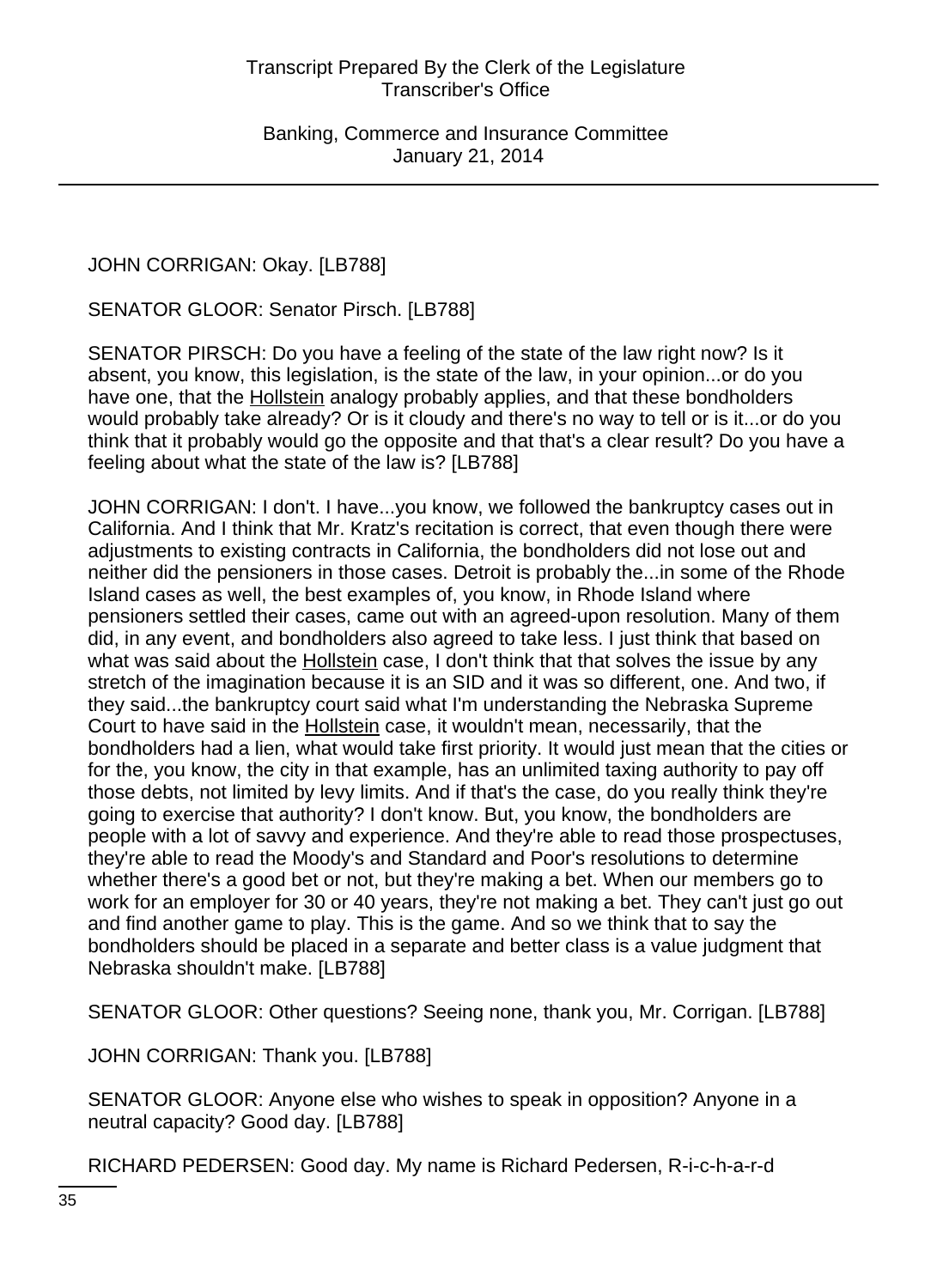Banking, Commerce and Insurance Committee January 21, 2014

P-e-d-e-r-s-e-n. And I've been practicing as a bond attorney for approximately 40 years. And I guess I'm the funny thing that happened on the way to the forum. Obviously, a piece of legislation as complex as this needed someone to draft it. And when I was called upon by the Bankers Association, I said, well, at least here's a chance for the bond attorneys, the one who have to read the law, interpret the law, describe the law, and then give opinions on the law, to have some degree of certainty as to what the law is going to say and to make it fit with our legal situation with respect to bonds in Nebraska. And so I agreed to do that for Mr. Hallstrom on the condition that I would arguably be working for the league. And when the league saw what I drafted, obviously, the legal commission said or the committee of league members that was considering the proposal determined that opposition was appropriate, at least at this time, and so I'm testifying in a neutral capacity. I don't want to be...I'll try not to say anything either too favorable or unfavorable. One thing you should be aware of--and this is an unusual thing--the National Association of Bond Lawyers has an annual tax and securities law meeting in Boston this year, and they have set on the agenda a general session for an hour that is to discuss general obligation bonds, the different kinds of general obligation bonds, and distinctions that are to be made. Members of the rating agencies, I expect, will be present at that seminar. And they may start, after that discussion is over, to think about distinctions between the laws of different states as to which laws provide the best protections. And it is possible that the city of Omaha or city of Lincoln when they next go to the rating agencies--and they're the principal municipal borrowers that go to the rating agencies in Nebraska--they may get different questions, and their position on the bill may change. We are kind of at a crossroads. It's my understanding that the Detroit situation has not been resolved yet. There are two different things that happen in bankruptcy. You can classify claims and then if claims are classified, they may have different voting rights depending on how the judge views the various respective rights of a class with respect to the assets that are involved. Then with municipalities, you're always talking about a flow of cash or other revenues. That's one thing that happens. The other thing that is provided for in the Bankruptcy Code is in sections 928 and 902, and that is, in (section) 928, you can have a continuing lien under certain defined circumstances for future tax revenues. And that's under section 928. Section 902 has several categories of what are called special revenues. And the ones that are specifically described are taxes specifically levied to finance one or more projects or systems, but they talk about being payable from or distinguished from taxes levied to finance the general purposes of the debtor. Nebraska law fits fairly closely into that context. We have a, under section 77-3442, a series of judgments made by this Legislature as to what's an appropriate level of taxation for general fund purposes, and that's the 50 cents on the dollar that is provided for in that section, and then an exception is made for the payments for bonded debt. The Hollstein case is an analogy, which you could conceivably argue in bankruptcy today would provide for the bondholders to be treated as a separate class, but not necessarily as a secured class. And treated as a separate class so that they might have rights with respect to how they're to be treated in a plan that's to be feasible and fair, realizing that the Bankruptcy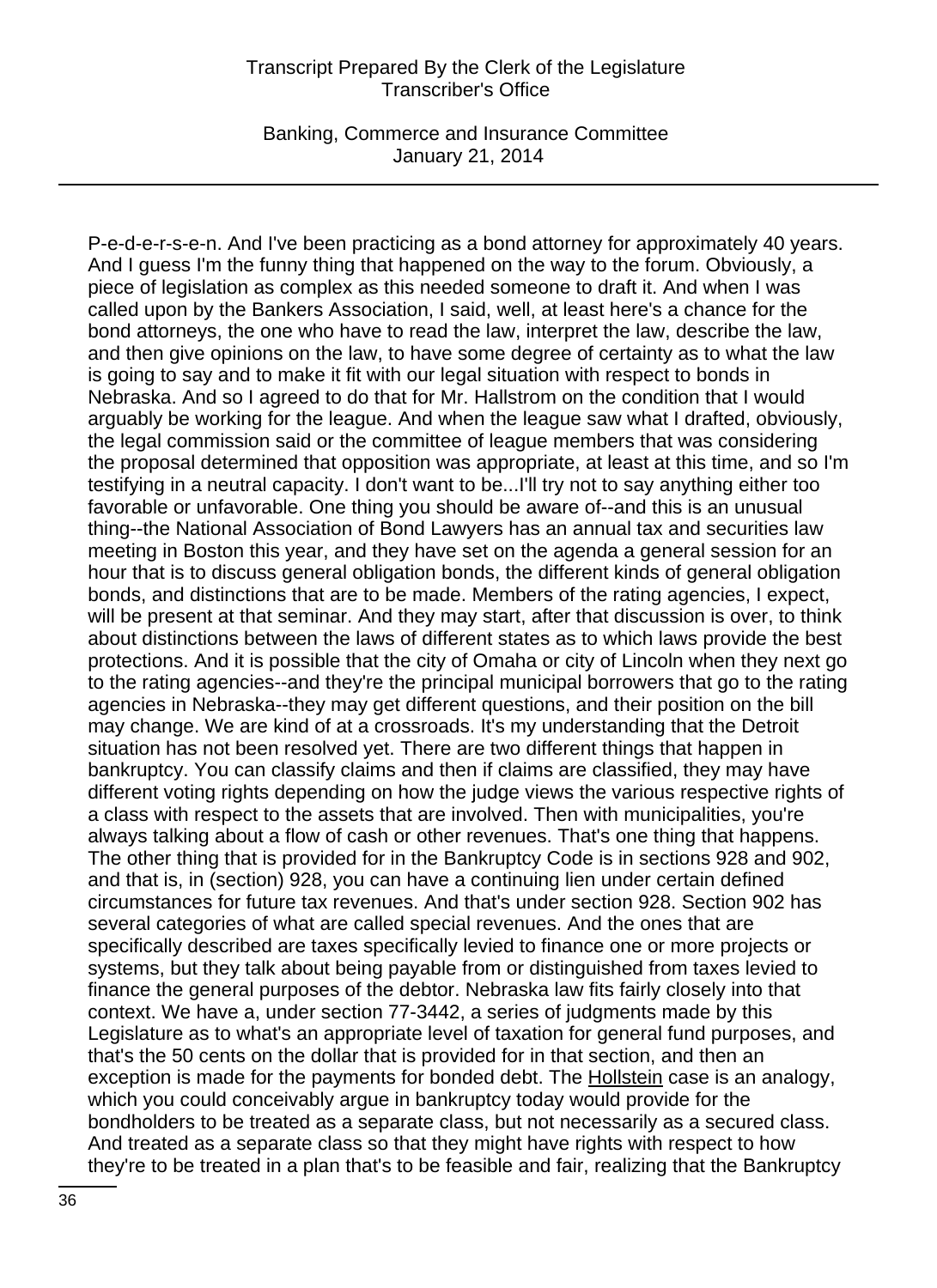Banking, Commerce and Insurance Committee January 21, 2014

Code's purpose is not to do anything other than to see that the creditors are appropriately taken care of. And it's not so much for the benefit of the municipality, although it has to recognize the obligation. You know, none of us--I'm from Omaha--would be very happy if we found our police protection was all of a sudden inadequate or fire protection. There's always, in the judgment of the bankruptcy court, going to be the question, okay, we've got to pay for the basic services that keep the city alive and the revenue stream alive. Otherwise, it's no good for the bondholders, it's no good for the pensioners. And so that judgment is always going to be there in terms of who sets the tax level. In a petition and plan to be judged feasible, the taxing authorities have to exercise...they don't have...they can't just say, well, I won't be elected, I'll be thrown out of office. They have to exercise their taxing jurisdiction to the fullest amount that the court deems feasible. And in the bankruptcy area in...with respect to sanitary and improvement districts, our bankruptcy judges have set a level, and it's a lot higher than what those of us who live inside the city of Omaha find ourselves paying. Ninety cents on the dollar is basically where our bankruptcy judges have said, okay, you're in a Sanitary and Improvement District, that's the tax level that's going to be required of you, but no more than that because after that, it becomes unworkable. You've got a bunch of vacant lots that people think they're going to have to pay taxes in excess of 90 cents on the dollar, they're not...no one is going to move in, there will be no houses built, the whole thing will be self-defeating. But the bankruptcy judges have kind of determined on that level and it seems to have worked so far at least in terms of working out settlements. Sanitary and Improvement Districts are excluded from this legislation because they've got a lot of experience, they've got Nebraska case law that is the basis for which the bankruptcy judges have made their decisions, and it's a system that seems to work, and so it's not included in this particular legislation. Just a few comments on the bill itself. It does grant a security interest for the preexisting indebtedness. In other words, let's say Omaha has \$250 million worth of debt outstanding, this bill does grant a security interest in favor of those bondholders. You can't just take the next set of bonds and give them the right to have a security interest in that stream. Otherwise, you would be impairing the promises, really, that have been made by the city of Omaha or city of Lincoln, city of Grand Island, any particular community, which has said in the bond forum that the full faith and credit of the city, let's say Grand Island, are hereby irrevocably pledged. If we were to create a lien priority for bonds only going forward, you'd find that we were likely to be substantially impairing, if not technically impairing--but substantial is what matters in the case of impairment of contracts--the contracts with those existing bondholders. I think that's about all I'd...I would like to entertain technical questions. Again, I'm not saying vote for it or vote against it. There are value judgments that you can tell from the prior testimony that the Legislature has to make in this particular area. You're really weighing, on the one hand, the potentially higher credit costs that cost everybody, including costs that have to come out of tax dollars that can go to satisfy unfunded pension liabilities. And on the other hand, you're making a value judgment that the law is likely to develop in an area where we're finding that bondholders, banks, institutions, and individuals are going to expect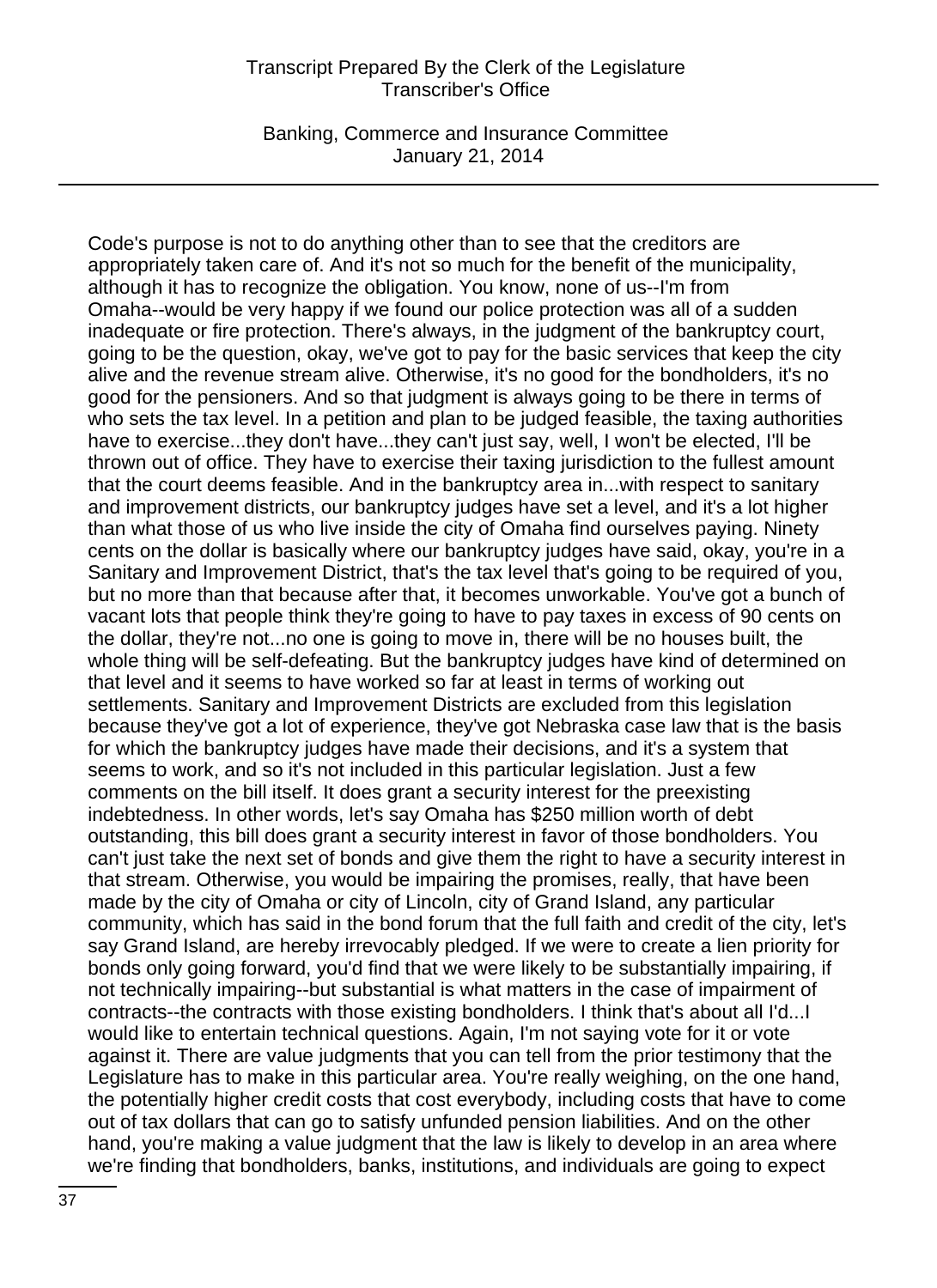greater protection. If you don't give that protection it will, at least, be problematic. Any questions? [LB788]

SENATOR GLOOR: Me. Pedersen, thank you for your testimony. When you first walked up here with book in hand, you had a look to you that told me you were either an attorney and that's a book with a number of statutes in it or you're a minister and you're going to tell us the answer is in that Bible you have at hand. Something along... [LB788]

RICHARD PEDERSEN: It's probably in both books, but... [LB788]

SENATOR GLOOR: It may be the Bible of your profession, I might say that. [LB788]

RICHARD PEDERSEN: That's probably right. [LB788]

SENATOR GLOOR: There are...I'm sure there are those in the audience who know you and know of you. I do not. But in my several years now of hearing testimony in this committee and others, I can't recall hearing of anybody who was engaged by the proponent for a bill who wrapped themselves in the mantle of the, now, opponent of the bill and is providing the... [LB788]

RICHARD PEDERSEN: It's the best I could do. [LB788]

SENATOR GLOOR: Yeah. Could you help me with your background and help me understand what brought you to this point today with us? [LB788]

RICHARD PEDERSEN: Well, I practiced in the area of giving bond opinions, looking at disclosure documents for now 40 years for the firm of Baird Holm, which is one of the three or four firms in the state that practice in that area. And, of course as you may gather, there's...over the time that I've been practicing, there's really developed also a national community of bond attorneys largely because the tax laws were the same. The state laws are all over the map and vary greatly, but the federal tax laws are the principal reason why bond attorneys get together. [LB788]

SENATOR GLOOR: And so you usually are engaged by municipalities as relates to bonding. Is that true? [LB788]

RICHARD PEDERSEN: We're all over the map. [LB788]

SENATOR GLOOR: Okay. [LB788]

RICHARD PEDERSEN: The principal source of our employment would largely, historically have been underwriters coming to us looking for our opinion in order to be able to market bonds. But in that representation, over the years we've come to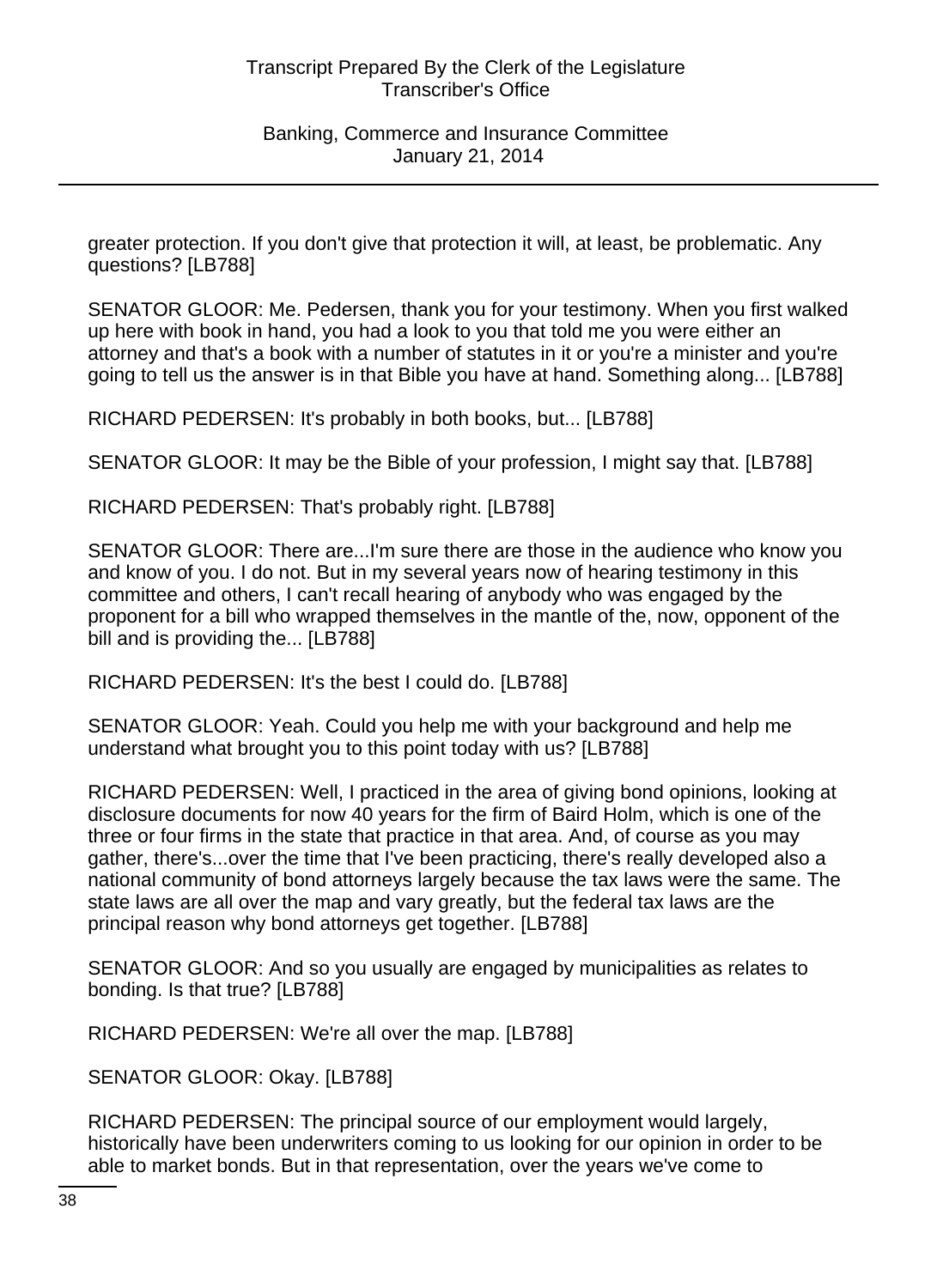represent a variety of cities as well. [LB788]

SENATOR GLOOR: Okay. That does help me put it...your testimony into context. [LB788]

RICHARD PEDERSEN: Okay. [LB788]

SENATOR GLOOR: Other...Senator Campbell. [LB788]

SENATOR CAMPBELL: Thank you, Senator Gloor. Mr. Pedersen, thank you very much. I can recognize your rather tenuous position here. Neutral is probably a good spot. [LB788]

RICHARD PEDERSEN: It's best as I can do. [LB788]

SENATOR CAMPBELL: Earlier I asked if...and I realize this is an opinion question, but will the national rating agencies start looking at these bankruptcies and say, if a state has this... [LB788]

RICHARD PEDERSEN: Mr. Kratz... [LB788]

SENATOR CAMPBELL: ...there's a greater protection for us? [LB788]

RICHARD PEDERSEN: Mr. Kratz will probably be the first one to find out. And I can't say. We do know they're asking harder questions about tax-supported bonds. And because Rhode Island adopted, under very difficult circumstances, a bill that's sort of the predecessor, we used it as a model. And in the Central Falls bankruptcy, the bondholders were left to one side, and Mr. Corrigan would be quite right to say that people who were forced to take less than 100 cents on the dollar were the various pensioners in the state. Very important to note that Rhode Island's law came into being, I think, at the behest of their treasurer who was very active. And, of course, Rhode Island is a state that borrows; Nebraska does not. Nebraska...we can borrow \$100,000 and I think that's it. There are some other odd cases like highway bonds, but we can't borrow. And, of course, the treasurer of Rhode Island--I'm just basing this on national news media so it's no better than the evening news, okay? She realized that if we didn't...if the situation wasn't fixed, the next time Rhode Island went to market to borrow for their needs, they would be in difficult straits. So Central Falls, difficult community, in decline like Detroit itself, lots of pensioners, you know, where the liabilities are immense. And to a certain extent those pensioners going to Florida and not paying their tax dollars back...their income tax dollars back to the state. I think those situations were a little more easily resolved in the state of Rhode Island than might be the case here. [LB788]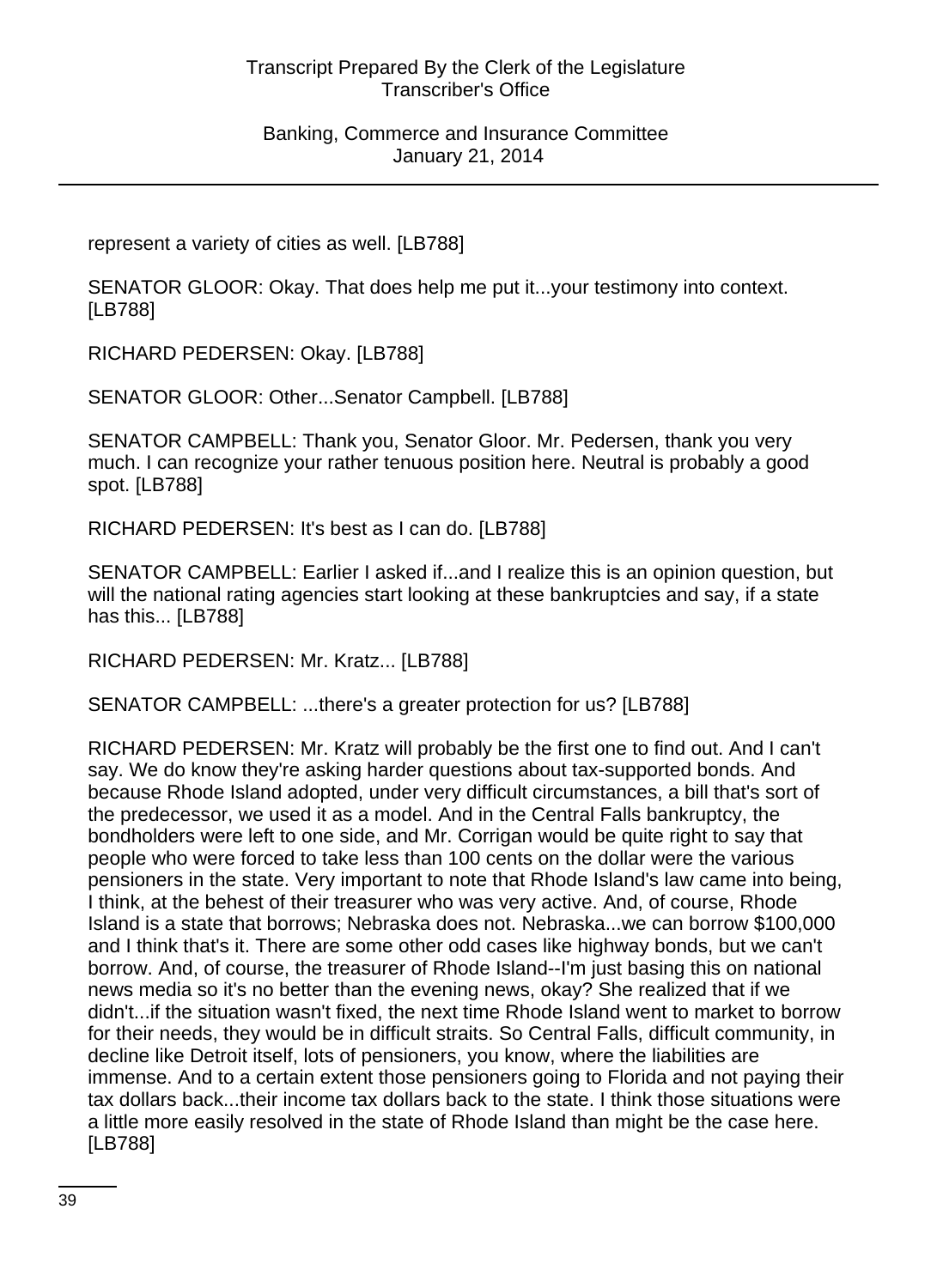SENATOR CAMPBELL: What little experience I've had with bond rating people, they really want stability. [LB788]

RICHARD PEDERSEN: Well, they're looking for security. Nebraska has offered that to them over the years, and we would hope it would continue to. Senator Christensen, if you're right, we're all in trouble. But we've had a very good record, I think, in terms of little bankruptcy. You need to see SIDs as part of why Omaha is so solvent. It hasn't...in order to have development and economic progress, it...the city hasn't had to risk its dollars. It's been able to rely on individuals willing to risk money, both developers and investors, for higher rates of return, but at much higher risk, and with Omaha only being able to take over the area when it decides it's financially feasible. And that's been very good for--obviously, I'm from Omaha--this has been a very good system for us because Omaha has to worry about our own infrastructure inside the city and done a lot of progressive things like the civic center and all the things that go with the College World Series, all those wonderful things, but calling for debt, getting with fire and police pensions, but it's not had to worry about this whole other area of how do you finance development going on, on the outskirts of your city. That's all been left to smaller developers and to investors who are willing to risk their funds for a much higher rate of return. [LB788]

SENATOR CAMPBELL: Thank you. [LB788]

SENATOR GLOOR: Thank you, Mr. Pedersen. Other questions? Senator Carlson. [LB788]

SENATOR CARLSON: Thank you, Senator Gloor. And thank you for your presentation. I want to just look at a possible circumstance here and you can explain how this can happen. Senator Howard talked about her mother having been 34 years (inaudible), so let's take a city other than someplace in Nebraska. And people like Gwen Howard have worked 34 years and there's a whole class of them that've worked 34 years, and they've contributed 9 percent, 10 percent, or 11 percent of their salary over that period of time. We've got the historical return on rather moderate investments, so we know what that is. So when they're ready to retire just with their contributions and a moderate rate of return, there should be a given amount of money in their help fund. Now if that's all that's in there, which apparently happens sometime, how can that happen? [LB788]

RICHARD PEDERSEN: Well, it's... [LB788]

SENATOR CARLSON: Or even worse, it's not even in there. [LB788]

RICHARD PEDERSEN: It's Senator Christensen...I have to decide here, if the stock market goes to 5,000 from it...and I can recall watching evening discussions on Wall Street Week or something like that where they were talking about 800, not 5,000. This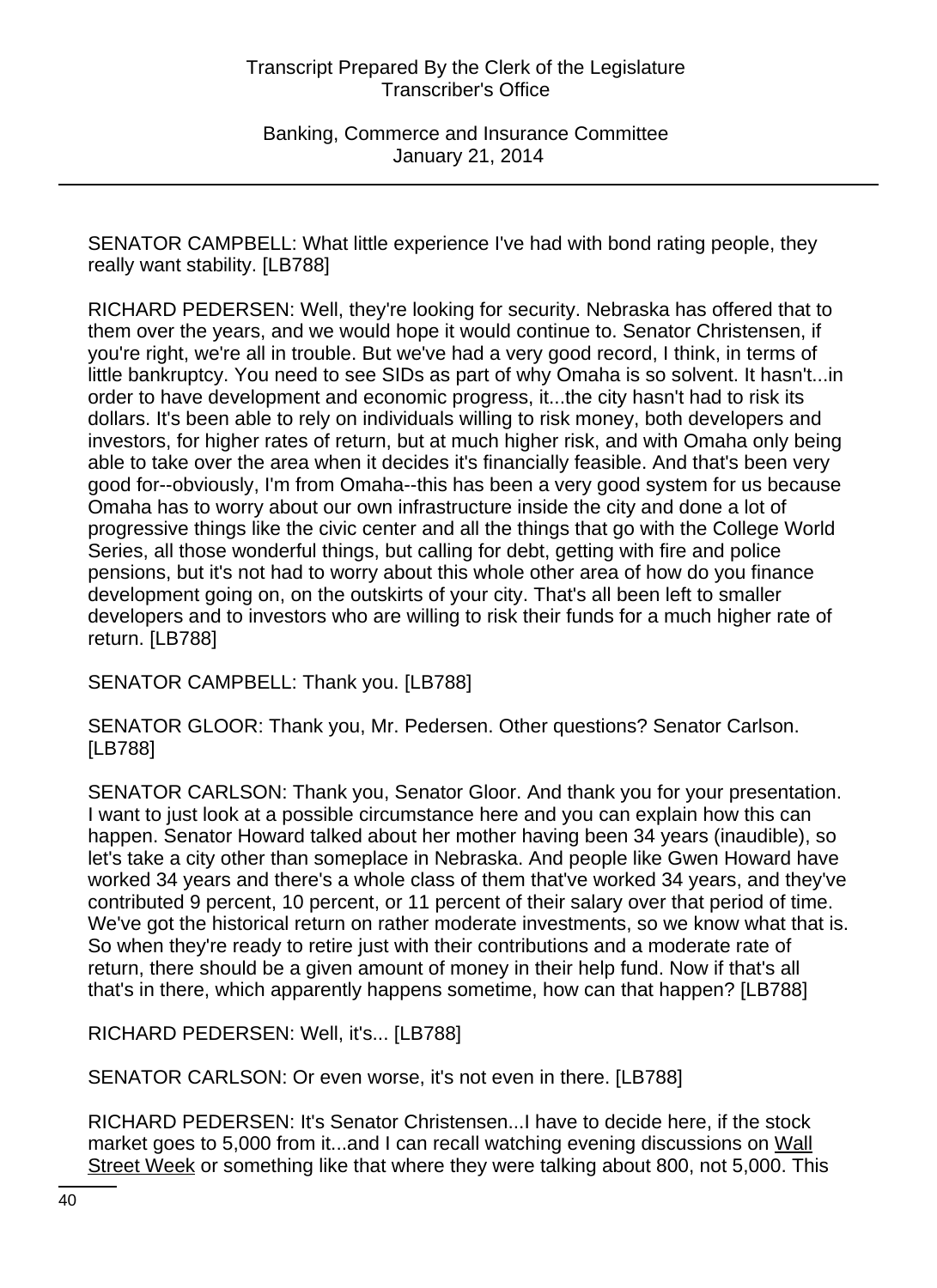Banking, Commerce and Insurance Committee January 21, 2014

was back in the late '70s. The pension funds are in a defined benefit plan. Money is contributed and the pension provider says, we're going to pay Ms. Howard's mother X per year and maybe with adjustments for inflation so that she's got a fixed income that she can rely on that looks like Social Security. Okay? That's a defined benefit plan. Her contributions go into that, but they're invested, and if those investments go sour, then there's the unfunded portion, which the city in the defined benefit plan agrees to pay come hell or high water. They take the investment risk. In the defined contribution plan--which is probably the most common plan in the smaller cities in the state of Nebraska and is the type of plan that we have for police and fire, I think, on a statewide basis--in the defined contribution plan, you put your money in, you're the investor, you're going to get out whatever the investment was, and if the investments go sour, we're investing with Senator Christensen. And, you know, that can happen. The dominant form of pension benefit, as I understand it, in private enterprise has switched from long ago being a defined benefit plan to being the defined contribution plan. And so all of us are really sitting at risk on the stock market and the bond markets. And, you know, you talk to somebody sitting out on the street and they'll say, what are these public employees talking about? My pension looks like a defined contribution plan. And that's, you know...but on the governmental side and some institutional sides, even with some of the larger corporations, you're dealing with defined contribution plans, and those are the risk of the employer. [LB788]

SENATOR GLOOR: Thank you, Mr. Pedersen. I appreciate it. [LB788]

RICHARD PEDERSEN: Anything else? [LB788]

SENATOR GLOOR: Thank you. [LB788]

RICHARD PEDERSEN: Thank you. [LB788]

SENATOR GLOOR: Anyone else who would like to speak in a neutral capacity? Senator Schumacher, you are recognized to close. [LB788]

SENATOR SCHUMACHER: Thank you, Senator Gloor and members of the committee. Imagine yourself about, oh, 50 years old or so, and you talk to your financial advisor, stockbroker, whatnot, banker. And you're told, you know, you probably should get out of equities a little bit and start moving into bonds because you're getting older and you want to make sure that you have a safe place to put your pension money, your retirement fund, and stock market might do what Senator Christensen says. Certainly, no one discounts that that's a possibility. And so put it in something secure where at least you know your principal is safe. And you'll get a low rate of interest, but you'll at least get interest and you won't be a pauper in your old age and your savings squandered away. Now, broker then says to you, but before I sell you this thing called a bond, I've got to show you something. And it's a piece of paper that says disclosure.